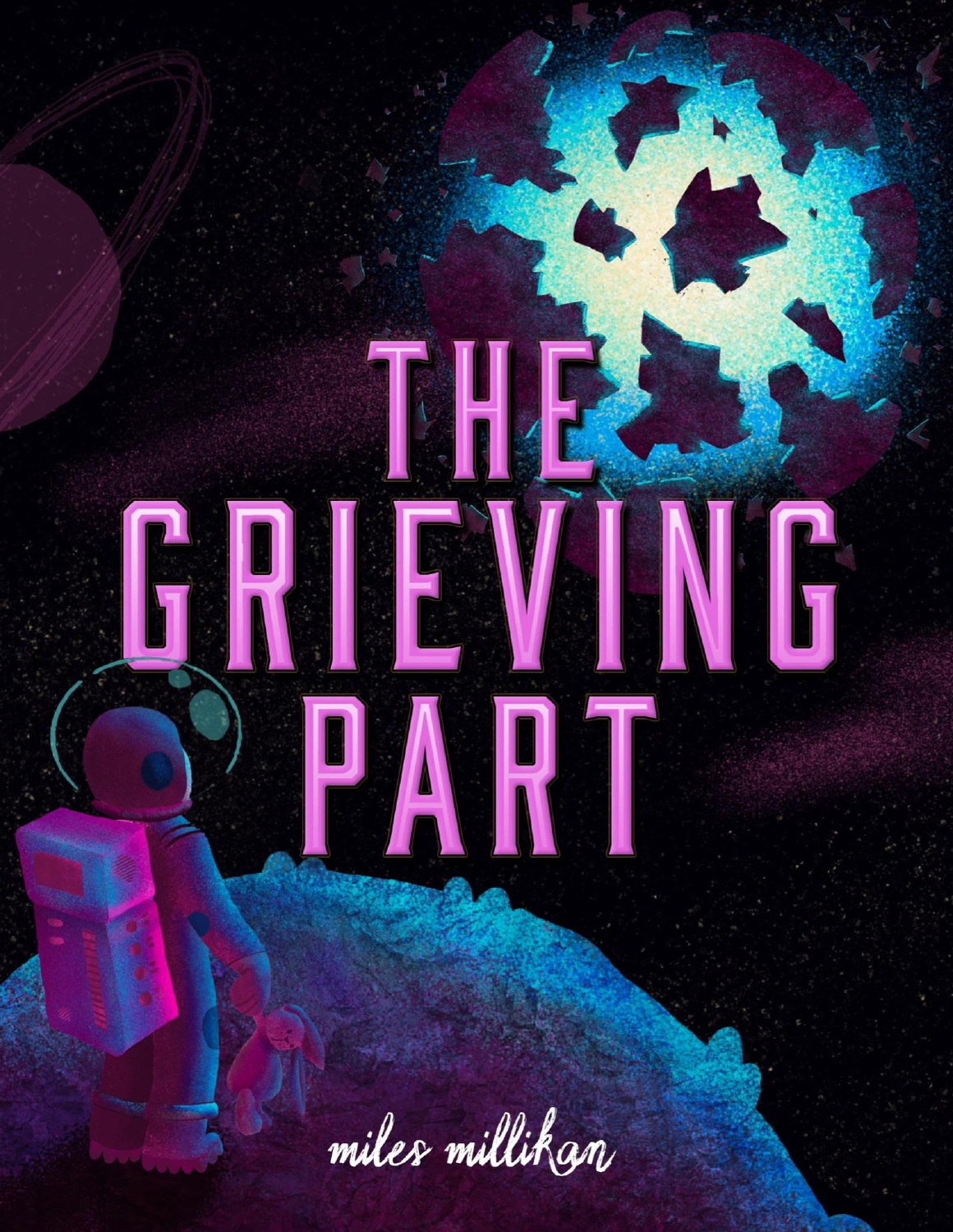*hi,*

*this one kind of is……*

*y'know……*

*lol!*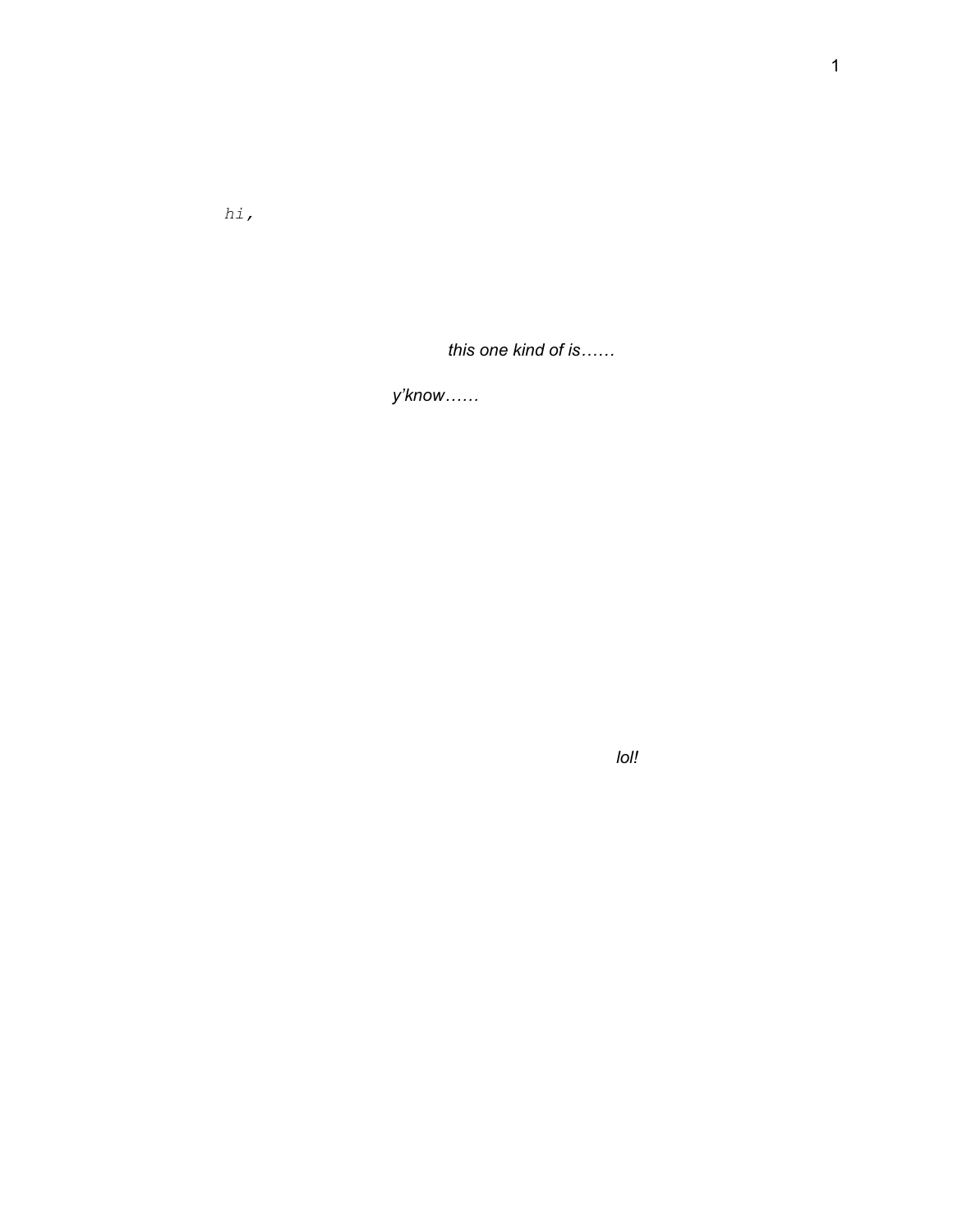#### **1. Ricky Pendergast**

There was once a 10th grader Named Ricky Pendergast

Ricky Pendergast had been struggling very much in high school, He felt like every class he went into he was looked at as some odd thing.

He didn't know why he felt like this. He had….friends? He felt like he could name a few people he could call "friends"

But no one….

Well, no one who spontaneously invited him over on the weekends Or who invited him out to the beach late on Friday nights No group that he belonged to,

And whenever there would be some grand hangout (Of 10th grader fashion) ((So, like a kickback or something hahahahaha)) He would seem to be just outside of the range of closeness to be invited

Why? ricky asked Is there something I could do so that people would just like me? like, so that everyone would just fuckin' like me?

Well yeah. his uncle responded 'f Course there is.

W….what? what do you mean. ricky said, feeling very taken aback

#### and his uncle began,

ricky, Every person who doesn't love you -- who **can't**, see, who **chooses** that they can't love you mhmm….Every one of those S O B's has got a version of you in their head….see? a version of you in their head that they think you **ought** to be. A version they consider your best, which really just means the version of you that would suit **them** the most, that would satisfy **them** the most….And they've simply decided to not let go of that idea. They've just decided, see, that they have you figured out, figured out how you *should* act….in a way that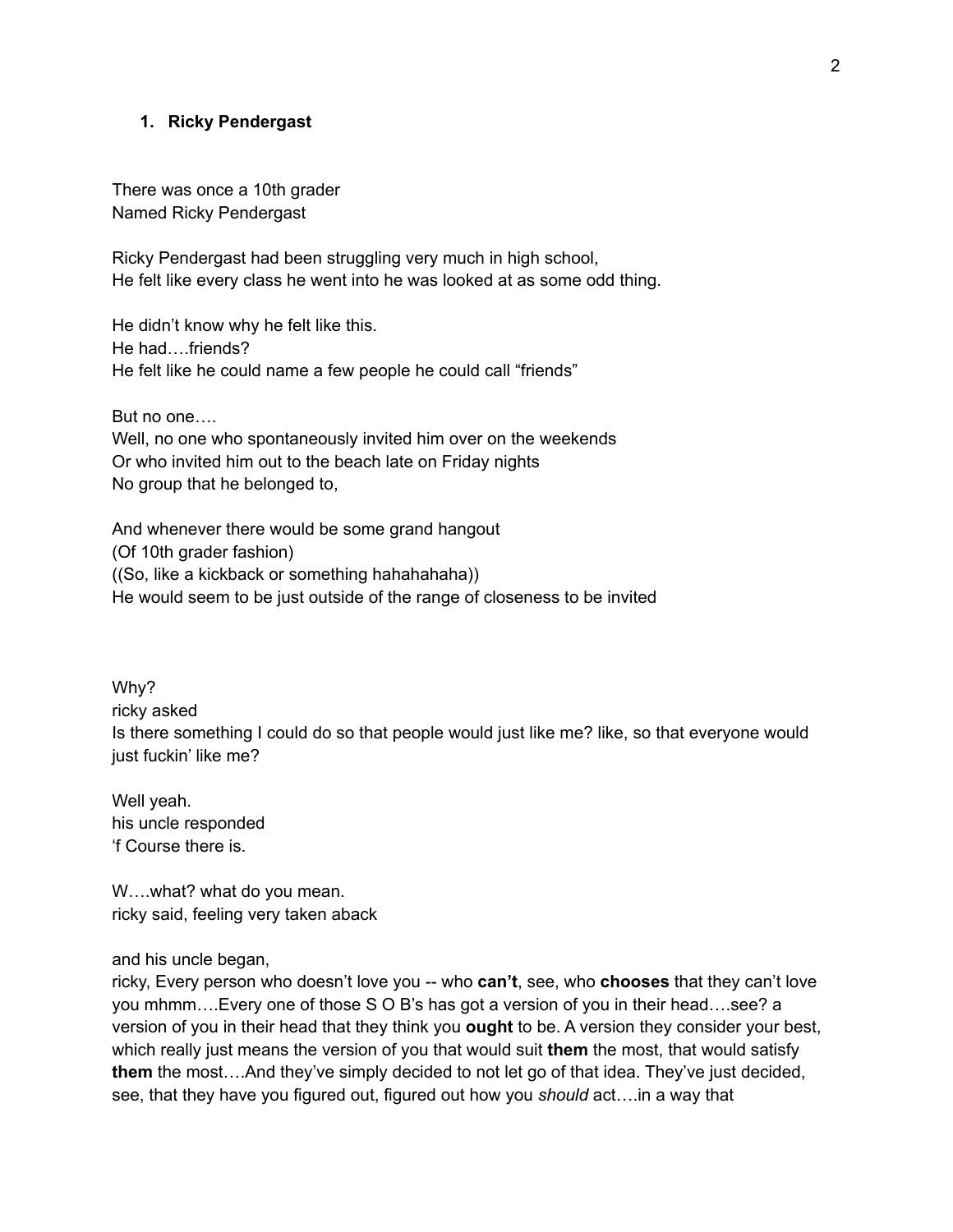would….maximize your potentialuhhhh…….*That would make them a good person,* They'd think to themselves…….*if only they acted this way*……*that would be good………*so, SURE heh, if you acted *exactly* as everybody secretly **wanted** you to. Read every person's mind and then molded yourself exactly to please every person's selfish expectation of you? Then, shoo, yeah, yu'd probably be the town favorite! BAHA!

and ricky's uncle really, just laughed at that one

really just laughed in his large leather chair with a glass in his hand and years of loneliness in-between his eyebrows.

and ricky sat with eyes agape having seen into some closet he wasn't supposed to.

But yuh can't do that, Ricky!

his uncle continued.

That's the way a **fool** lives. Trynna please every'un around them? What on earth did **they** do to deserve so much of **your** spirit? You see? Of your **time**? Nuthin. That's the real answer – they didn't do nuthin' to deserve that much of your energy. Of yur **spirit**, you see? that's yours. Ain't matter if the whole world couldn't give ya the time of day, no one can **ever** take that from you.

Ricky's uncle said all this With one long and boney pointer finger outstretched And his lower lip plopped slightly out He sat back in his chair.

Yur time is what you got. And ya give things value by how much of your time you put into 'em. Someone said that once. Shoot, **lots** of people have been saying that for a looong time I think heh. Do yuh understand what I'm sayin' here, Ricky?

And Ricky felt like he understood too much.

Had understood absolutely every word that had fallen out of his uncle's mouth.

With crystal clarity.

With a clarity crisper than cracked ice.

Felt like the windshield of his reality had been wiped clean.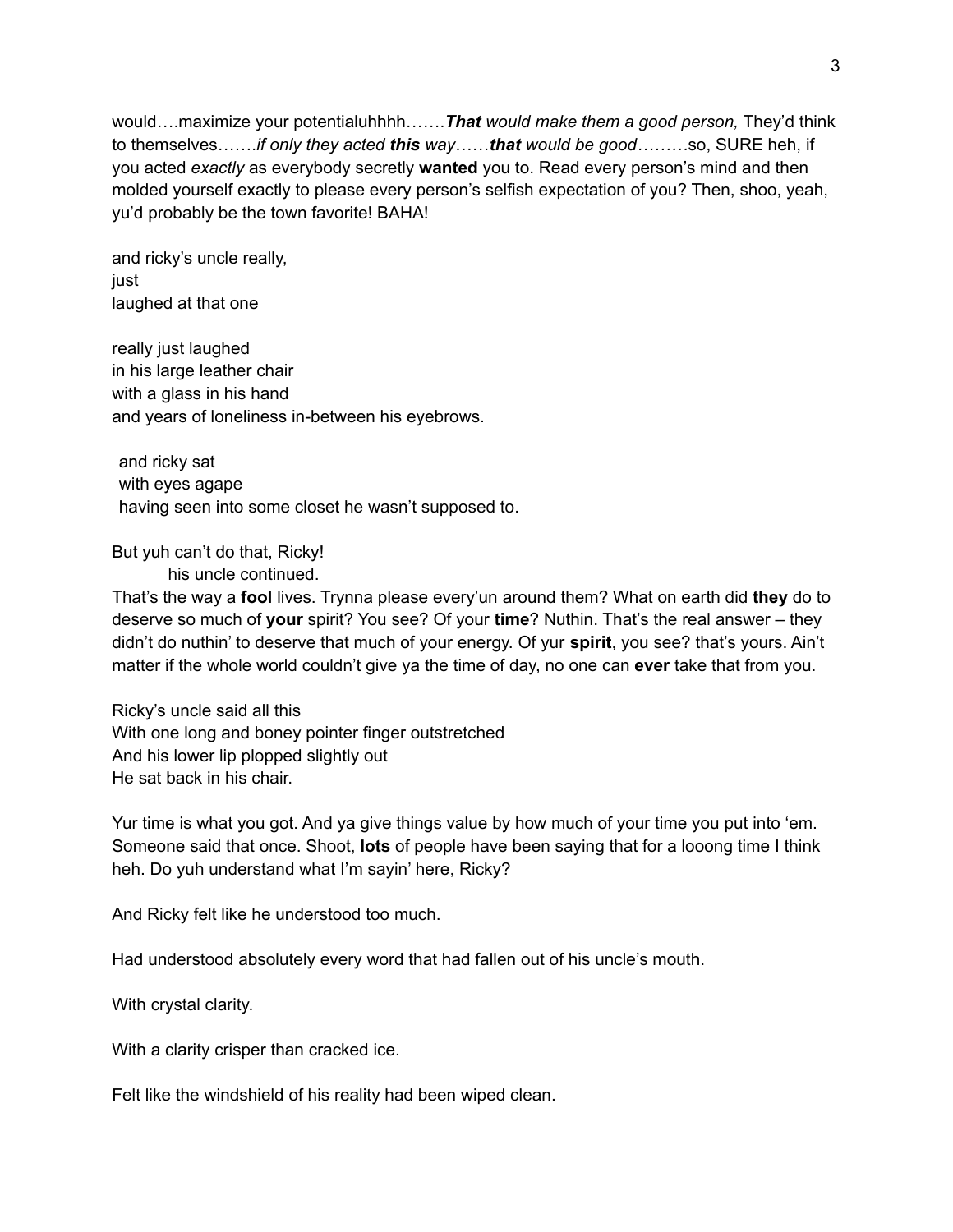And for the first time.

Saw….

EveRythiNg.

He saw everything.

The inner workings.

The equations.

The...The

Ricky?

his uncle asked again

Ricky had been gazing at his own hands With those wide, agape eyes With eyes that had learned.

He looked up at his uncle Who looked down at him with his head cocked Looking down on him So that he was in the shape of some chicken. Some tall chicken.

# Yeah.

ricky said, plainly

# Yeah, I………Yeah

he had no more words to say nothing more…. nothing more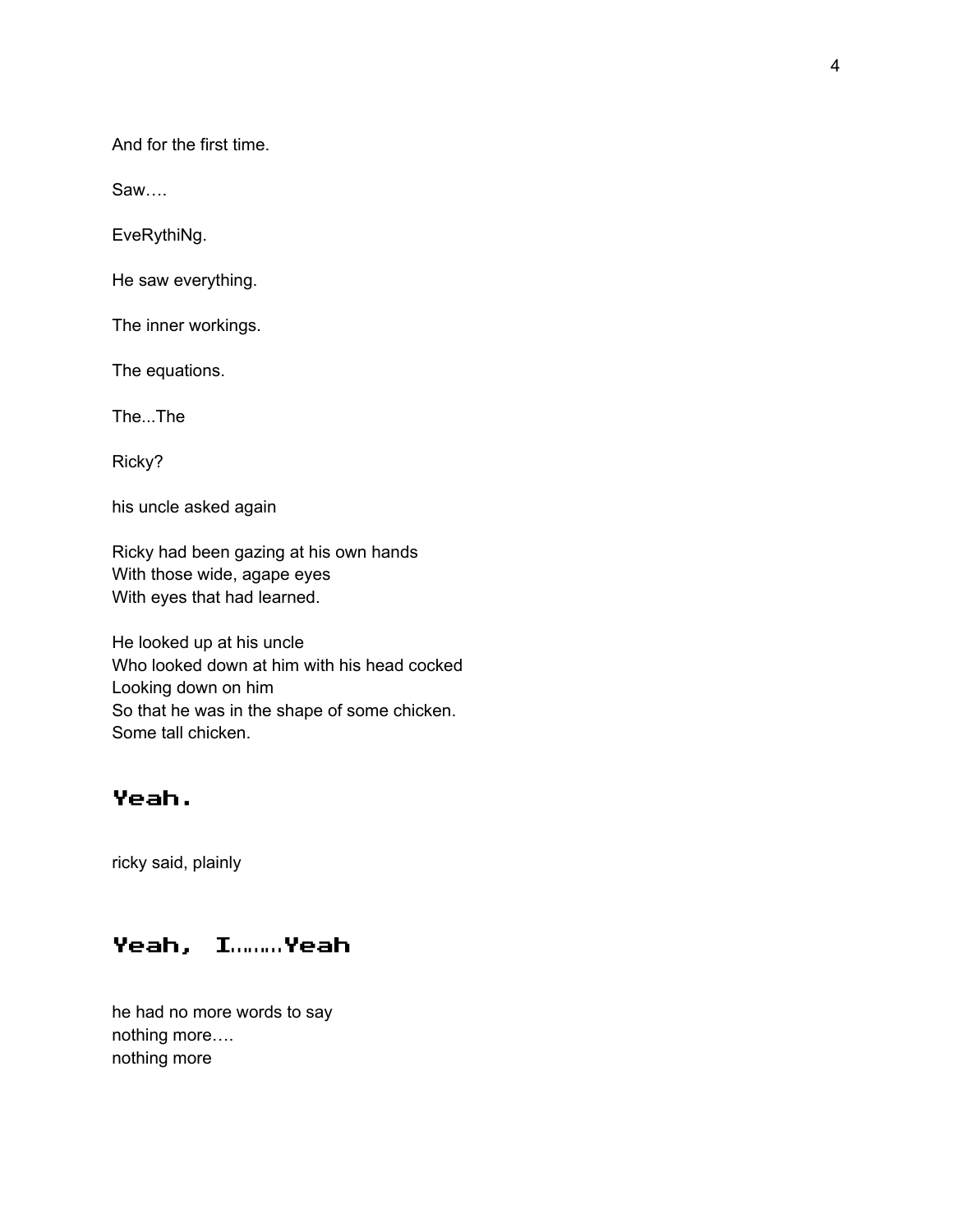ricky understood something very different than what his uncle had intended him to understand....

what his uncle would go back home thinking he understood…

See,

Ricky's uncle felt very surely that he had given his nephew a piece of wonderful advice for strength

For self-love, really

And, to be fair, Ricky's uncle *had* shared with his nephew A piece of advice that had really helped him so very much in his own life A piece of advice that, when he had picked up, Really changed him Really made him realize his imperfect and glorious worth.

But,

Ricky's uncle learned this lesson when he was 28 And Ricky was 16 ….So Different Lessons were Conveyed. And

Now, Everytime Ricky sat in a classroom Or on the blacktop at lunch When he'd see the people Who'd walk around him Talk to him Or even were in his school's clubs with him

Ricky could **only** think,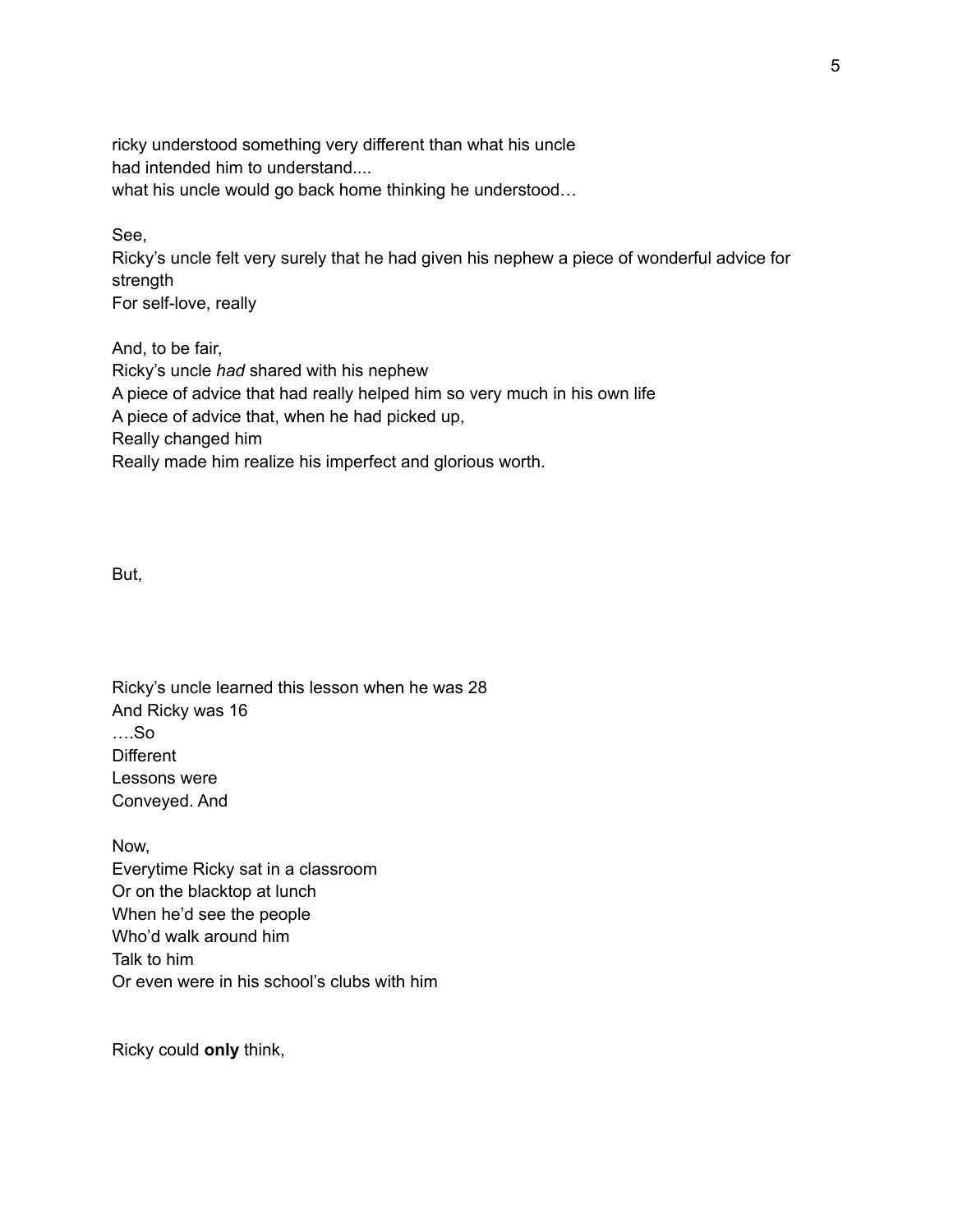there's someone (2)you want me to be

there's someone (3)you want me to be

# who's that like?

there's someone (4)you want me to be

and there's even someone who (5)you want me to be

> and if i only knew who that me was……… who they all were………

then i could just be it

and you'd all….like me?

mathematically…

i really could…

i mean you'd all just have to like me? just like……that?

And this habitual thought Became so commonplace for Ricky That even when, as months and years passed, and Ricky would find himself in situations with people who really enjoyed his company

friends at bowling alleys, joking in class, playing basketball, even under string lights with a boy he found very cute

Ricky could still **only** think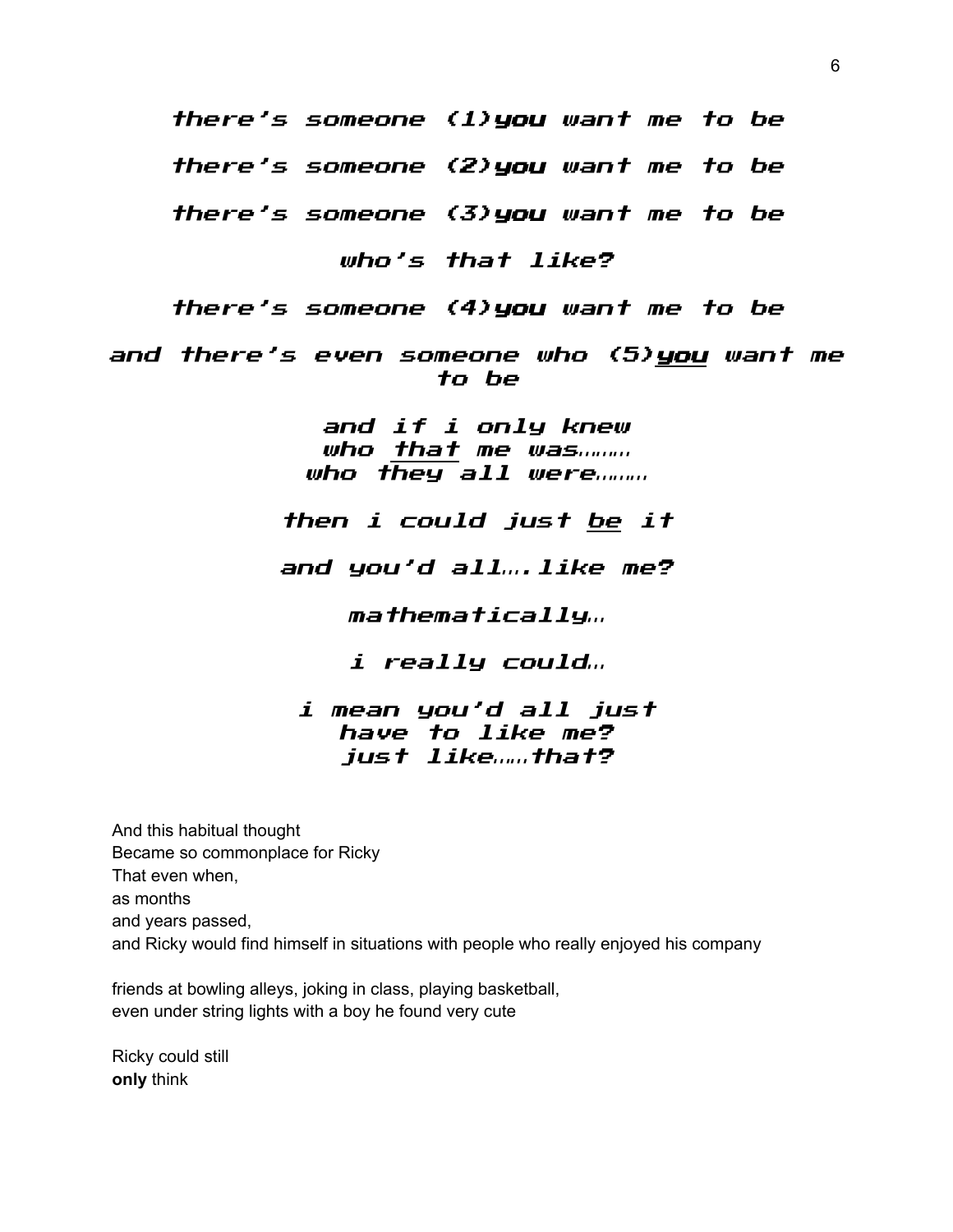am i just being the you that you want me to be?

and if i wasn't being this me, wouldn't you just

# walk away? leave me?

Which gnawed at Ricky's pleasure in socializing. So much so, That by the time he was 19

He had refused to let anyone into his intimacy Unless he felt like He could change his entire identity overnight **Every** single one of his values and virtues And this person's love for him would be **completely** unchanged. Unfazed.

So…. Ricky didn't have….uhhhhh much….intimacy at all….really

for like……

yeah, for like a while…..

until he was 24 which was the first time

someone saw him with eyes that wanted but that wanted softly wanted with a heart that had matured, and had grown up a few times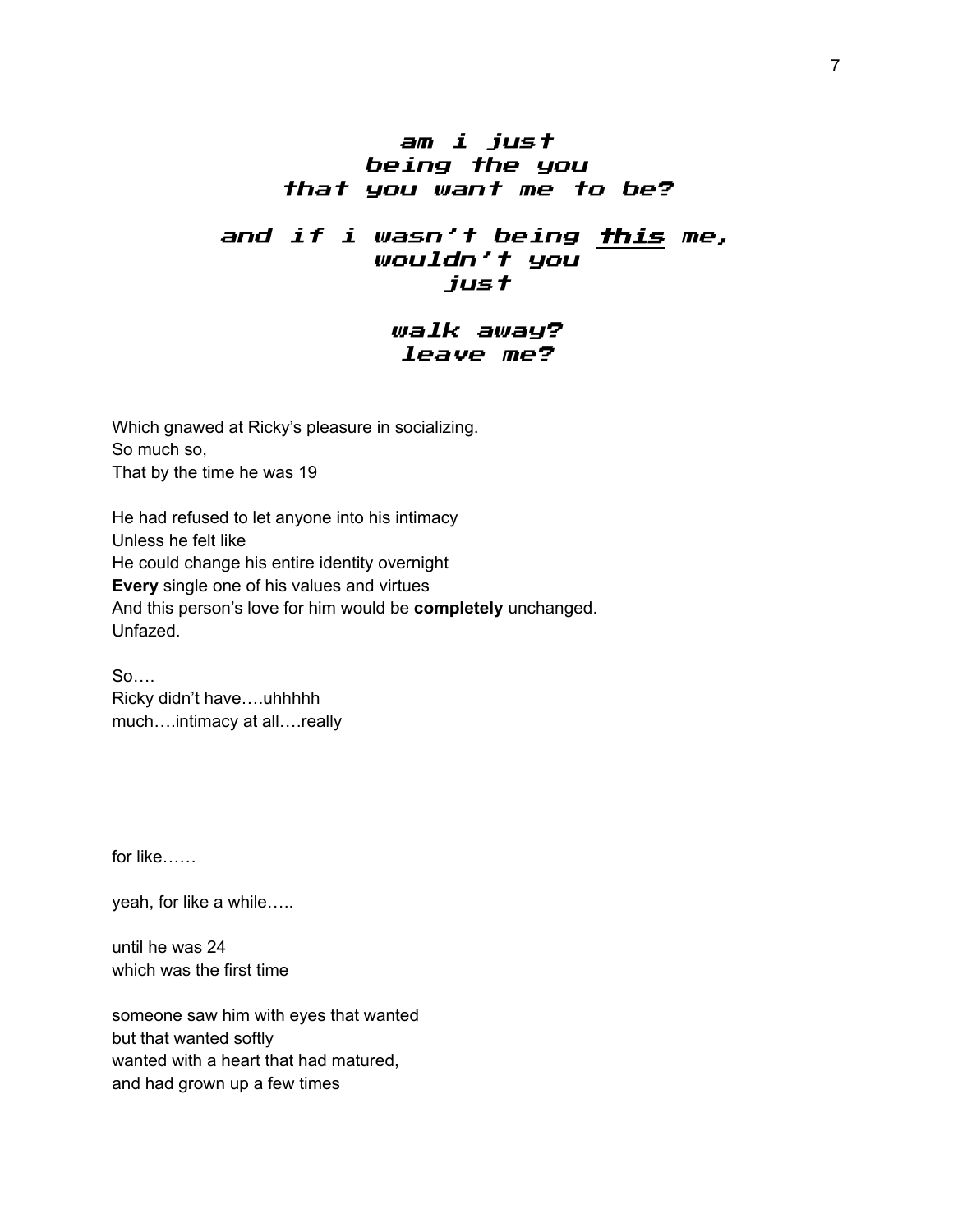when someone with those eyes saw him and said,

# *...i like you the way you are, yeah? and like, yeah, if you changed, like maybe my like for you would also change. if it didn't i'm pretty sure i'd just be like, worshiping you? like a god? hahahaha which is like yeah that's like hahahaha kinda fucked*

And this happened to be said to Ricky While he was stoned And also 24.

so, ricky laughed actually

laughed at how ridiculous his own philosophy sounded coming out of this boy's mouth! how clearly…. ridiculous!!! it sounded and, ricky

had another moment where he felt like he **understood**

but this time it didn't feel like…. too much

it didn't feel like he was seeing something he wasn't supposed to be seeing but………more like realizing the sweater on the chair in the middle of the night isn't a scary gargoyle that it's just a sweater….

and that night ricky and the boy kissed each other with their tongues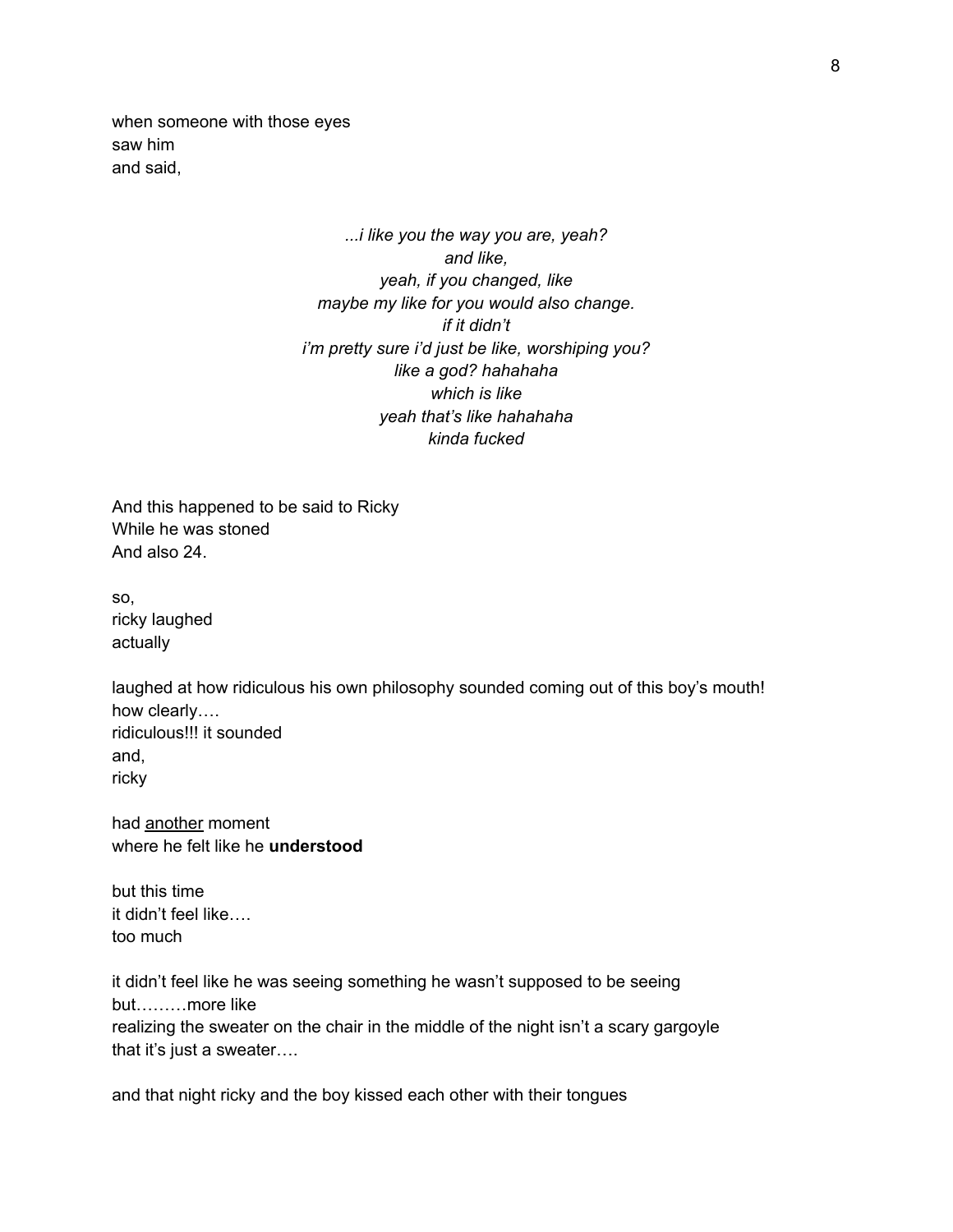and they scrolled through memes together laughing laughing gosh, they were laughing and they made a huge batch of pasta and both ate far too much. laughing eventually started kissing again but stopped because ricky wanted to go slow and the other boy was a kind one who was in no rush and so they kept talking with grins and glistening eyes and giggly toes that tapped on each other like windchimes

and ricky went back home to his own apartment the next morning.

and the air tasted like ice water and the dogs walking with owners looked like beautiful paintings and the playground, was the sweetest music and even his own room, was warmer

and he sat there. on this worn mattress this resting place he knew so well with skin that had always felt so tight on his bones now felt bound by loose lace with a spaciousness so permeable it felt as if all the world's warmth could pass in and out of him in an instant like pure radiance.

and ricky pendergast enjoyed this feeling the whole morning ricky pendergast just enjoyed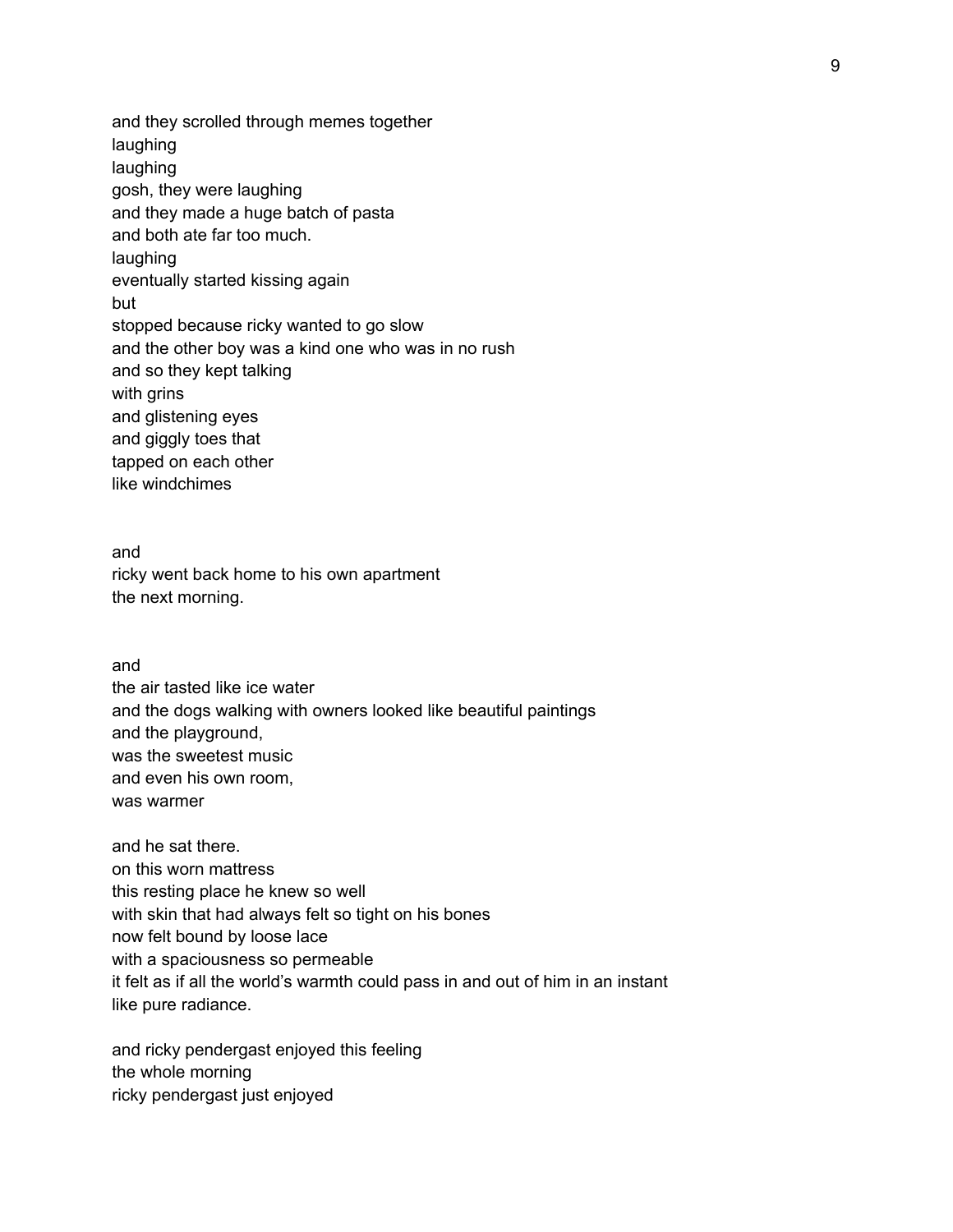this feeling quite a lot and then he took a nap.

and then woke up

some time later in the afternoon

with the sun quietly shimmering across the floor and walls of his room

and ricky pendergast felt distinctly as though he was in-between things

felt as though this place and this moment was certainly not a dream but **was** certainly not the reality he was familiar with

*so what of that?*

ricky thought to himself

*where am i?*

he thought to himself

he didn't even realize the answer fall from his lips

*happy?*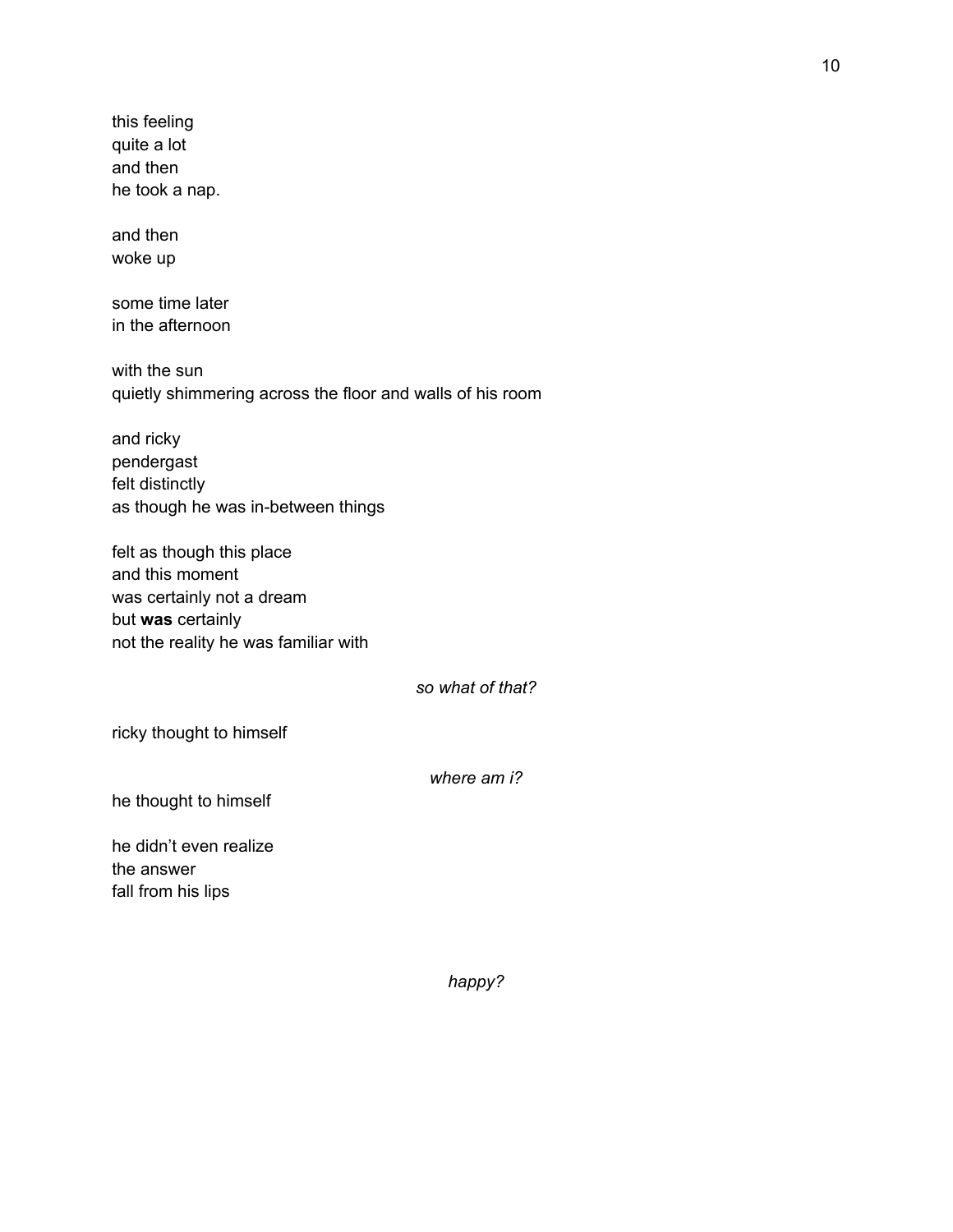#### **2. i miss you**

*and so, they were in a garden.*

> *the two of them, together*

*were together, in the garden*

*there, they spent all the time they could have ever hoped to spend with each other*

> *they relaxed, and laughed*

*shared all the secrets they had always talked about sharing*

*they got lost in their love for each other because they were in the garden together*

> *and the rest of the world seemed so misguided*

*when they were in this garden together.*

> *"why doesn't everyone just do this?" "lie down in a garden with someone they love?"*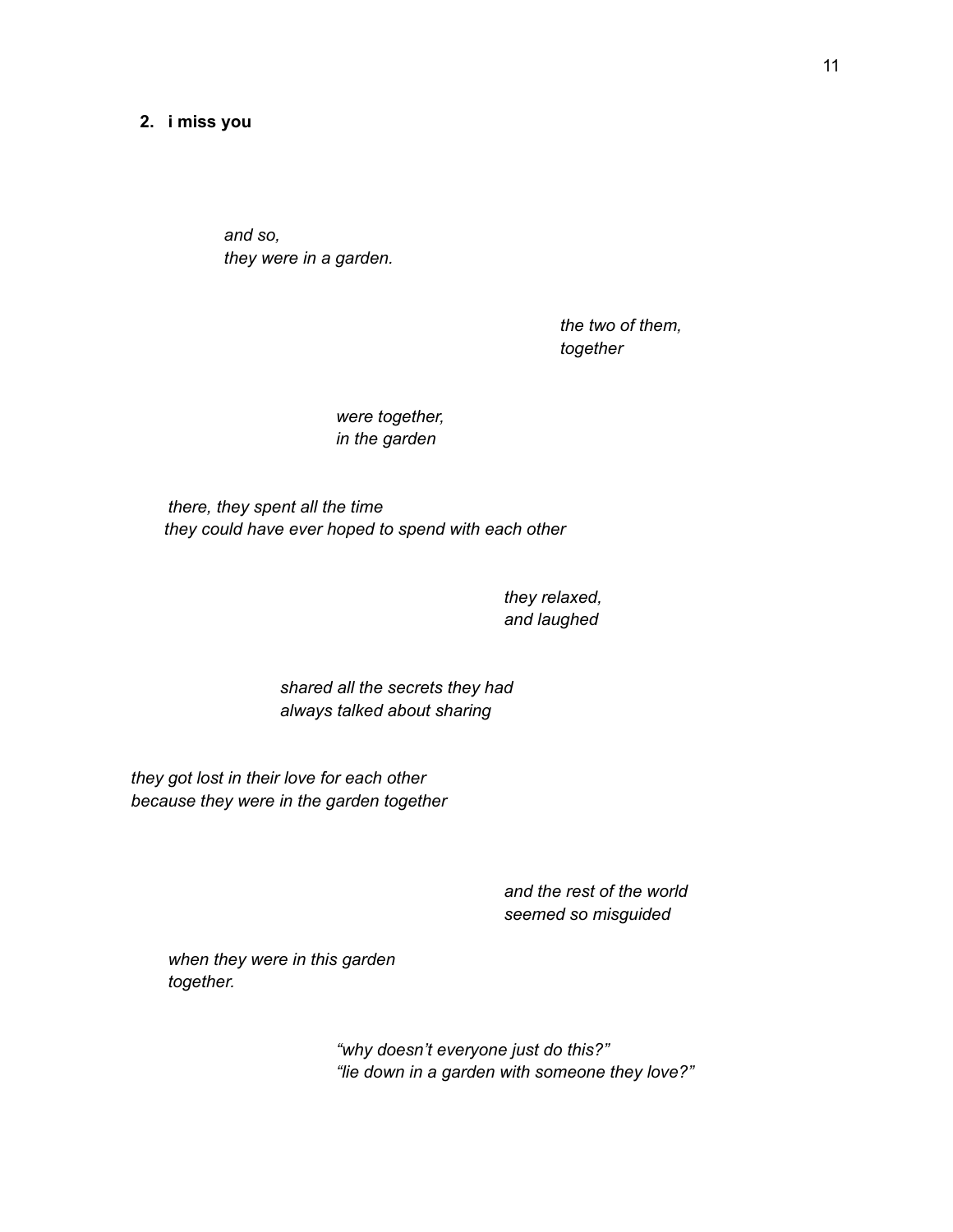# *why didn't everyone?*

*why didn't everyone……*

# *just lie down in a*

*garden with someone they love?*

| .                    |  |  |
|----------------------|--|--|
| .                    |  |  |
| $\cdots$             |  |  |
| $\cdots$             |  |  |
| $$ oh                |  |  |
| $$ right             |  |  |
| $\cdots$             |  |  |
| $\cdots$<br>and then |  |  |

*\*sigh\**

*and then one of the two of them just sorta*

|                                     |   | got up.  |         |   |   |  |
|-------------------------------------|---|----------|---------|---|---|--|
|                                     | . |          | $\cdot$ | . | . |  |
| and walked <b>out</b> of the garden |   | $\cdots$ |         | . | . |  |
|                                     |   | *sigh*   |         |   |   |  |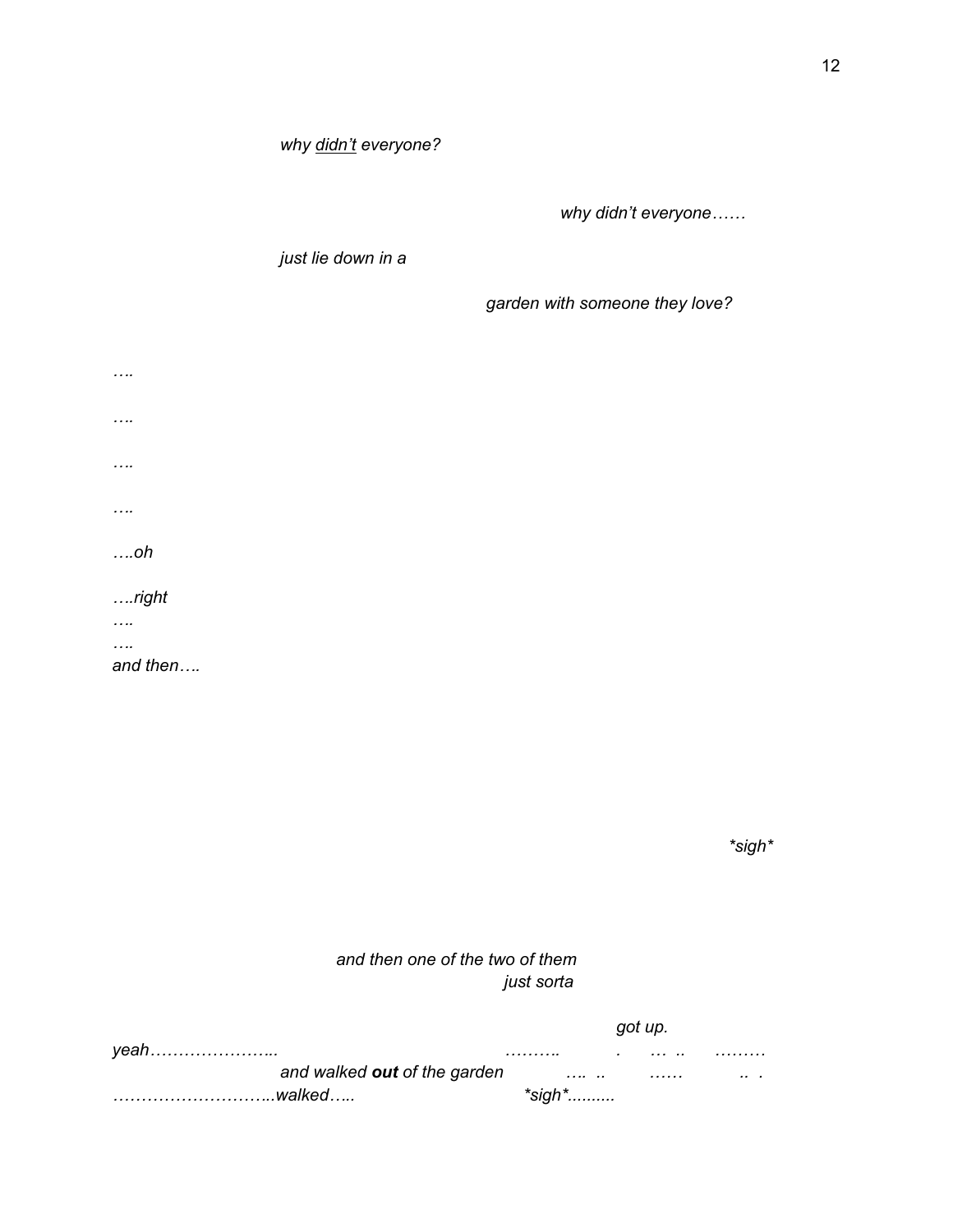*idk, somewhere else.*

*and the other one*

*who was still there*

*felt now so stupidly aware*

*of why everyone doesn't just lie down in a garden with someone they……….*

*because now*

*this garden*

*felt moldy.*

*because This was their garden This was the place where everything felt like "why isn't everyone doing this?" This was the place that felt like The Answer*

*and now This Place felt moldy. The Place that felt like The Answer was now mold.*

*and can i tell you another reason it sucked so bad? the real Greek aspect of it all?*

*is that neither person felt like they were the one who actually got up and left the garden each felt like it was the other person who had gotten up and left*

> *….even though there like, was one who*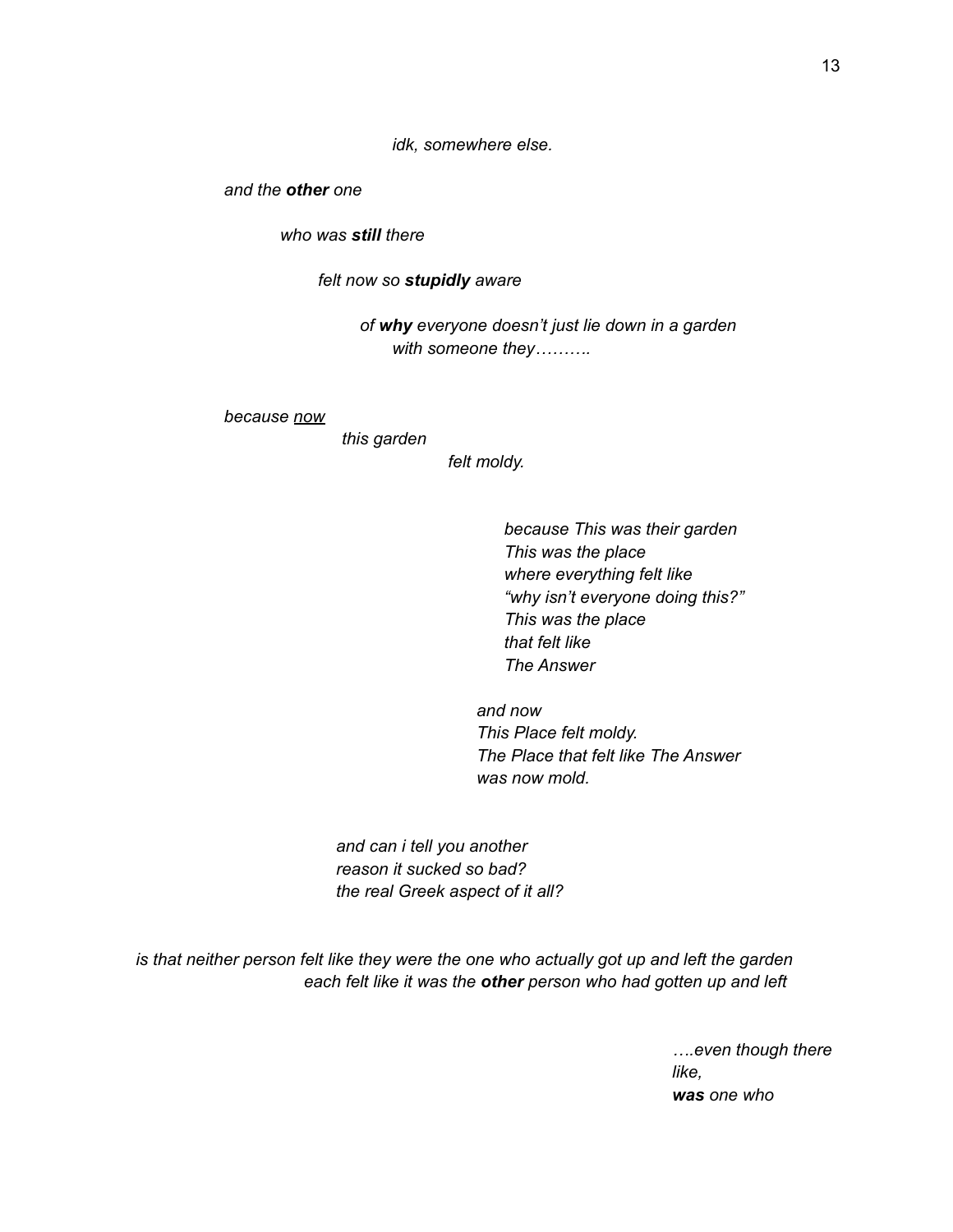*did just objectively get up and just like, leave……….*

*whatever,*

*now, they both felt alone in a garden of*

> *pff idk*

> > *memories or some shit….*

*what even was in the garden at this point? just shadows? is there anything solid here anymore? any seedling that isn't just some twisted sprout of an old nostalgia? is there anything here that isn't just a fucking empty shadow.*

*………….*

*even still, if it was true that neither of them had really left then were both of them just wandering around the same beautiful garden with mold over their eyes….? blind to the other's presence?*

*is that still?... some semblance of togetherness? is that still?... some type of connection?*

> *can't they still be....? in a garden together?...........*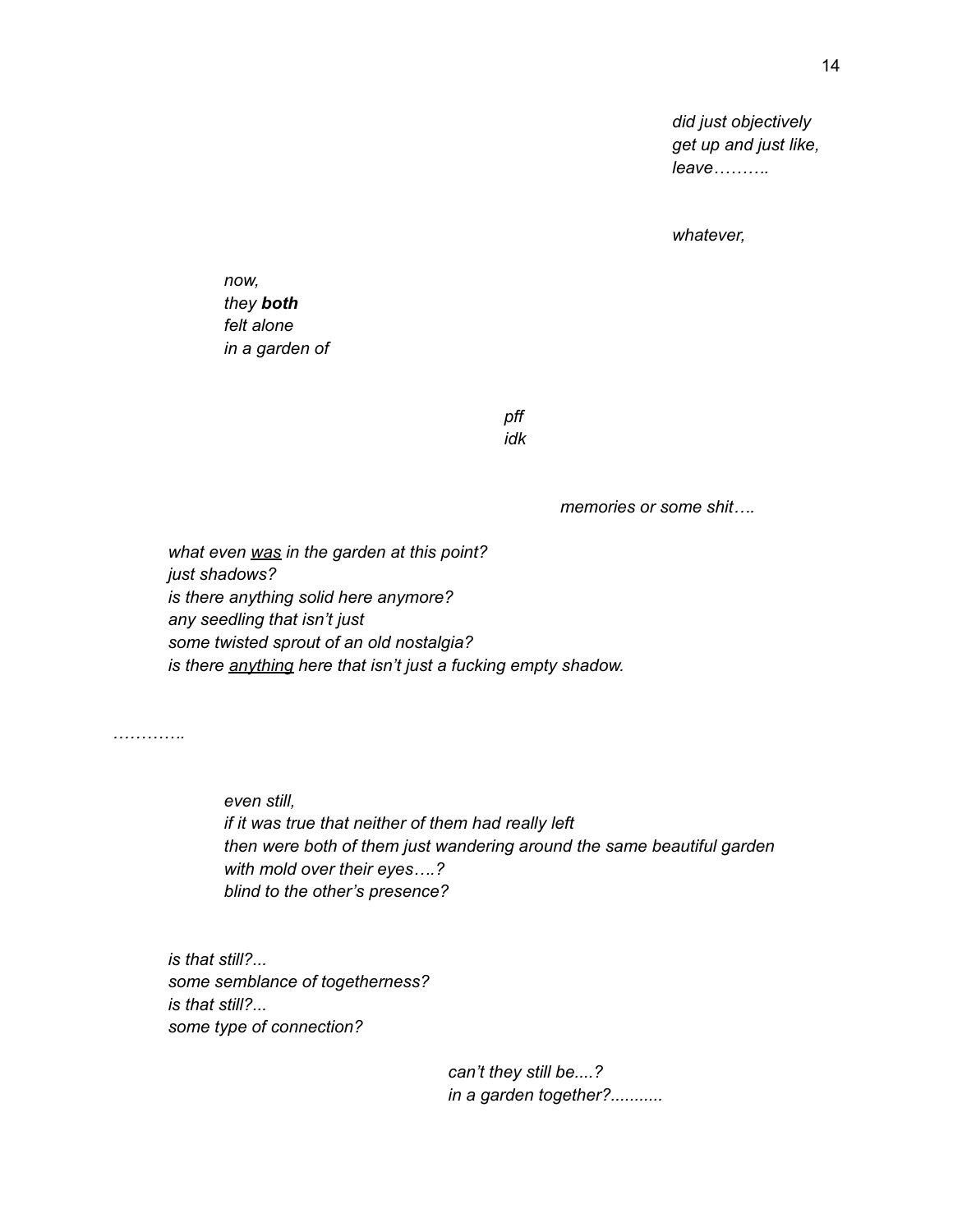#### **3. the Jazz Ant**

There's a colony of ants that live in a bathroom in a house on the island of Kauai They have swarmed the bathroom's toilet.

on the seat and under, even on the lever to flush.

and because this house has 2 bathrooms,

the two humans living there decided simply to never use *that* bathroom "leave it to the ants" they joked, and so the ants lived in relative peace.

but this colony of ants, does have this *one* ant who just can't stop singing jazz.

it's marvelous, really how this ant in a colony on Kauai was able to even hear jazz let alone feel it intimately enough to be able to recreate it to be able to improvise it!

> but, ya know she's an ant.

> > and it is not marvelous to ants when another ant is constantly singing jazz it is, in fact, rather obtrusive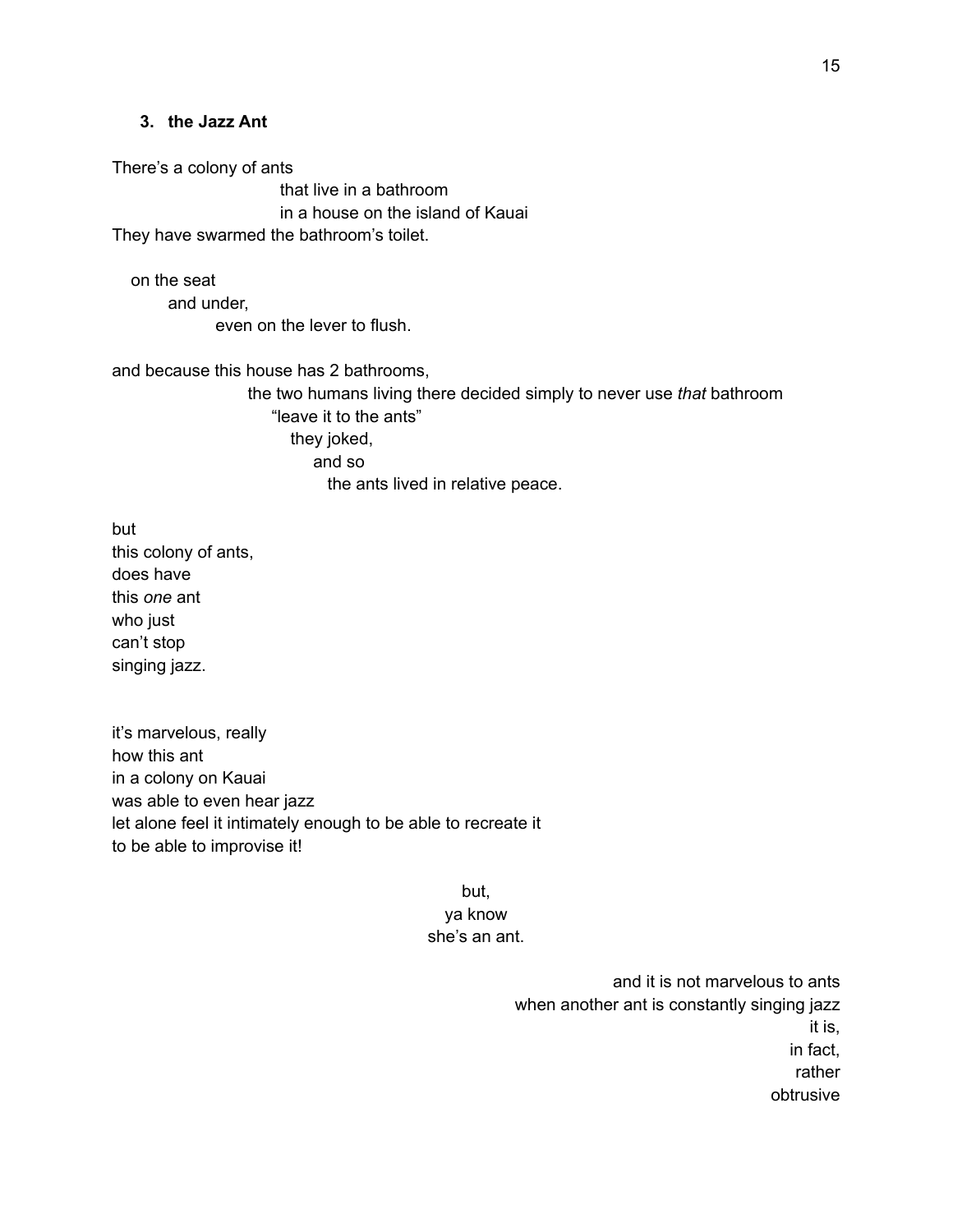strange mutated misguided distracting convoluted and weird

but this judgment that the colony felt for the jazz ant never pushed any individual to kill this jazzy ant or even to expel her from the colony just enough for them to be cold to her.

and so, every morning when the ants soldiered on their way over to that toilet, beginning their uniform scavenging routines

the Jazz Ant, see began to wander off in zig zags

beginning,

her own day

of extrapolated nonsense

of marvelous misguidedness

purely improvisational nonsense

and whenever another ant passed her by they tried their hardest not to present that they could even hear her

> pretending to be so focused on whatever they're lugging that they "just didn't even notice you!"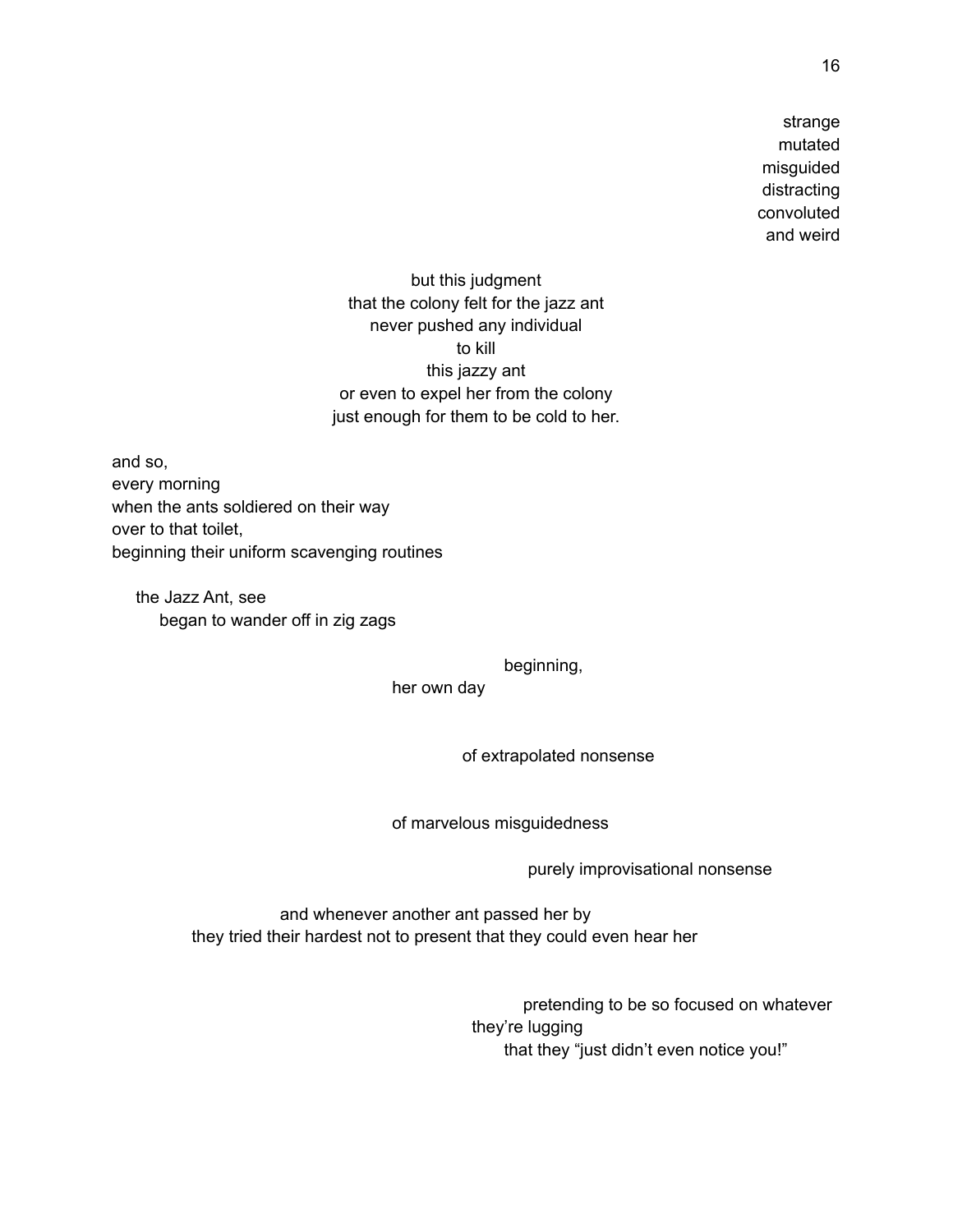and this is how the colony got along for very long until the Jazz Ant got very old, in fact

who still kept on improvising. even in her decay of body……

### and yes,

to anyone truly steeped in jazz they would recognize that this ant had evolved into having quite a sophisticated mastery of this musical style expanded upon it, even expanded upon it so far that humans themselves would have learned many things just by listening to Jazz Ant.

but no one *was* there to tell her that because the owners of this house never went into that bathroom and because none of the *ants* knew jazz none of the other ants found *any* strength in what she found life in.

and so as she entered into her ancient years, the colony was just beginning to hear her disruption as **part** of *their* music.

this is not to say the ants were enjoying her or her jazz she was still treated as an oddity and if you asked any one of them, every ant would tell you just how annoyed they were by that "darn Jazz Ant."

but in an unconscious contamination of thought, she had become *their* odd Jazz Ant she had indeed settled into some strange place in the family even if on the outskirts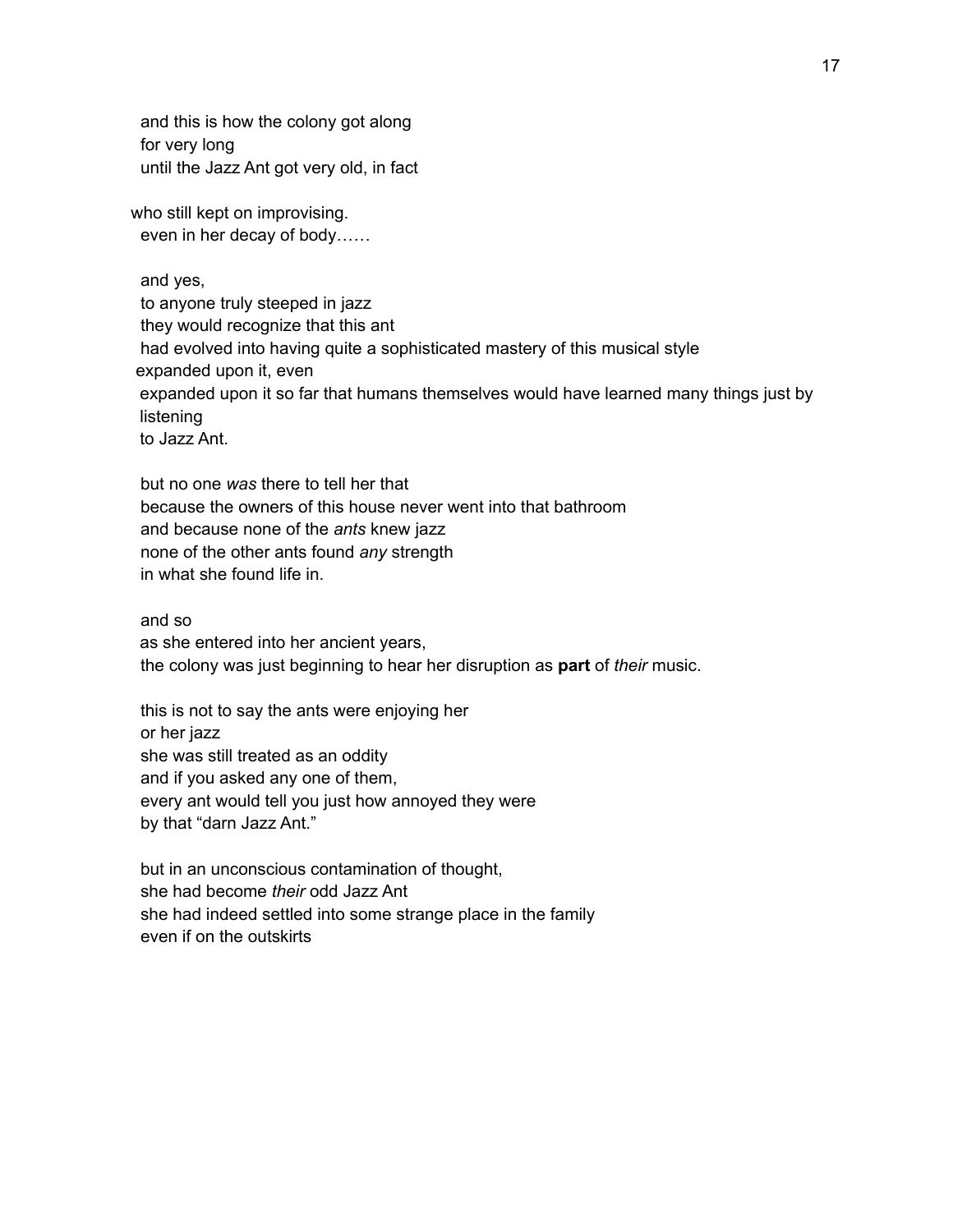and centuries later when the humans were all but ash and this world made only the sounds of scuttering scavengers……..

the colony still thrived.

around an eroding toilet bowl and would tell stories

of some….excitement that once existed within this colony some **extraordinary** strangeness

> and the ants as a collective loved this story so much it would even be used as a transition out of awkward pauses of silence

*"kinda crazy how we once had that ant that sang gibberish all the time, huh?"*

and whatever ants were in that awkward silence would say things like *"hmmmm"* and *"gosh"* and *"oh yeahhh"* and these were genuine exclamations of awe all the ants floating into some deep, philosophical introversion for a few moments.

…………………………………………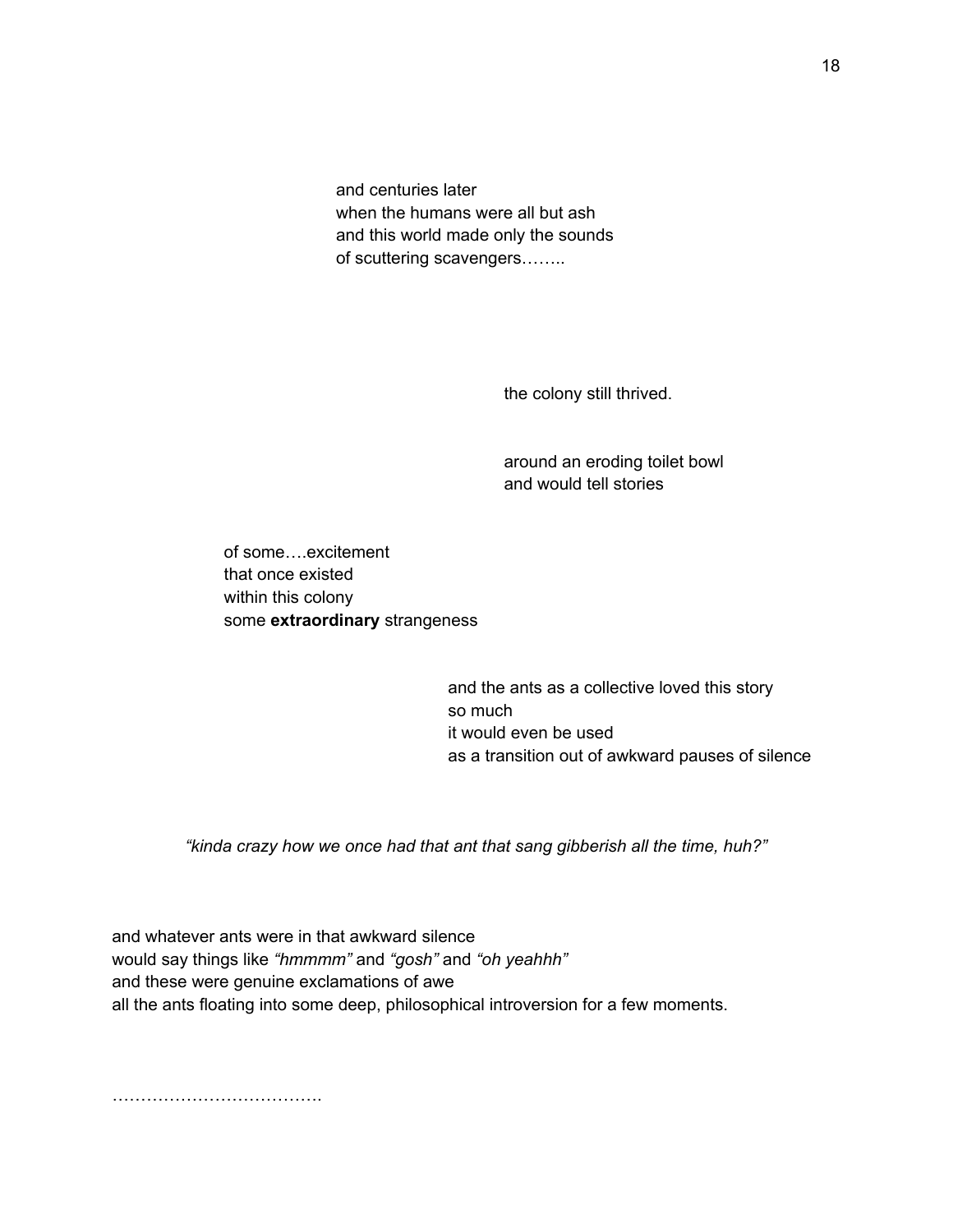when did the colony become capable of philosophy? how did they become capable of dreaming? of nostalgia? was it really just that one guy? was it how they all treated her?

when did the colony go from despising her to treasuring her?

there doesn't seem to be a clear day, there doesn't even seem to be a first time one of the ants loved her

*….*

but if you were able to see all of the ant colonies in the world this one, now in a world of ash this one was one that was the most dream-filled…….. and *that… .. . . … .*

that

*has* to count

for something

….. …… , right?

*….*

*…*

……….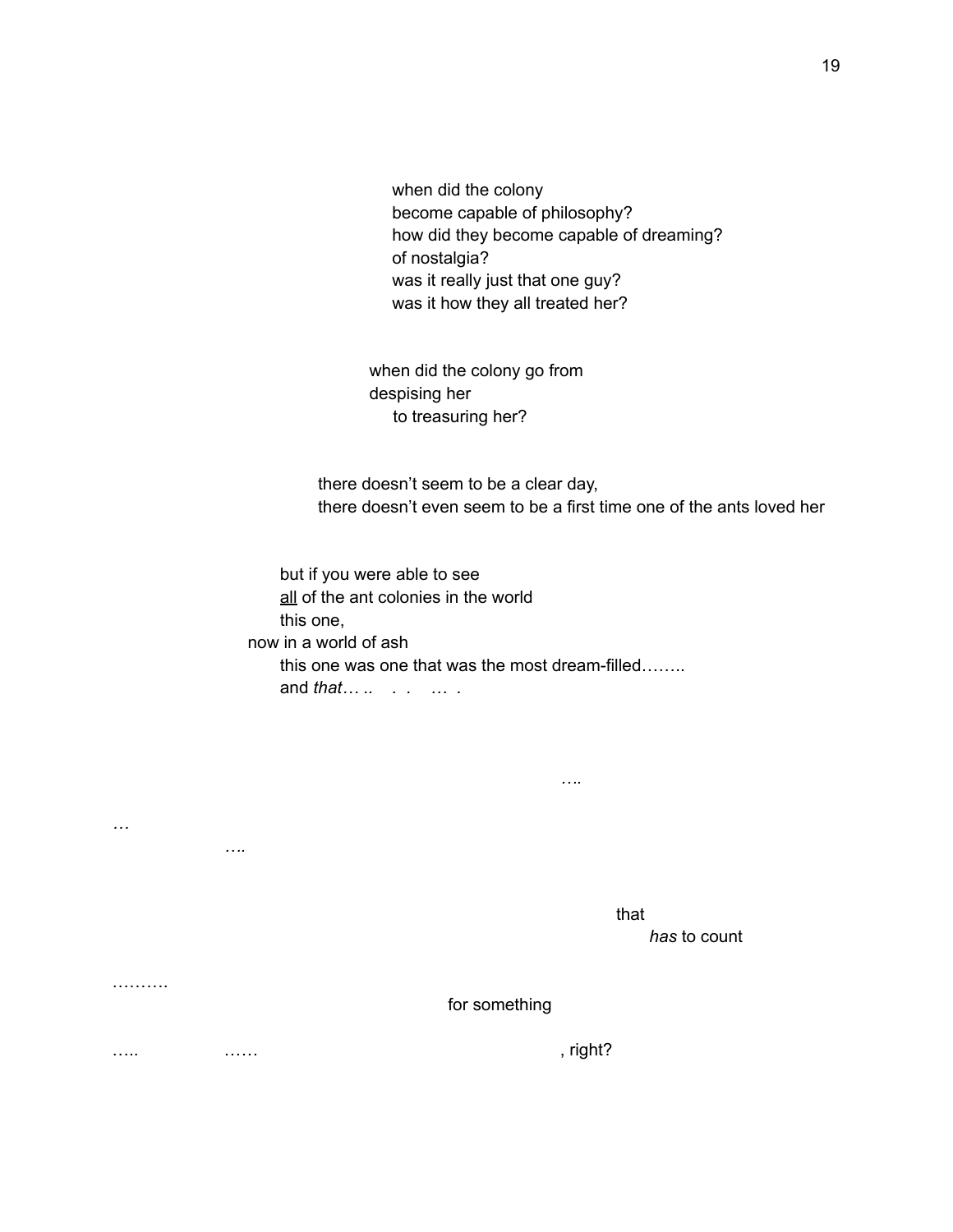# **4. the hairy guy.**

*remember those kids? those kids that walked to school together?*

*there were 4 of them……*

*i can't remember their names….*

*but i remember a color each of them usually wore…… idk why……*

*uhhhh…….*

*yellow red black gold ?*

*gold's pretty similar to yellow…. but the names sound different…. plus this gold thing was like gold it was very much not…..yellow…. i'm getting carried away, sorry…… memory sessions'll do that to me*

*okay, so*

*the 4 kids*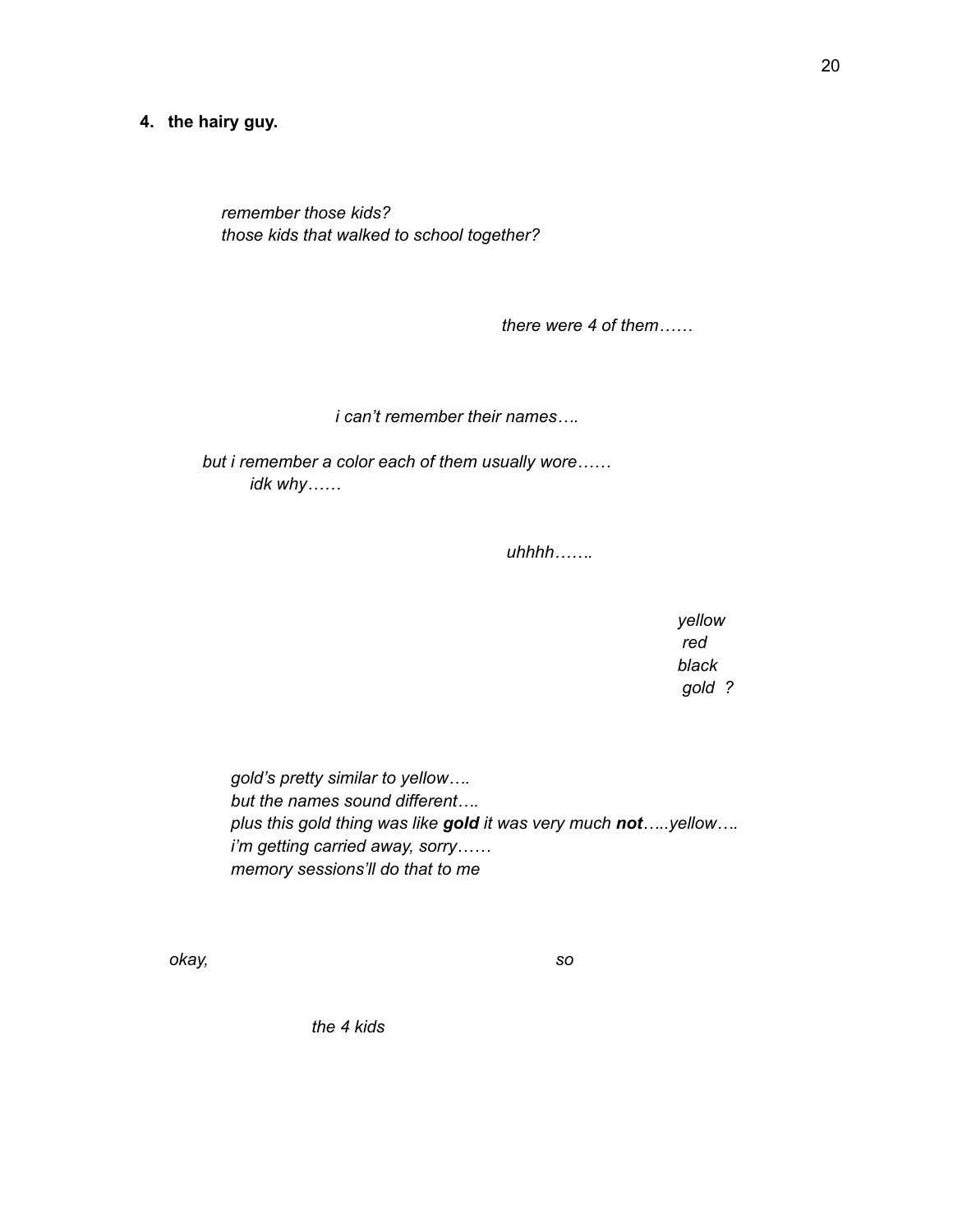Gold, Yellow, Red, and Black would walk to school Every single day

And on their path a garden lay A floral wonderpatch

> But in the green There was a sheen A beast named tales of old

> > Great, big **Monster** lived there.

It had white hair **Long** white hair That fell down to the grass Hair of such volume It concealed any outline of legs or body

The monster was huge The size of 20 kids piled onto each other Maybe even bigger…. Maybe he was just sitting…. Maybe if he stood he'd double in size… No one had ever really seen him move At least Yellow hadn't Because she asked,

*you ever seen the hairy guy move? run? walk?*

And the group laughed **Quietly** To themselves Stalling on what to say Yellow was the youngest of their 4 So they had to teach her right.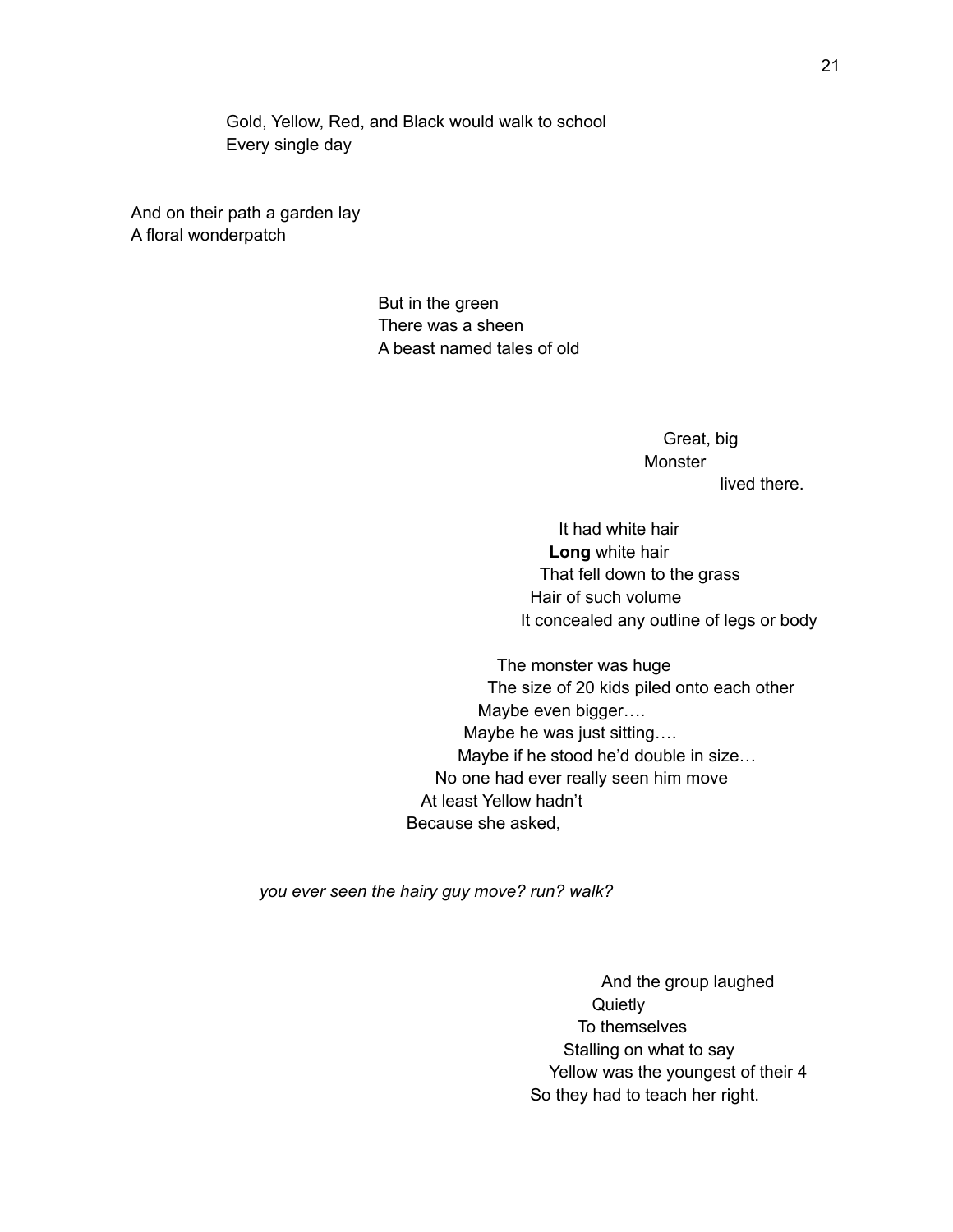*i once heard it run through the streets, the vibrations from its footsteps made the whole city's car alarms go off dogs were barkin' for days*

> *i once heard it's kept tame by being fed by our parents sacrifices of cows or goats and i heard he eats 'em in a swallow like it's nothing.*

*jaw opens up like a whale shark, is what i know and he has 3 sets of retractable teeth*

*3?!* this was yellow again.

*yup 3.*

*but it can retract them if it wants to swallow larger objects*

*or to appear more docile.* this was red.

*whaddya mean? why would it want to appear docile?*

*so it can lure.*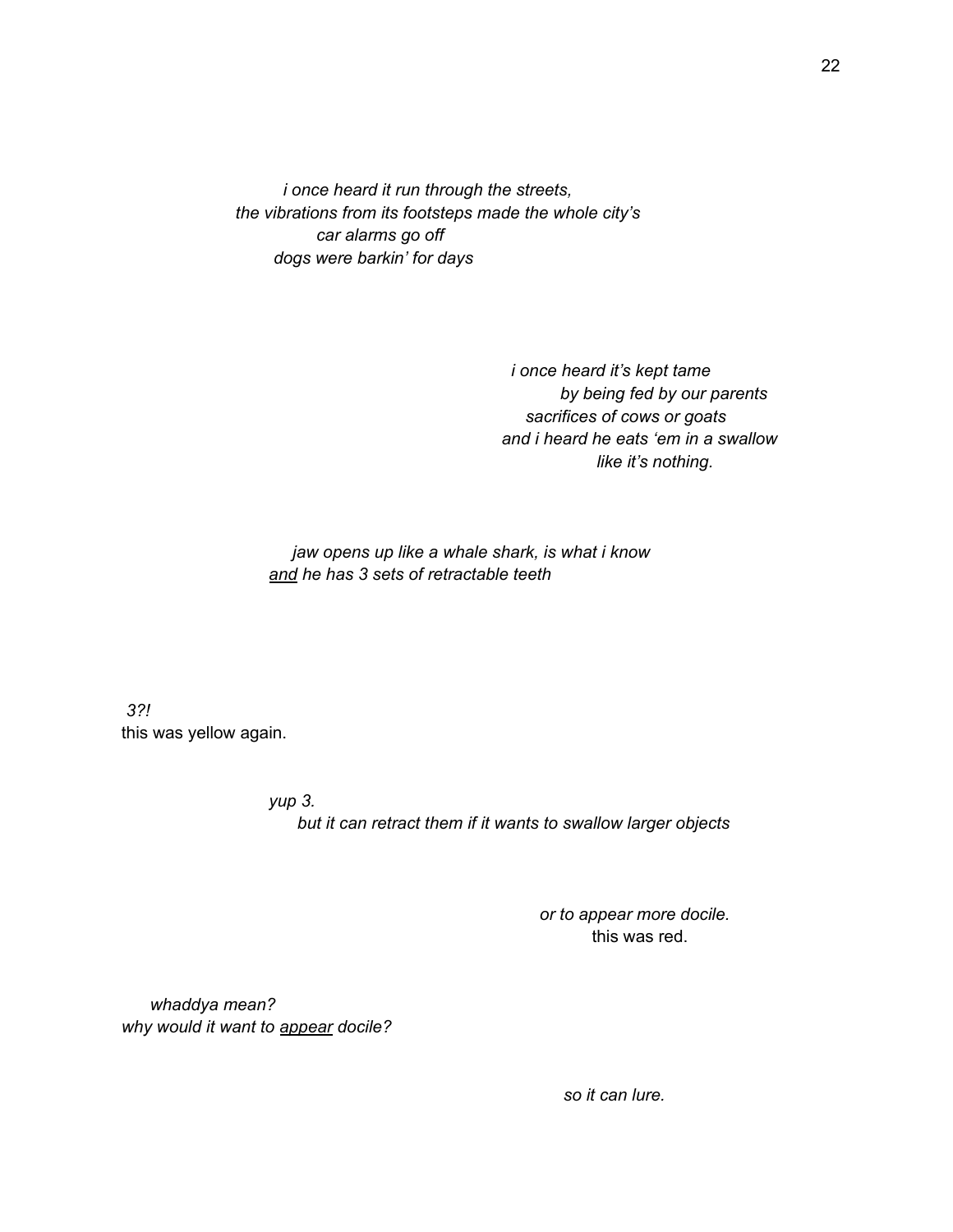*it lures. kids.*

*like us kinda kids??*

*just like us kinda kids it lures them in with song. enchanting song before you're close enough, it makes its appearance look as harmless as possible and once you're close enough, they say its eyes have a hypnotic quality that once you look in you can't leave and then he just eats you. and you let him. he just picks you up and just eats you. just like that. and you just sit there and you just let him do it*

*w.. WHAT*

red nodded her head.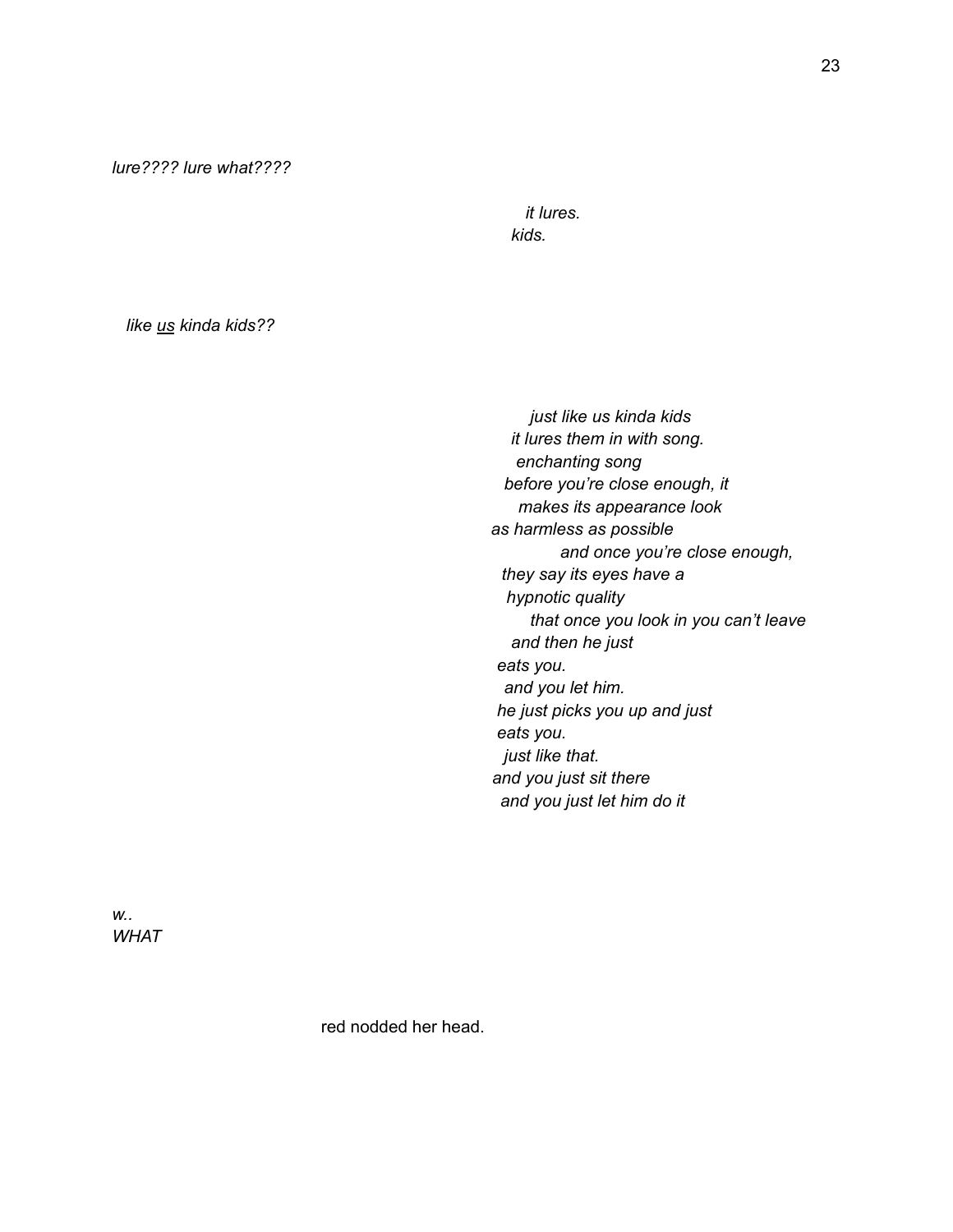*there are tons of kids who've been lost to him. keep your distance.*

and yellow did. she did she did she did

for a while….

but

slowly

on the walk passed the garden

she'd started to hear

a whistling tune….

something sweet…..

something that she knew was the giant the first time she heard it despite it sounding far sweeter than the hideosy of the monster the group had described yellow just knew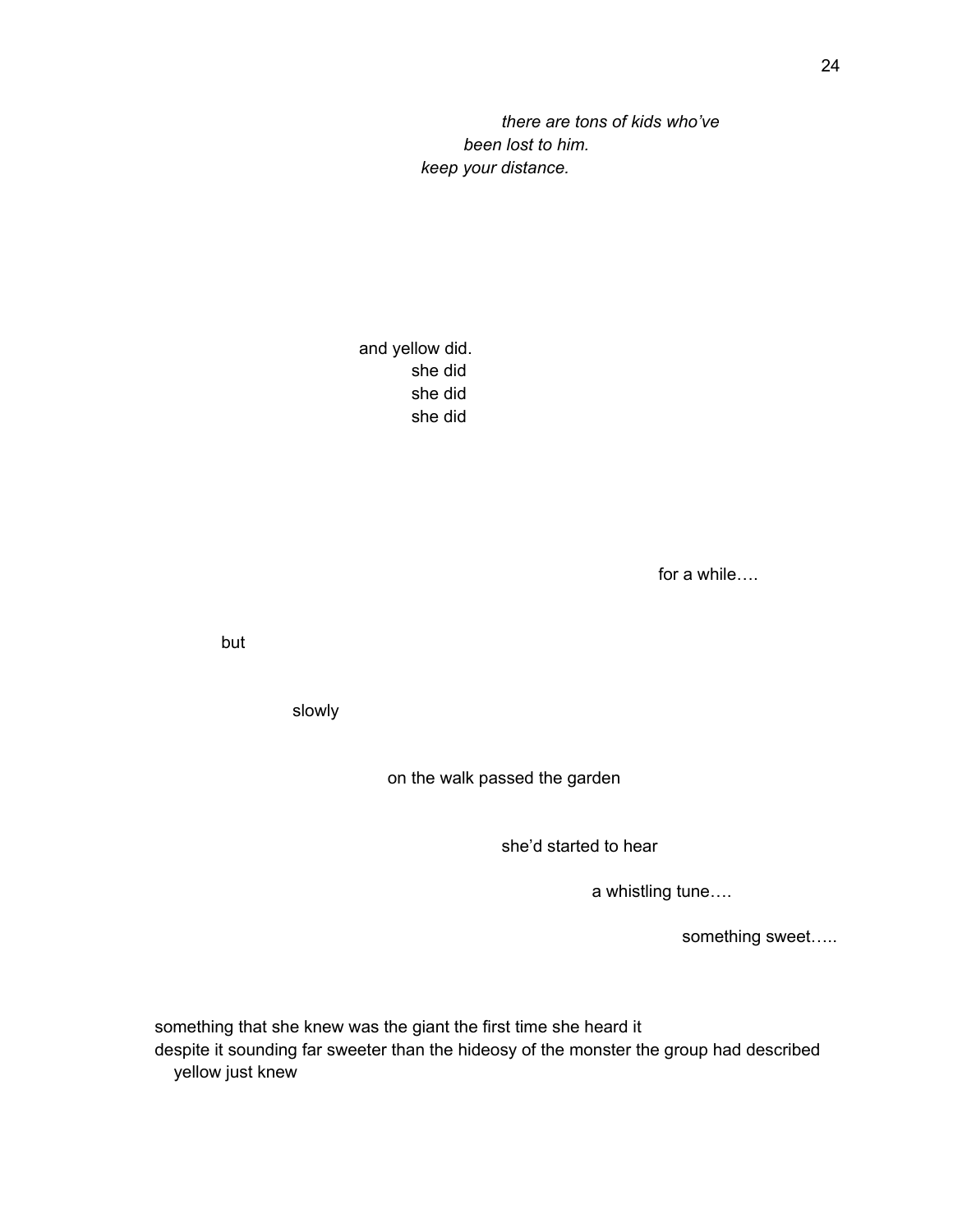but, with her friends' voices in her ears, she muffled it out and heard it as just a passing tune like walking by a store with tv's in the window…… just one of the sounds on the school walk….

and that worked……….

for a while………

until yellow

found herself humming the tune while alone in her bed, and then singing something all her own, yet inspired by the melody, then thinking about where the beast's song *could* go next, and what the beast looked like when he sang it,

was he expressive? did he have an expressive face when he sang? or was he a more concerned and focused singer?

……

and then on the school walks, she found herself drifting into silence right as they'd pass by the garden she'd turn her head, trying to catch a glimpse of the singer itself

but she never could. all she could see was the top of its head white fur rising and falling like the waves body tucked behind rows of bushels and trees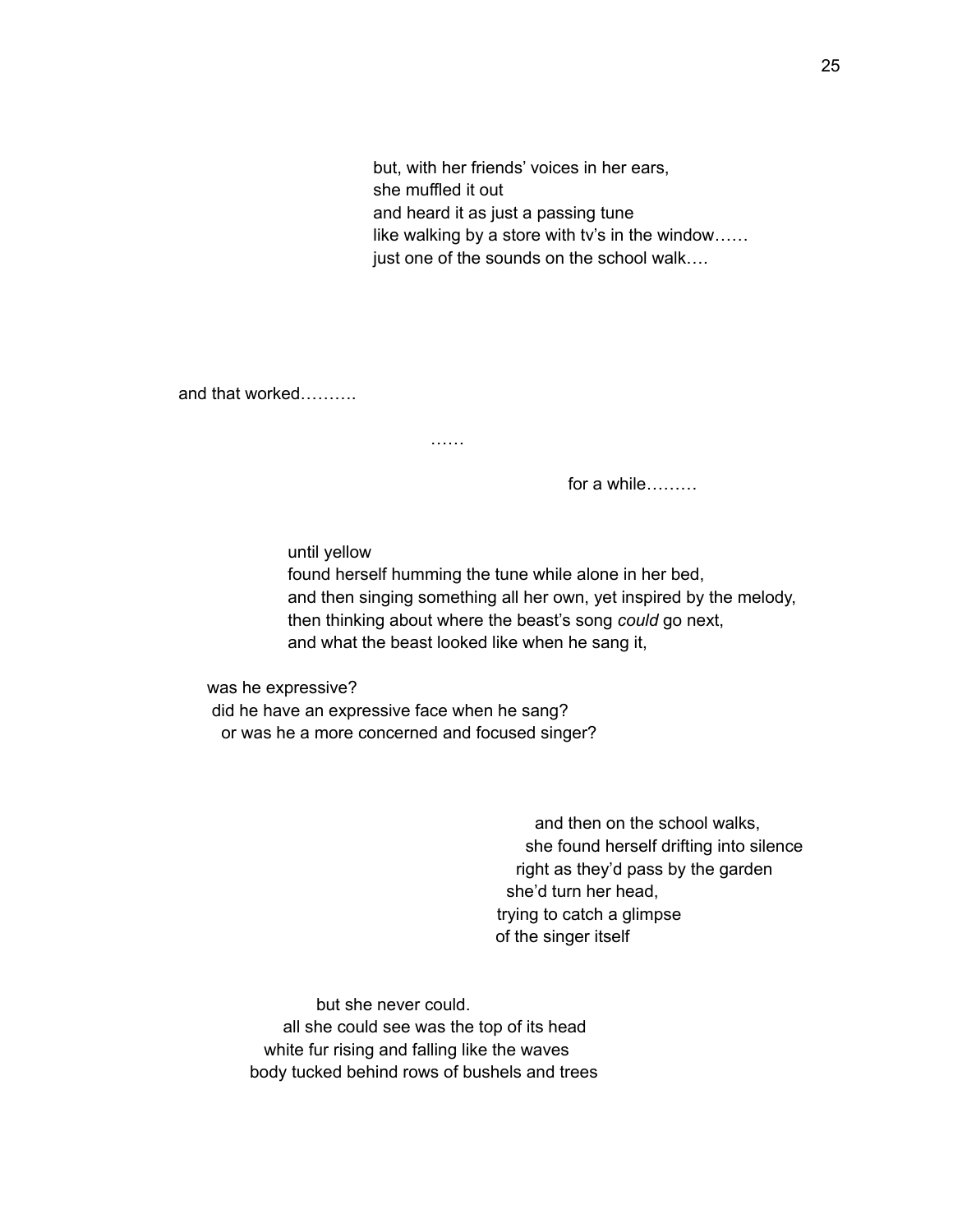and then, the moon was full.

> and Yellow lay awake in her bed gazing out the window

somehow positive she could hear its song through the glass and down the blocks.

she swore she heard it and she swore it didn't sound scary

and with no one else's words in her head

she snuck out.

creeping through the neighborhood nighttime it sounded like midnight, but felt like noon.

and suddenly she was standing,

at the garden's edge.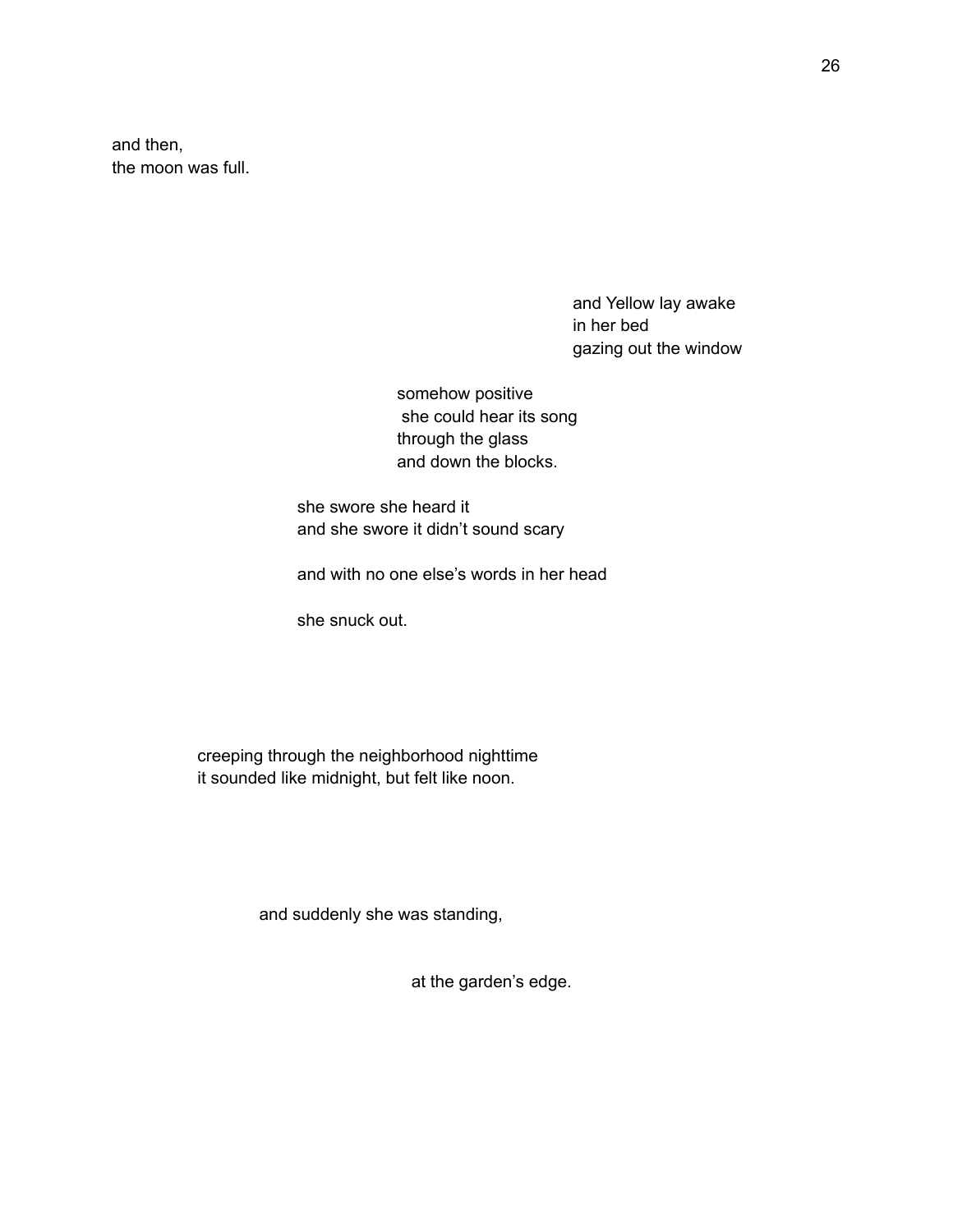the song was different than what she would hear in the

daytime on her walks.

only slightly,

slightly louder

slightly more explorative

slightly more dangerous

that word dangerous. singed at yellow's fingertips and made her heart whine but not cower this was not that kind of danger

she began to walk closer thro*ugh the garden dripping into music*

*swallowing your before*

*the licks and lilts of a nighttime wondersong*

*dancing around your head*

*like ribbon*

*like sheet music risen up from the page*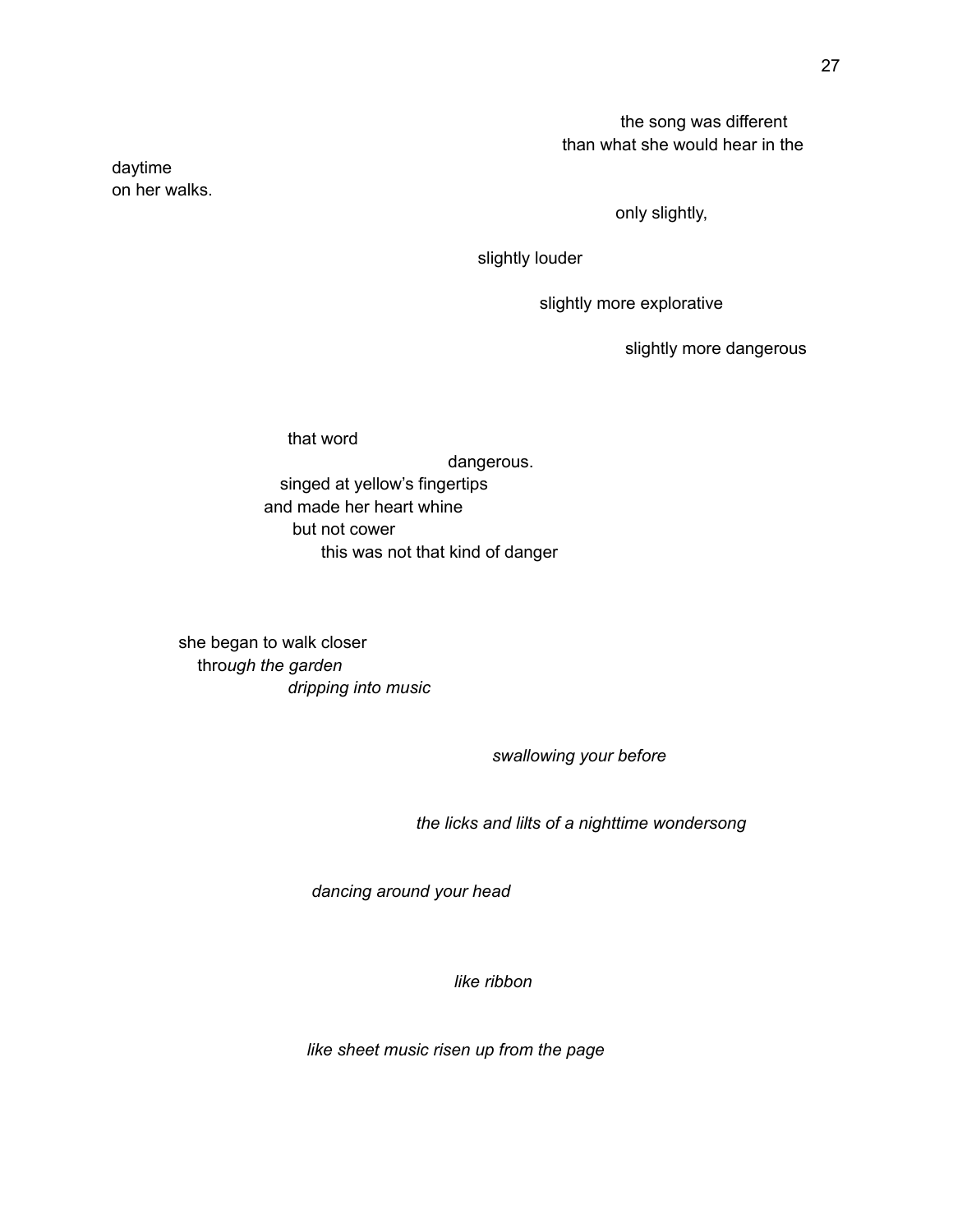*you notice the birds there are birds slipping around you*

*birds of kaleidoscopic colors strange birds strange sounds*

*jungles and deserts and snowflakes and mountains….*

*you hear the song so close*

*loud*

*you hear that it really….*

*whatever it's coming out of*

*is big*.

*woah.*

yellow stopped for the first time since entering the garden the magnitude of the sound made it far less calming than it had been before this sounded much realer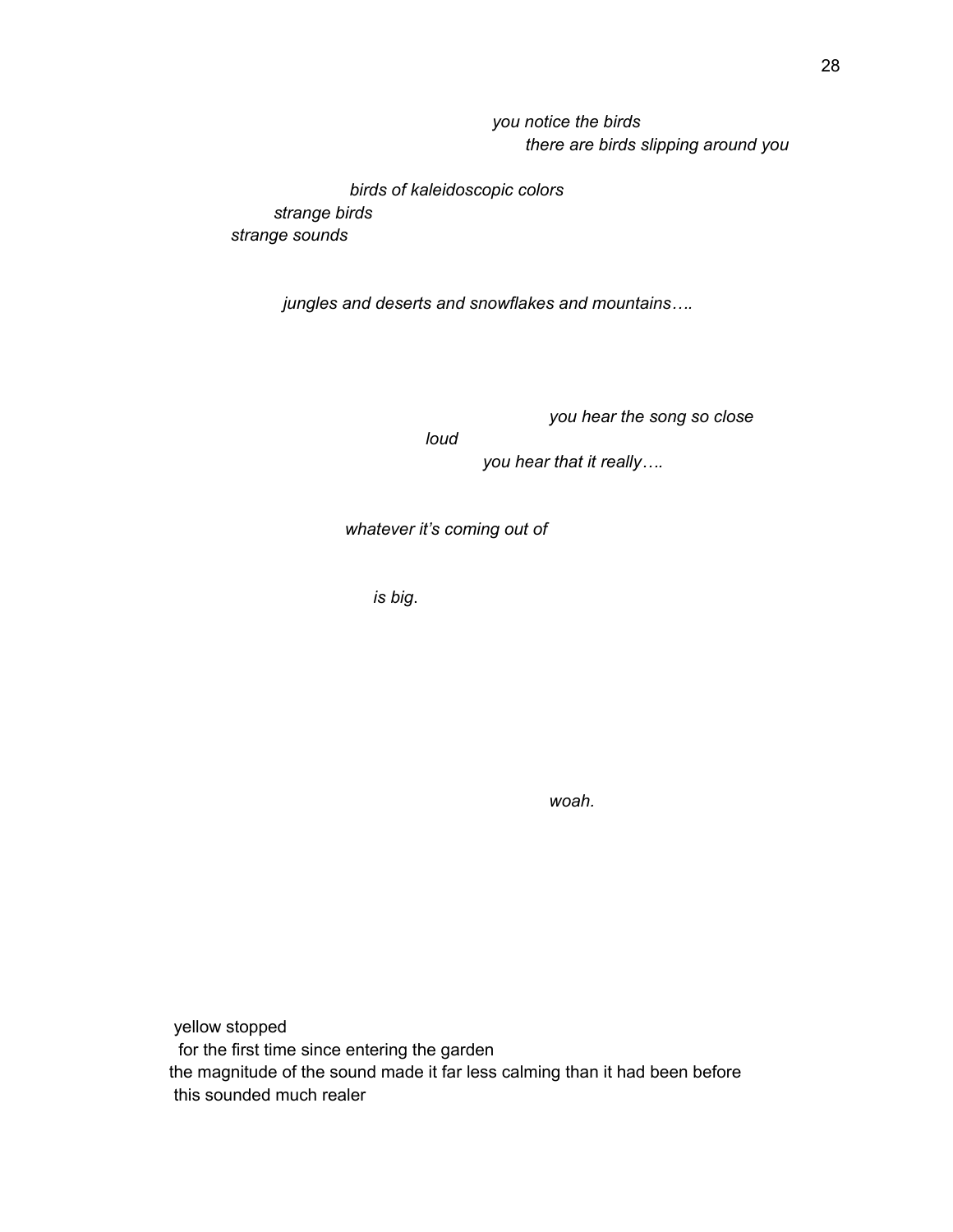much stronger it made her whole body vibrate like being up close to a concert amp.

the song stopped,

so did the birds. all that can be heard are the crickets beyond the garden but within? the air was still it was anticipation.

she didn't know why she did it but yellow walked through the last row of branches

> he was big. draped in white hair that unfurled onto the grass pooled itself into knots no figure of any body part could be seen behind the cloak

only its

he was beautiful.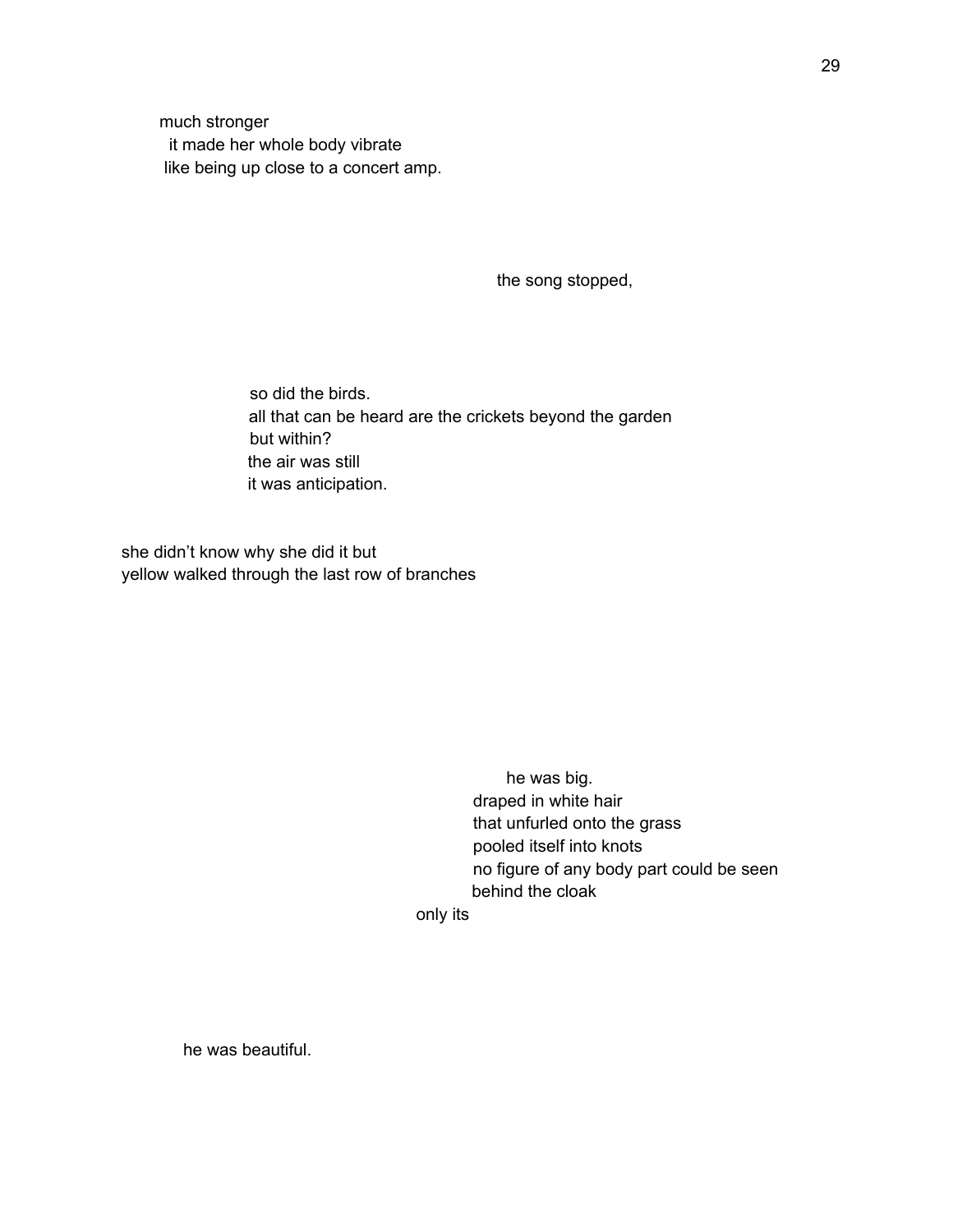eyes……

*his eyes were rubies they were small, concise, condensed, reflective, honest, pure, beautiful, radiant, thin, shallow, glass-y, tormented, scared, and unbelievably human.*

the hairy giant and the yellow-socked girl looked at each other

the birds had not started up again but the dragonflies and fireflies *had* begun floating once more so in this sea of gliding stars……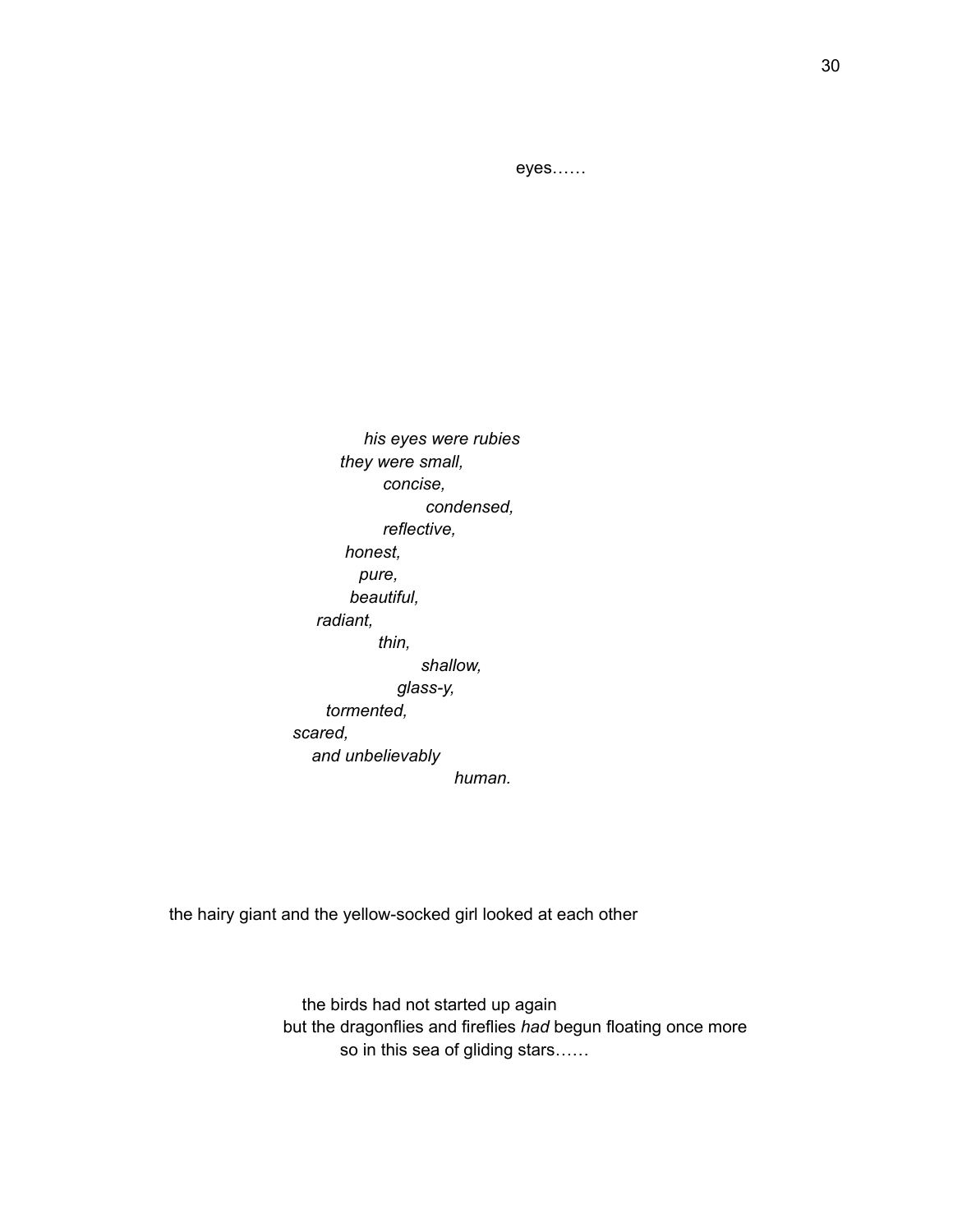beautiful in the moonlight

they all did….

yellow remembered the stories of kids being eaten remembered the monster's mouth unhinging where was its mouth? oh god it had worked, she thought oh my god i'm hypnotized

and her whole body fell towards a sprint

but was

stopped by a tone. single, softer, and quieter.

> the creature's eyes were closed and held this tone for a very few moments sounding like stones skipping across a pond like the alarm bells to the solar system

the tone whispered to a silence and the creature opened its eyes to look at yellow frozen in mid-flight

looked in a way to ask, to make sure, " quiet enough? "

> yellow fell again, this time into a smile as she nodded her head and her body softened to a kneel

the creature smiled too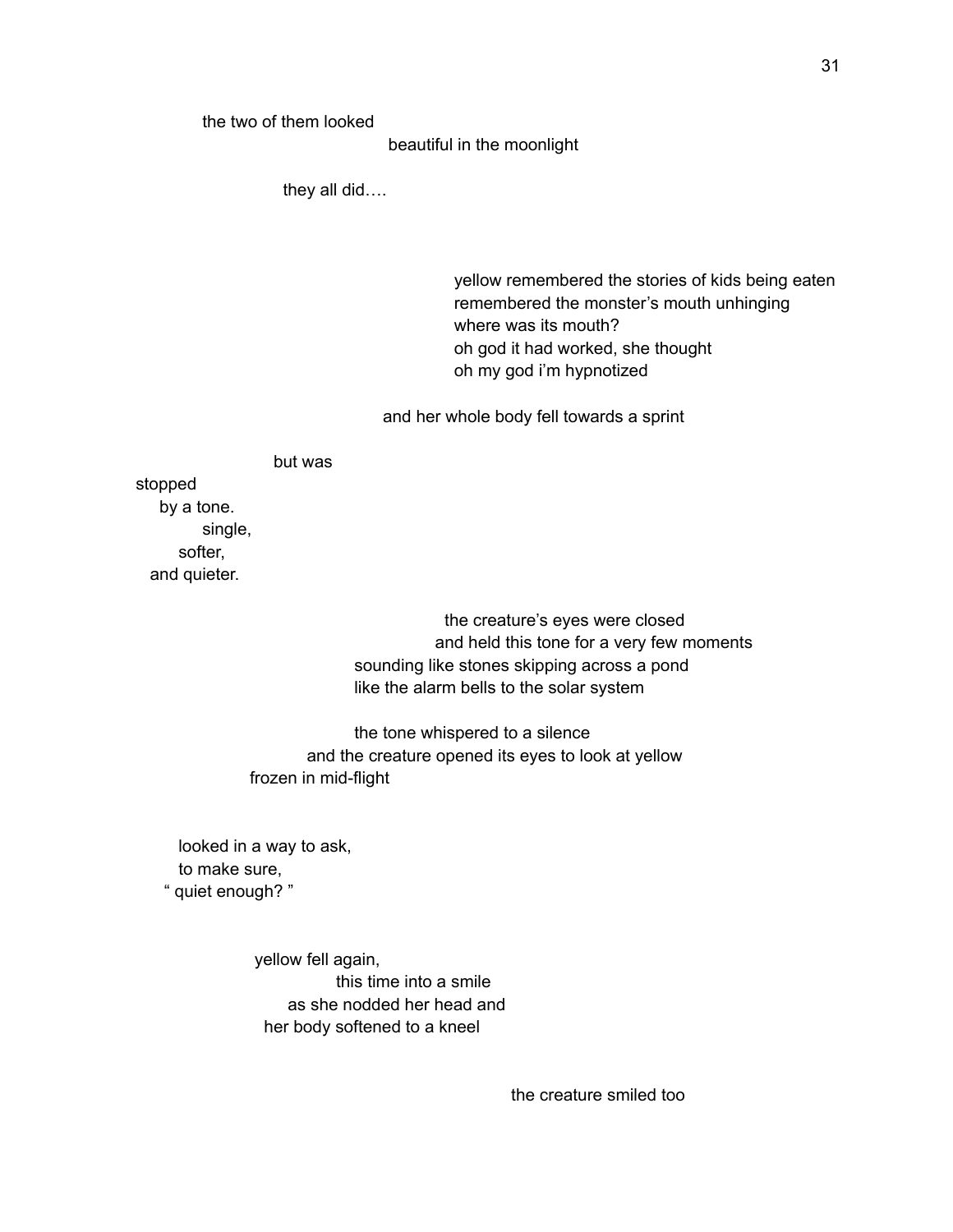32

closed its eyes,

and began to sing.

SUDDENLY!!! IN THE MIDDLE OF YOU READING ALL THESE STORIES!!!!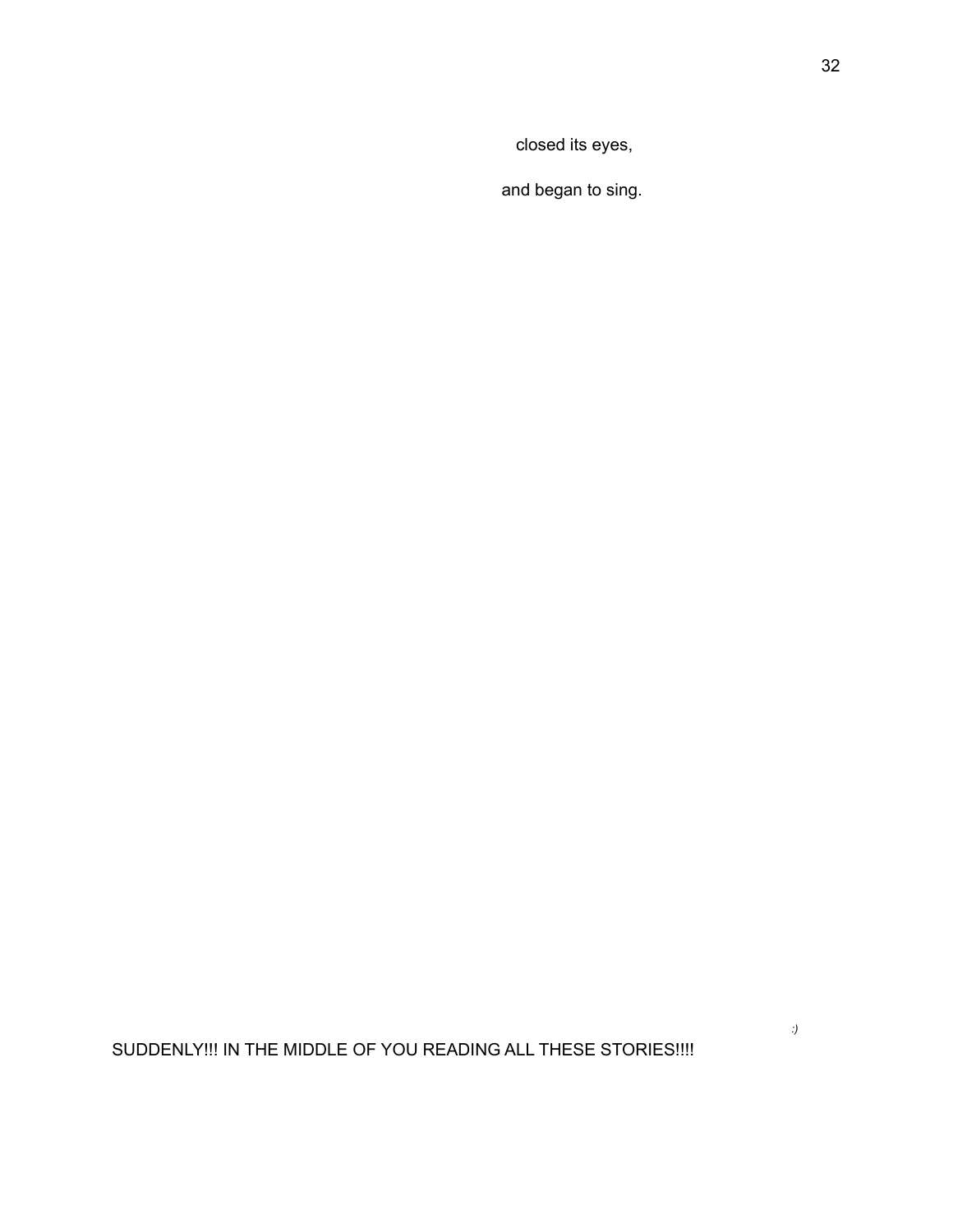## **5. an interlude of introversion**

A HOLE OPENS UP ABOVE YOU

JUST, SOME SORT OF SPECTRAL HOLE

AND THROUGH THE HOLE

FLOATS

AIMLESSLY

AN ANGEL!

IT LOOKS JUST LIKE AN ANGEL

AND NO NO, NOT LIKE "AN ANGEL"

# IT LOOKS LIKE **AN ANGEL.**

RIGHT!?!?

# **AN ANGEL***!!!!*

IT FLOATS INTO YOUR ROOM

AND IS UH…..A LITTLE UNBALANCED HONESTLY

OH!

OH

HAHAHAHAHA

IT'S HIGH!!!!

ITS EYES ARE A LITTLE DROOPY AND DEFINITELY RED

OMG IT'S DEFINITELY LIKE, TOO HIGH

BUT DON'T UHHH

DON'T LET IT KNOW THAT YOU KNOW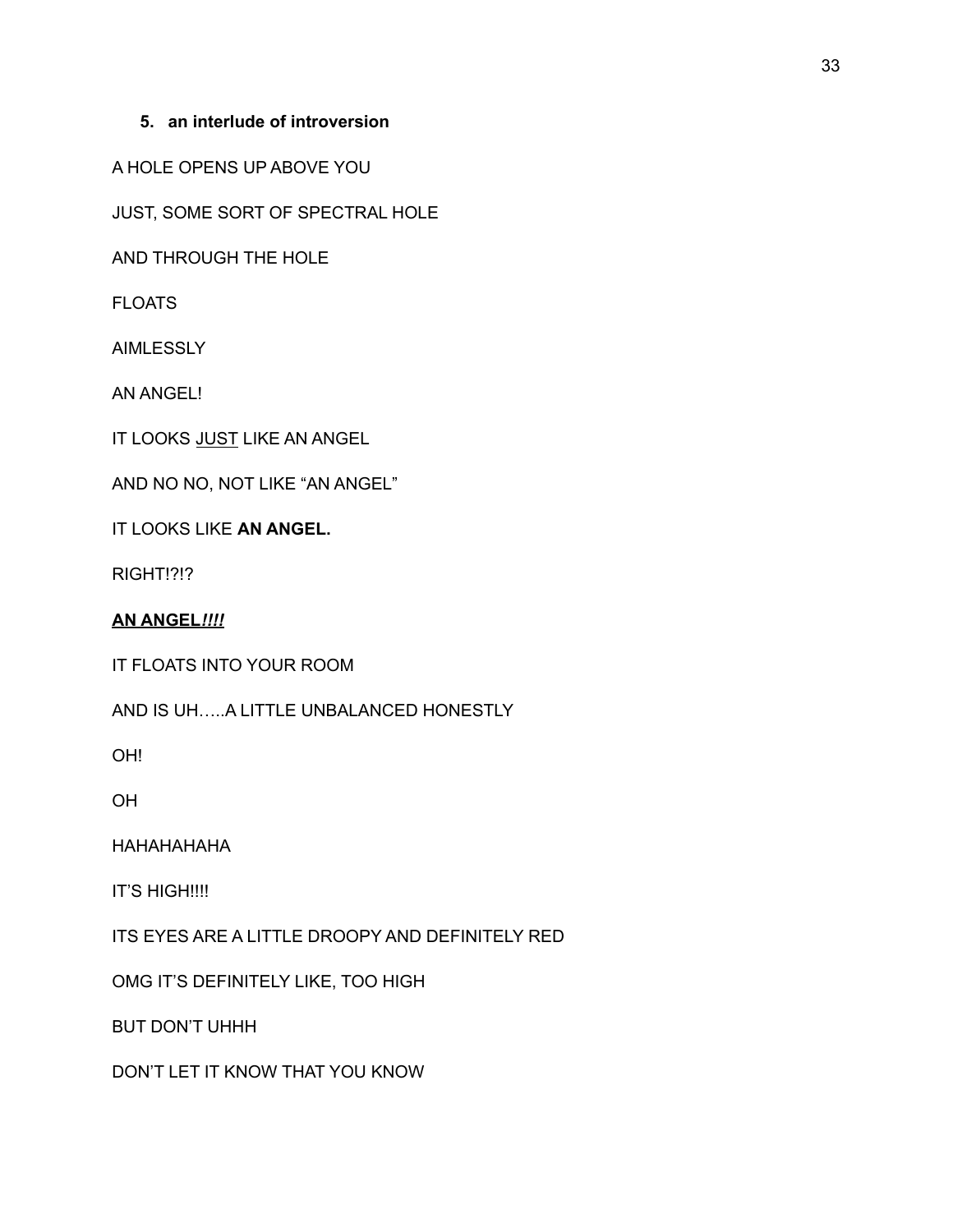# I DON'T THINK IT WANTS YOU TO KNOW THAT

#### THEY MIGHT GET REALLY SELF-CONSCIOUS ABOUT IT

*heyyyy, what's goin' on?*

*just wanted to swing by*

*, you guys just all seem to be uh*

*like*

*FREAKING out about everything*

*….hahahaha well not really it's just…….*

*yeah like,*

*i know there's a MILLION things to like, …… "fix"*

*like things you need to um…….. like fix! you know like hate and you're trying to solve hate which is…….*

*valiant.*

*but.*

*…….yeah i've just been seeing you guys, like really like going in on yourselves?*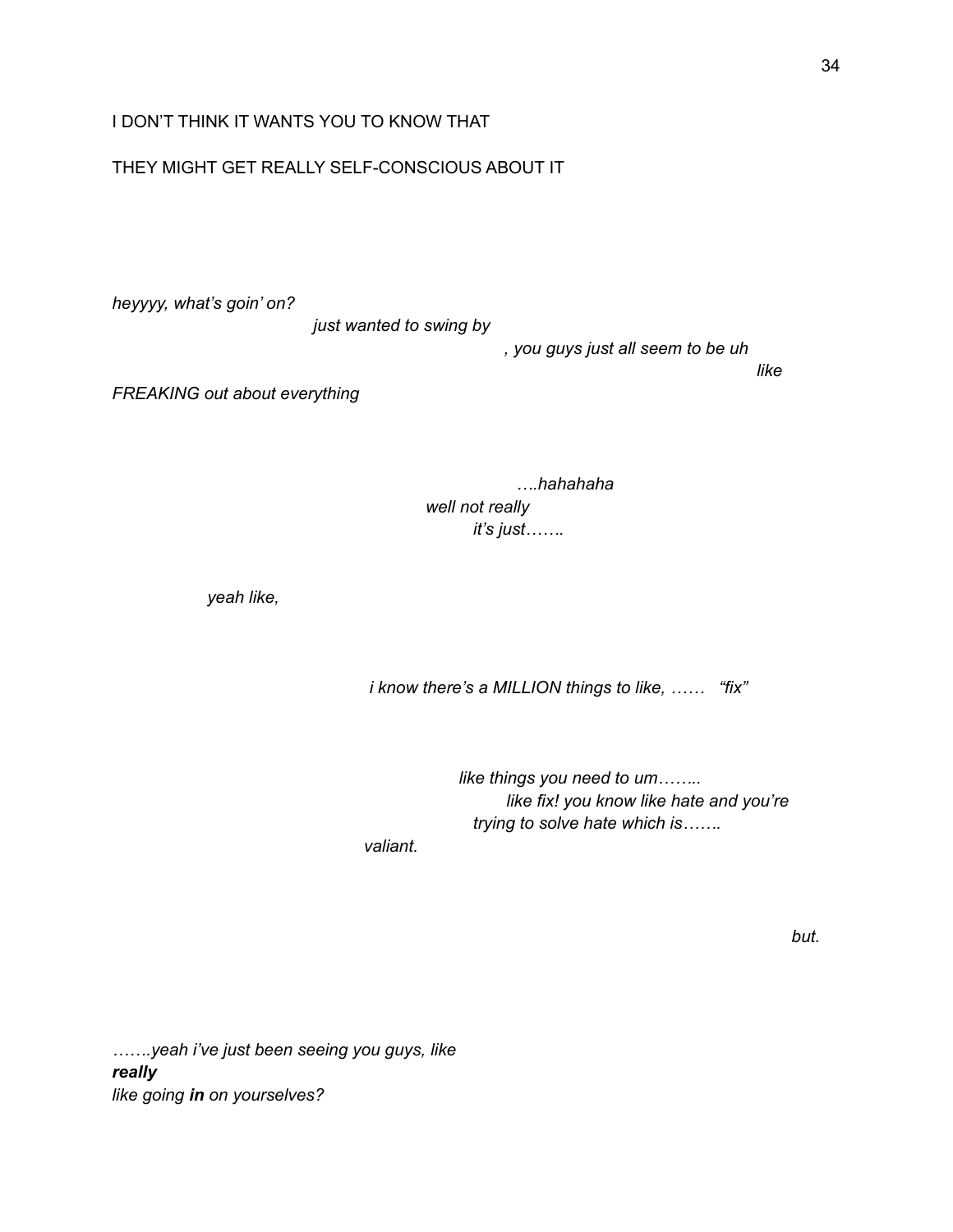*really being like…..*

*kinda mean to yourselves…..*

*just about how you're like*

*living? and*

*feeling?*

*for?*

*and like*

*whether or not you have enough strength to make breakfast one morning?*

*or ho w*

#### *long you feel heartbroken*

*or lost*

*idk*

*like things that in and of THEMSELVES are like, not a good time haha and yeah, like THOSE are the times you're hardest on urselves….?*

> *i think cause u think the most change needs to happen like, if things are really bad then like something's gotta CHANGE which,*

> > *yeah*

*is valiant.*

*but, sometimes there aren't things to change, you know?*

*or at least no things that YOU can change and,*

*trust me*

*everything has things that they can't change. there is something above everything….*

*you guys have gotten really good at fooling yourselves otherwise though haha……*

the angel floated into sitting on top of that wooden dresser you have they're really seeming to get settled into ur room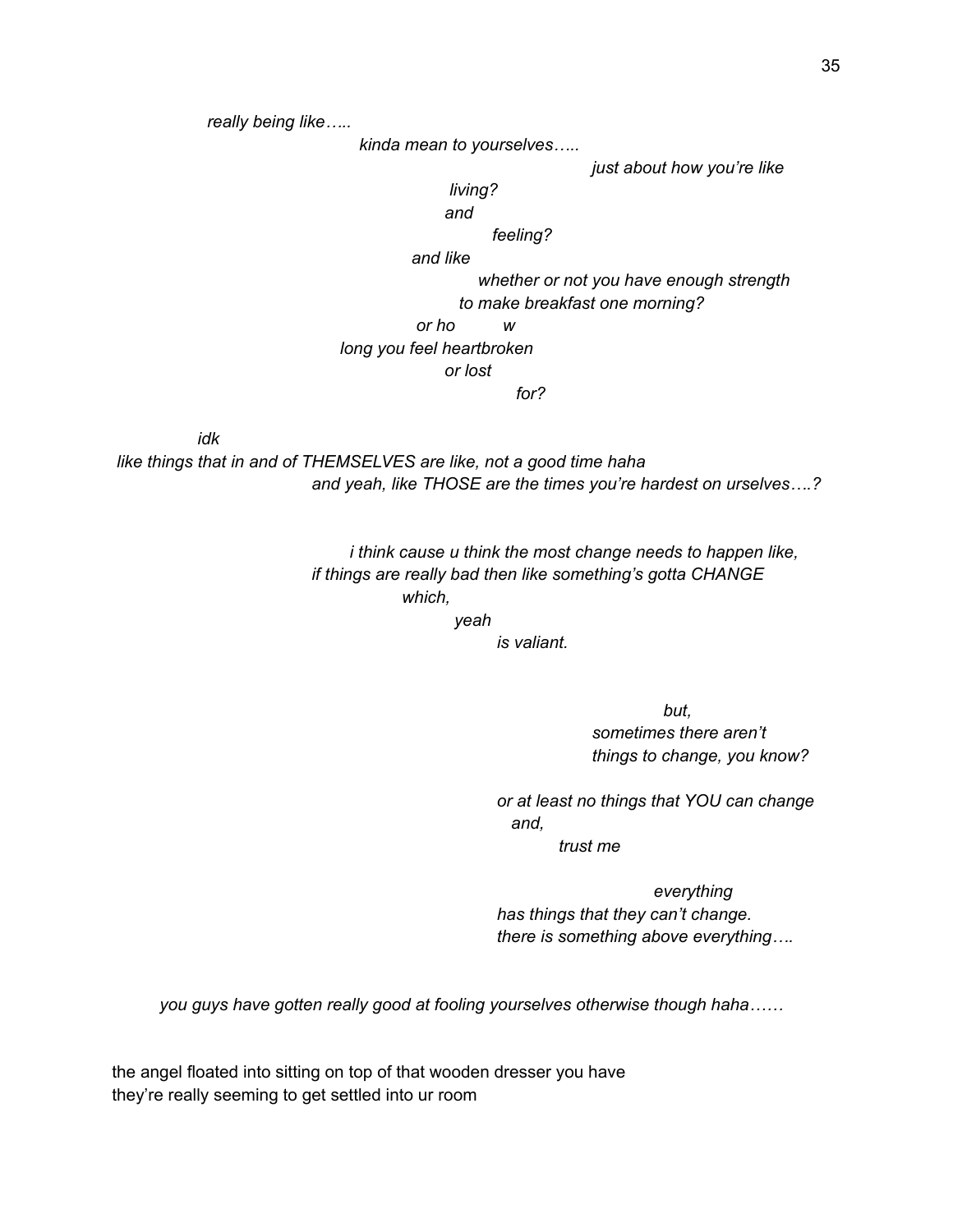it's sweet :) it's trust

*and so i'm just kinda worried about you guys, i don't know*

*i like you guys….*

*i like, LOVE you guys….*

*idk why about that one*

*i just really want you to be nice*

*to urselves………*

*idk……….*

and i think the angel did have more to say not a ton more they got out what they *really* needed to. but i think, in private, they'd tell you they had more they wanted to say but hahahahaha no joke? they were too high and started getting anxious and paranoid. started thinking about how you're perceiving them and how they're also an angel. and you're also a human.

….

and they didn't know if any angel had actually ever been *seen* by a human before so uhh they started feeling like they might be currently causing a cosmically large event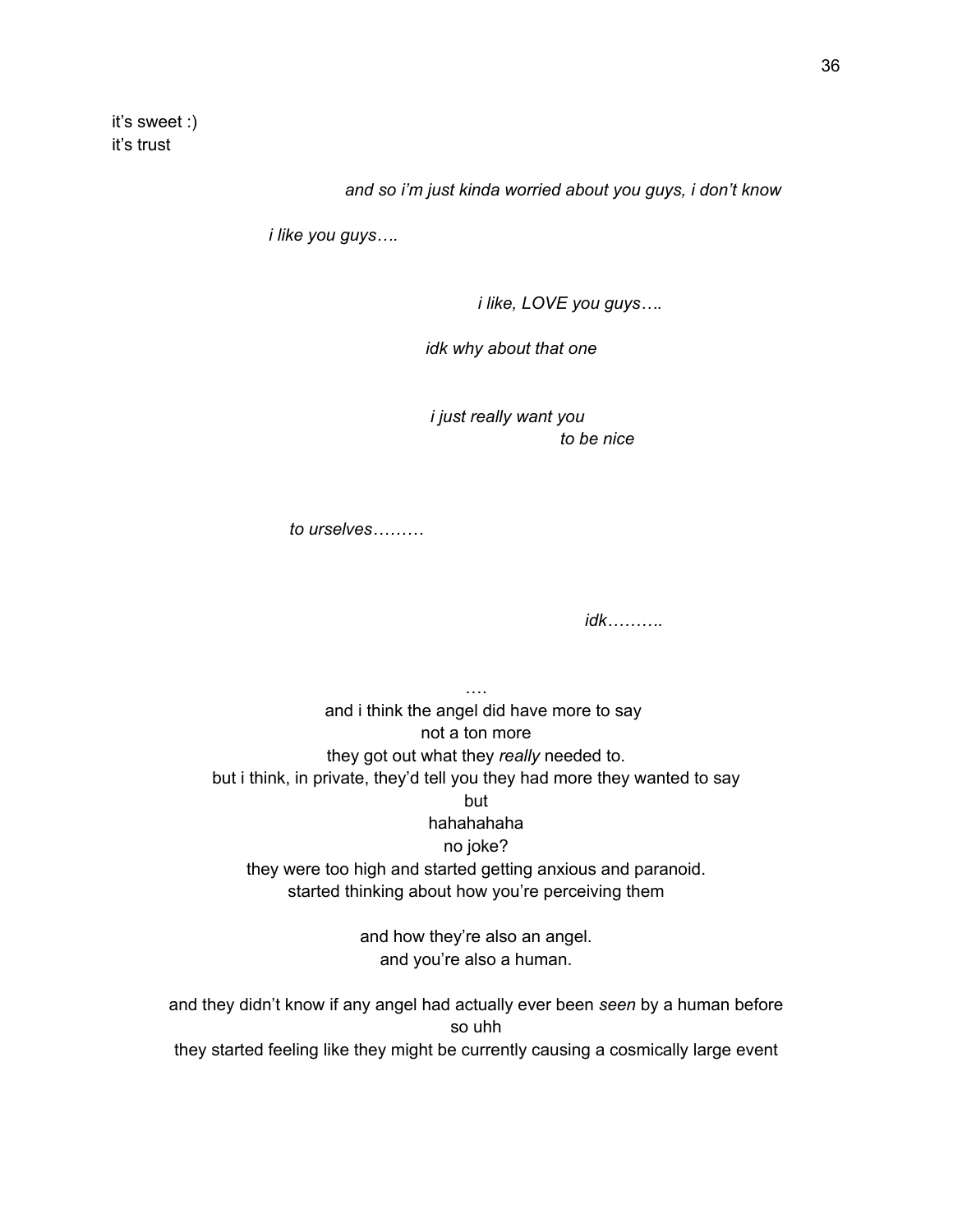so they uhhh just lifted their head towards you smiling seeing you mf'ing BUG-EYEING them hahahahahaha

cause this **angel's** just been MONOLOGUING at you so of **course** you're like

### hahahahaha

and so, they just slowly drifted back up into the hole, pretty awkwardly really it was a pretty awkward moment in your room with an angel.

and as they floated through the hole the sides of the hole folded over each other like how a grandmother folds a picnic blanket and the creases somehow just seemed to flatten themselves out, and the hole was gone. and any traces of it had totally vanished.

and it was just

you

again.

and you took the time you needed to scoffed, shaking your head, thinking, "damn, mercury's gotta be in retrograde 'er some shit"

> and then you kept reading.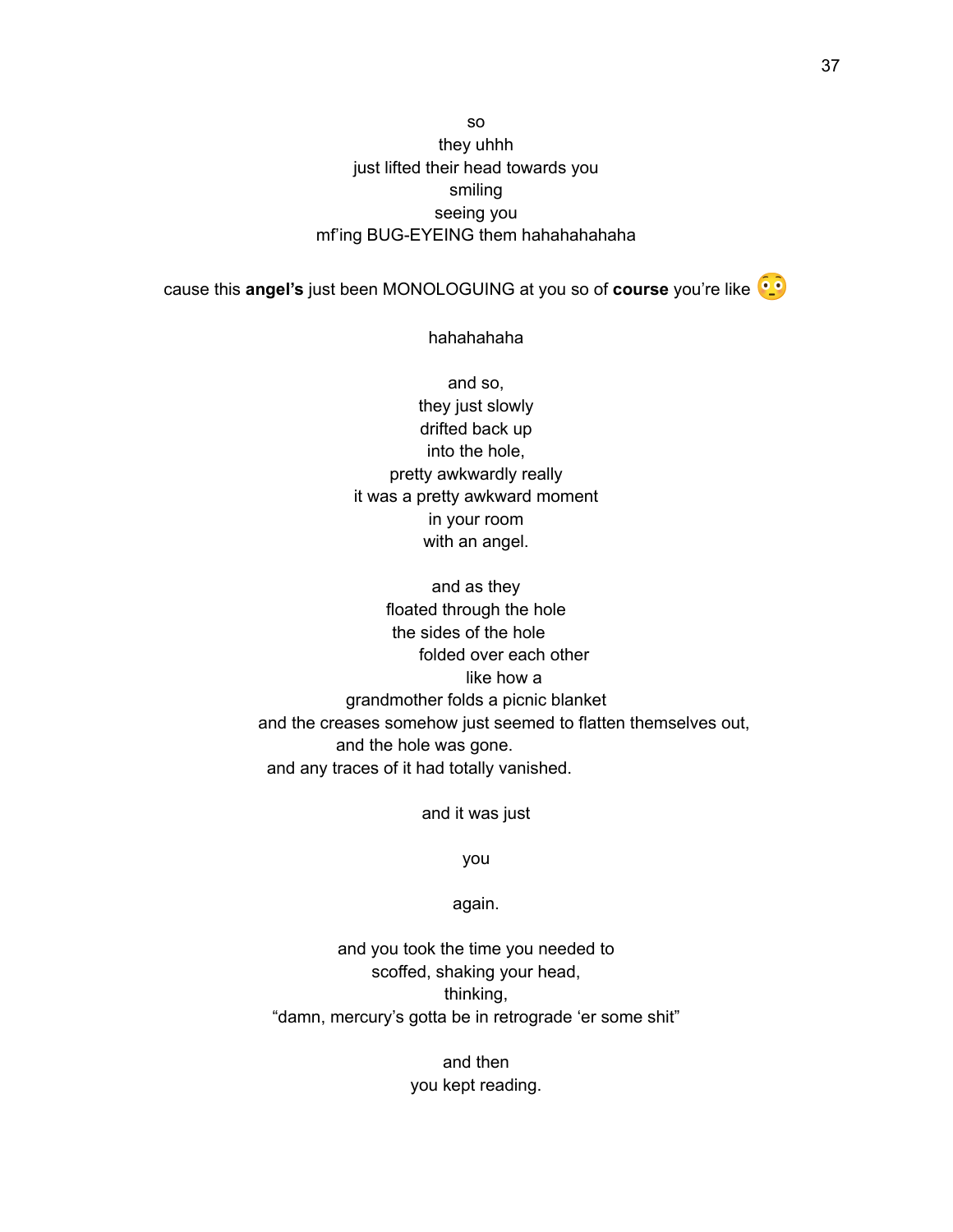# **6. "I am the sun."**

there was this boy, this young boy young boy with dark skin who was sitting on a beach by himself.

> up in Northern California not very close to the house he lived in the college house he shared with 4 other boys

> > Magic, {which was the boy's name} {i know, i know, he had really cool parents} had been coming out here pretty frequently this last month. he had started feeling a spiritual significance with this place

> > > 3 weeks ago his mom died in a freak accident where a Trader Joe's roof collapsed killing 31 people magic's mom being one of them.

> > > > and in other times, magic wouldn't really consider himself a very spiritual person but everything magic thought he knew about evrythng had essentially been lit on fire in these last three weeks

> > > > > nothing felt real. no truths felt true. all answers seemed. to lead to. the same. bottomless darkness. the same. bottomless questions.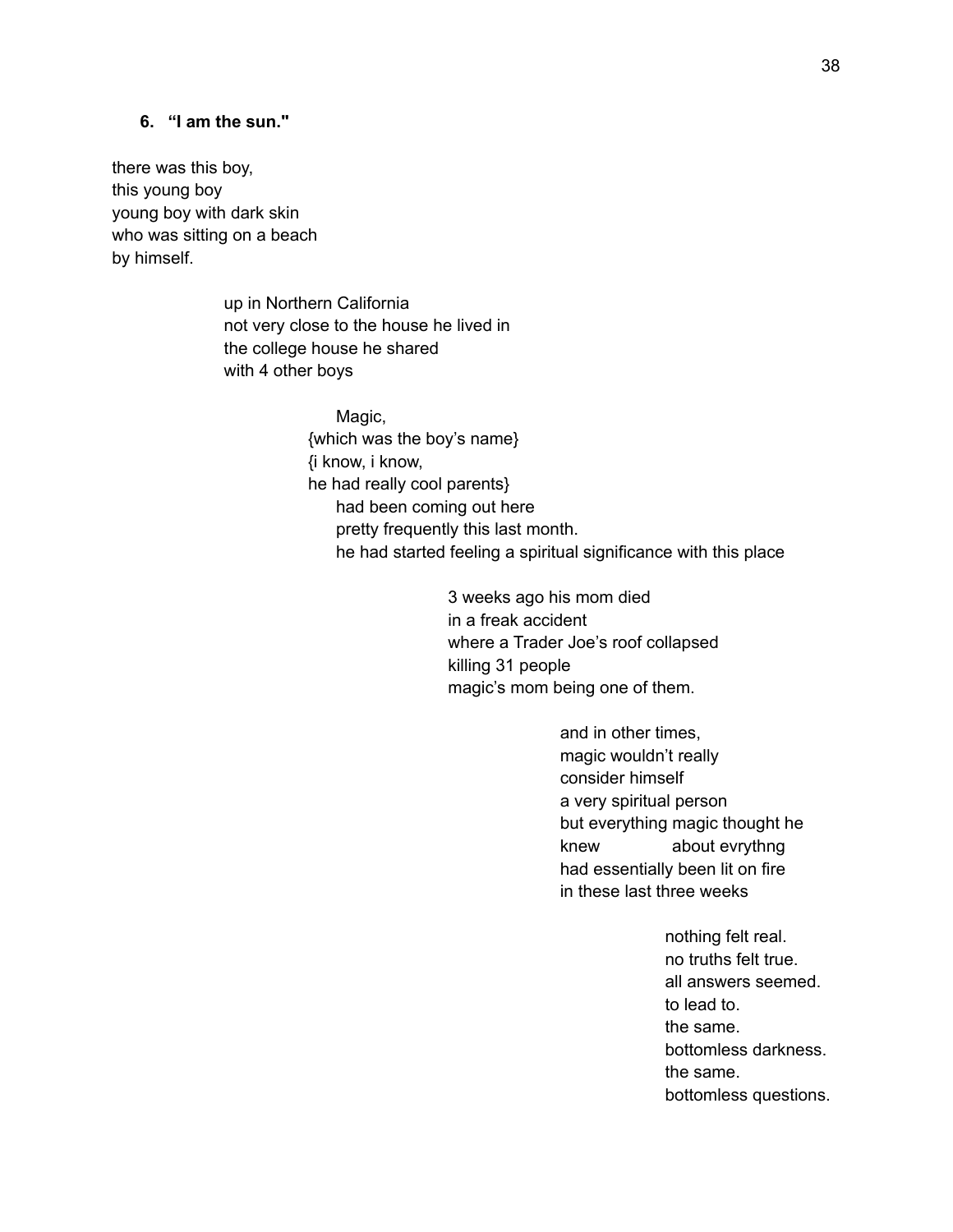so, magic feeling a little more spiritual than normal finding some spiritual significance in some place by his house he'd otherwise overlook was nowhere near the strangest thing in his life

magic longed for the day when him feeling like a weirdo was the biggest anxiety he had.

*.*

*god i would kill*

*to get to just be weird again.*

and at that moment.

as magic was dripping a fistful of sand onto his right knee, the sand began falling with extreme slowness.

parachuting through hardening cement.

magic saw and stared at it

eyes squinted eyebrows furrowed he turned his head to the right,

> but his head left a trail of heads as it moved and magic felt all of them as his own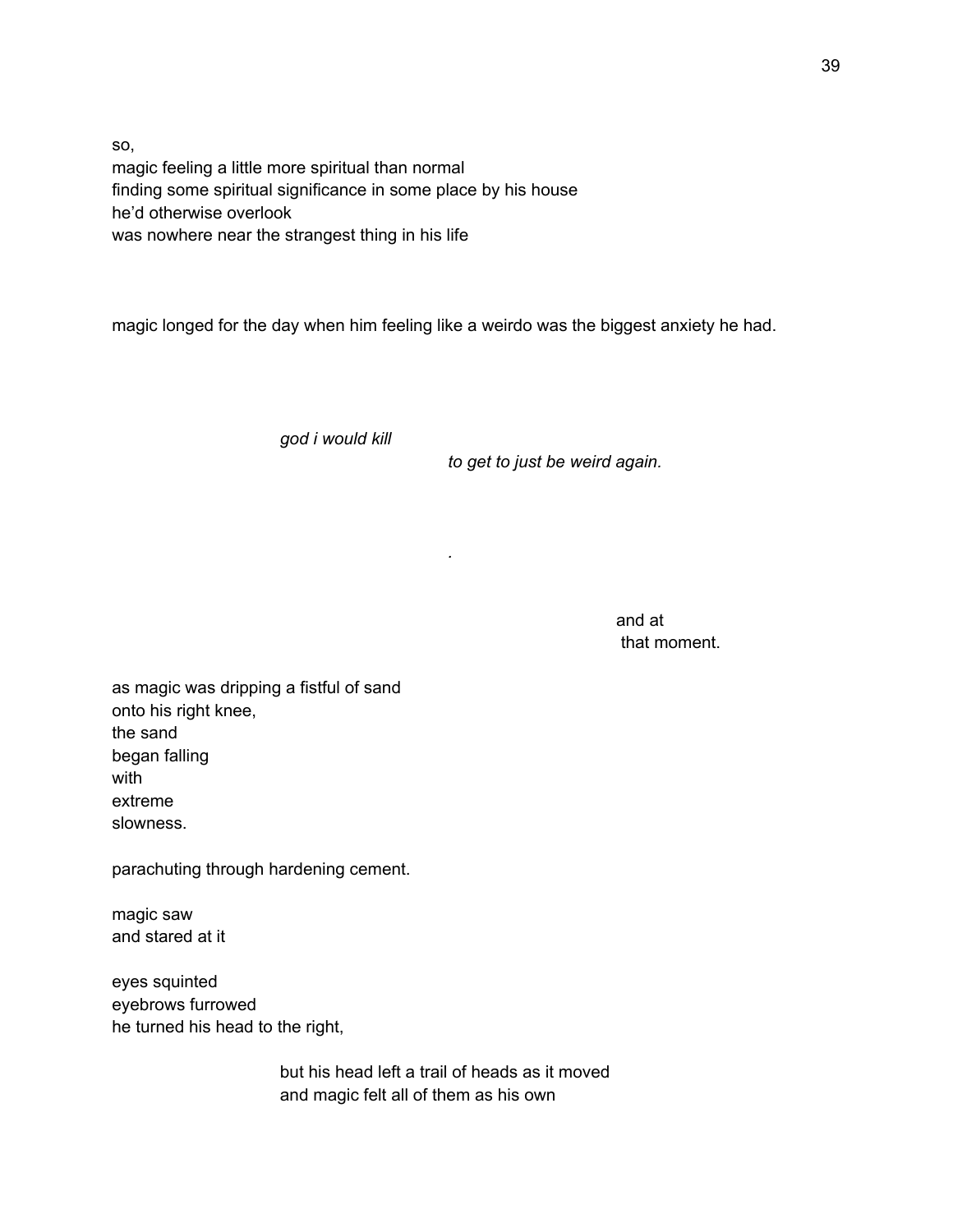a moment where his head existed in many places at once and those other heads evaporated away after-images that remained only for a few seconds

*ugh, alright, what the fuck is this*

magic saw raindrops falling ever so slowly, he hadn't even noticed it was raining until now.

he looked over to his left head-tracers disorienting him along the way

and to his left he could see the waves

well,

A wave near the shore,

having just completed its rise up it had just begun its crash but collapsing ever so slowly it looked almost frozen.

so magic looked up, above him. and when the warping of his heads receded magic saw, a bolt of lightning.

directly above him. moving, down towards him very slowly.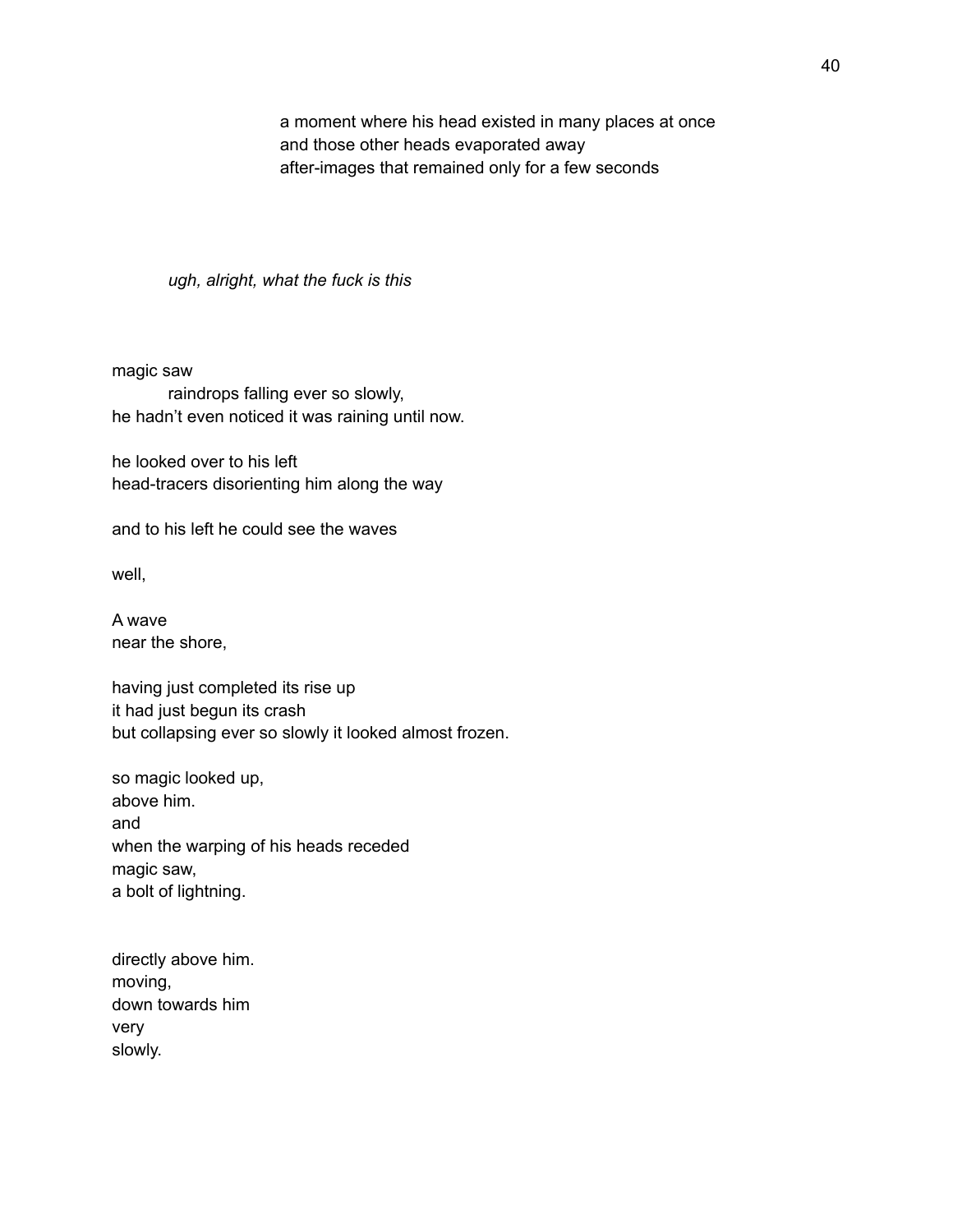but certainly faster than everything else he'd looked at even faster than the rain falling next to it

> so, magic started feeling pretty fucking SCARED (obvi)

> but even his heart, which only wanted so desperately to start racing

> > was too slow to expel even a thump.

magic was suspended in this experience, alone. without even his body

> without even…. his body

so magic looked back to his right and saw **now**, someone who was sitting next to him someone who looked very human but not someone magic had ever seen before

they looked really androgynous, magic couldn't guess what gender they were which magic actually liked better when meeting new people.

> they had dark skin too not dark like his, theirs was a little lighter and a little….warmer? and they had really thin, really shiny black hair that only fell to their forehead.

and they were looking up at the lightning too.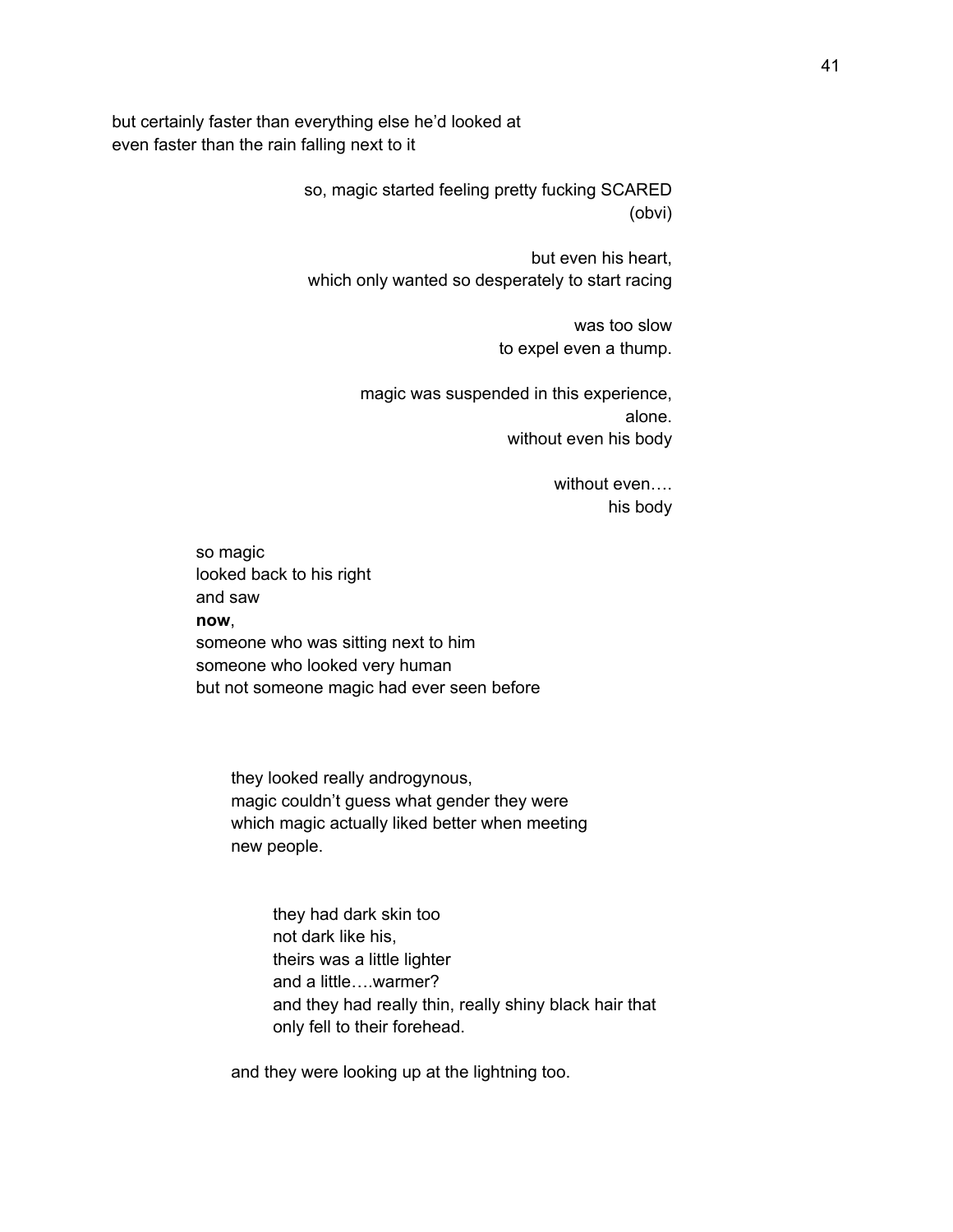*uhhh hey?* ( ^magic^ )

*you're talkin' to me?* ( ^stranger^ )

## *obviously, who are you?*

*oh, gosh uh i dunno….. i think i'm just me? who are you?*

*uhhhh i don't know, man my name's magic*

*woah, cool name*

but magic was so accustomed to this compliment – having a name like magic that he had made a habit of just not responding at all when it's said

> *dude what's this lightning doing?*

> > *oh uhhhhh yeah well it looks like it's heading for you*

*y….yeah why is it why's it doing that?*

*o, you mean like the physics of it?*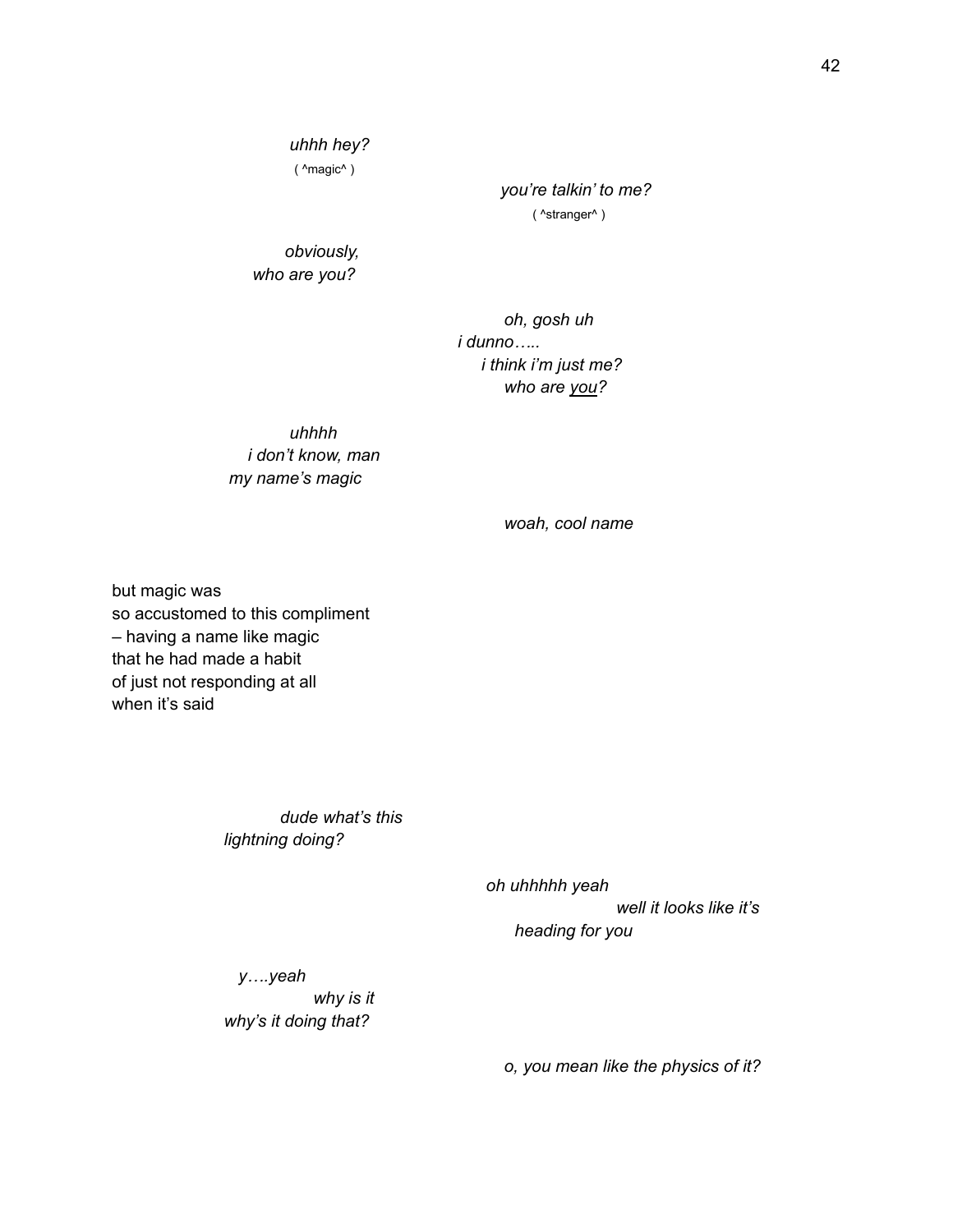*i mean like am i about to die?*

*oh…..that……i do…. yes, you're about to die.*

they both stayed quiet for a second.

*did you…. are you real?*

> *definitely. yeah, definitely but no one ever thinks i am at first so your suspicion is not like, a-typical, is what i'm saying*

*are you like here for me?*

*huh…..maybe…. i guess the only other option is i'm here for me,*

*but but did you…. did you choose to be here? did you……..*

> *uh….no i don't think so i'm just kinda tossed around like this*

*wait – you've – ? have you been in a situation like this before?*

*i mean –*

*uh, this is kind of the only situation i've ever been in.*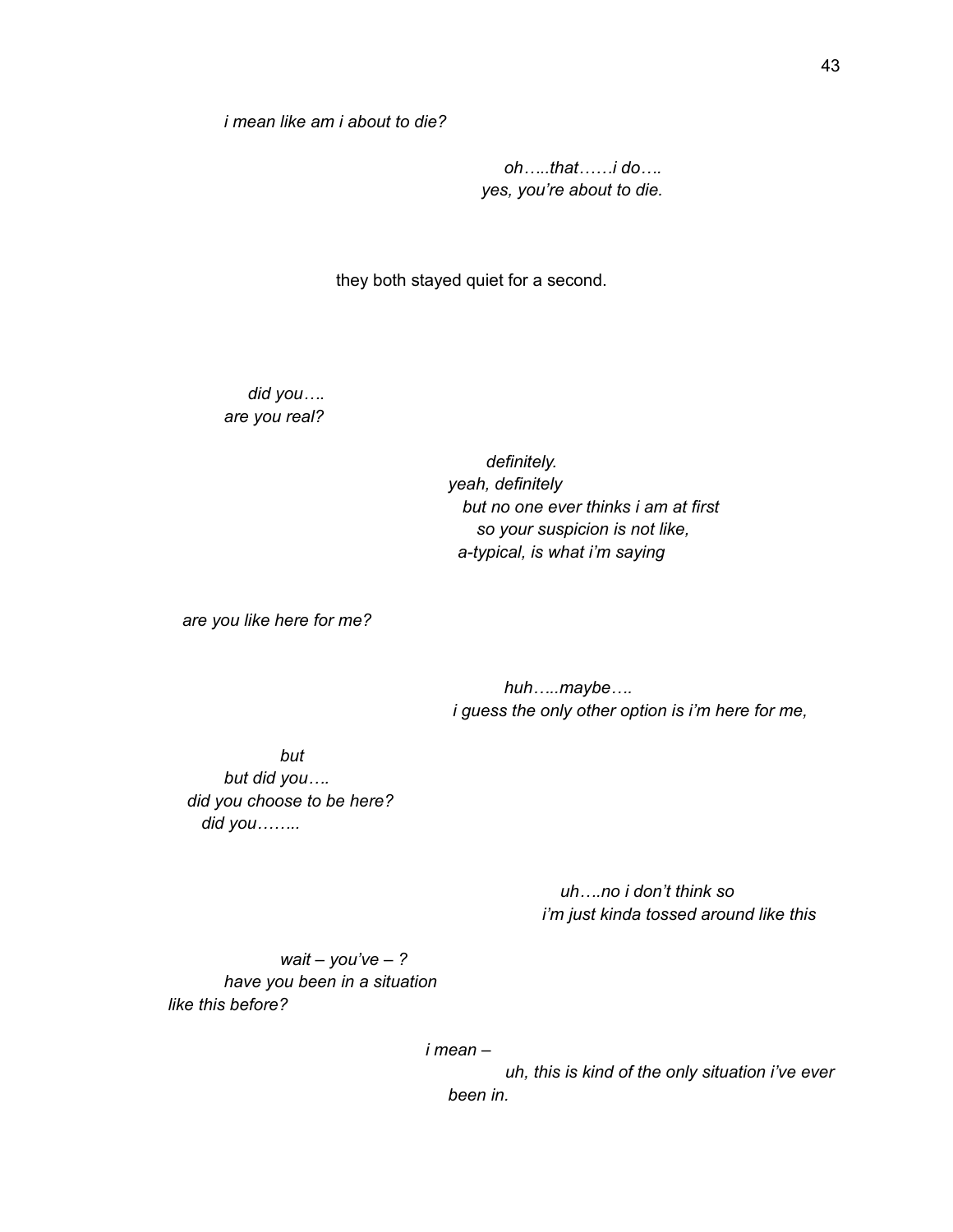*i'm sucked to one person who's about to die and then when they…die i'm just sucked over to another person who's about to die and then just….so on*

*holy shit what? this is…. i'm gonna die?*

*………..yeah*

*you're sure?*

the other person just looked up and, then magic looked back up the lightning shooting off thin little roots as it unfurled towards their spot on the beach

*yeah…..*

*that's…. really coming for me?*

*….it looks that way, yeah*

*holy shit……. why?*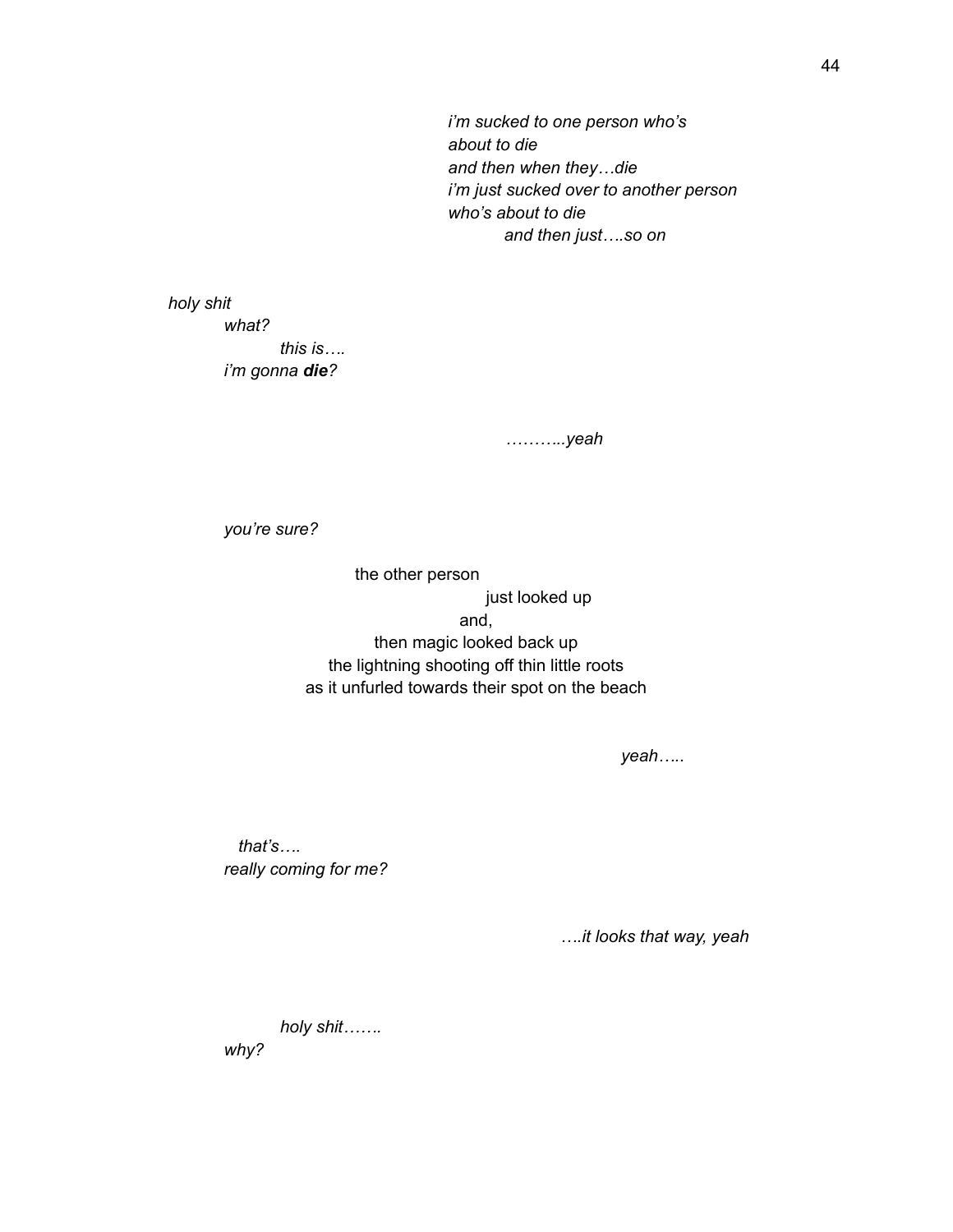*god i don't know i don't think there's a reason*

*w – well why are you why the fuck are you why is it not…. why….are you not…..*

> magic looked at their person who was now looking back at them wordless, confused too

> > and they were quiet again.

magic looked down at the sand this time

*has anyone ever been able to like avoid it? get out of it?*

*….no*

*damn*

*……. damn.*

> *damn, that's kind of fucked up that you have to just like, watch it over and over…….*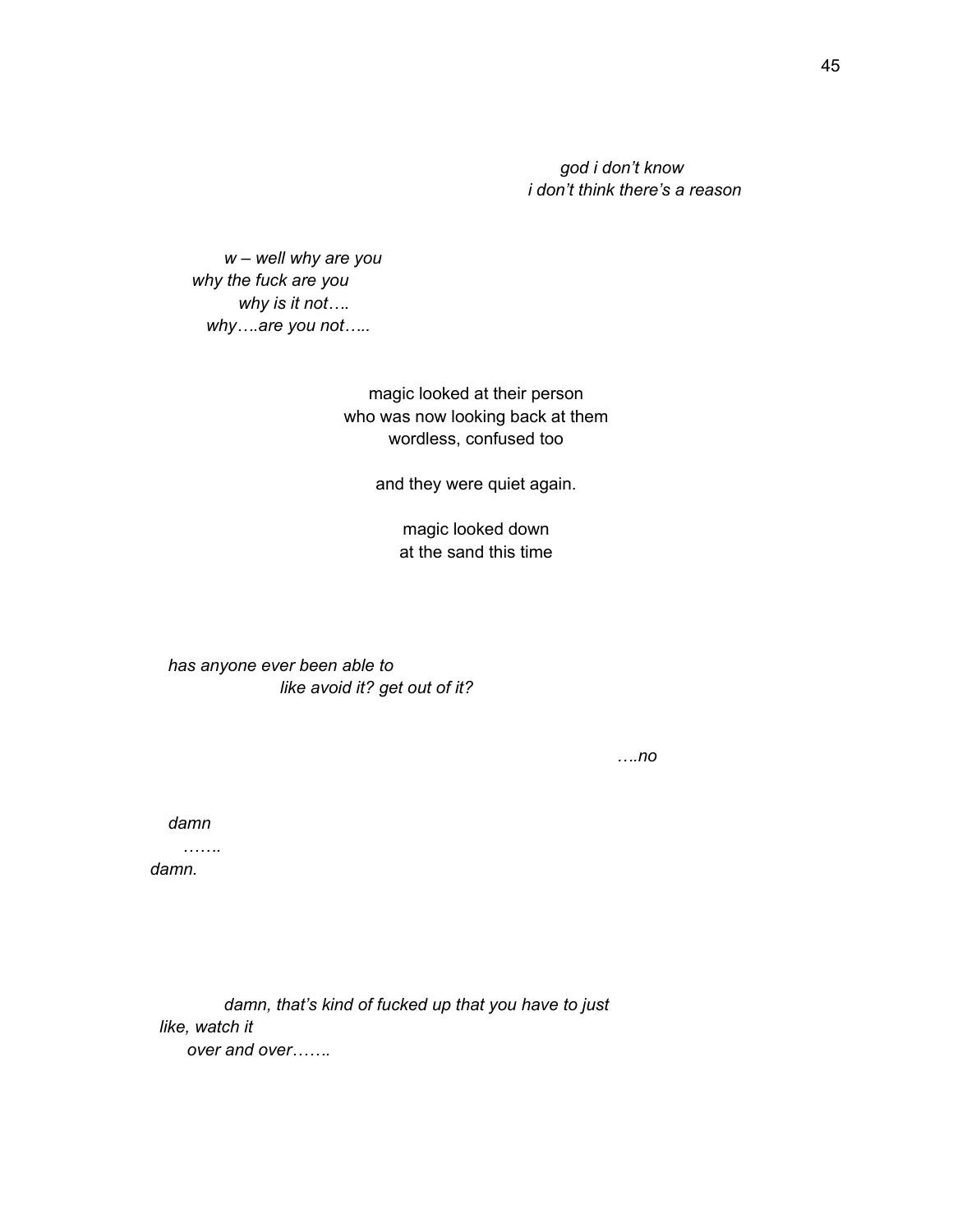*do you like serve god? are you an angel?*

*oh i don't serve…. well if i do i've never met them this is all i know there's not like…. i don't converse with the power above me…… which is the distinct characteristic humans seem to have about angels but…… no, i don't get answers. same as you.*

*how long you been at this?*

> *oh god how long? ……………….um*

magic recognized the grief recognized the shatter in their inhale

*sorry. don't. don't worry about it.*

there was quiet again, both looked back up at the crawling death

*can you….*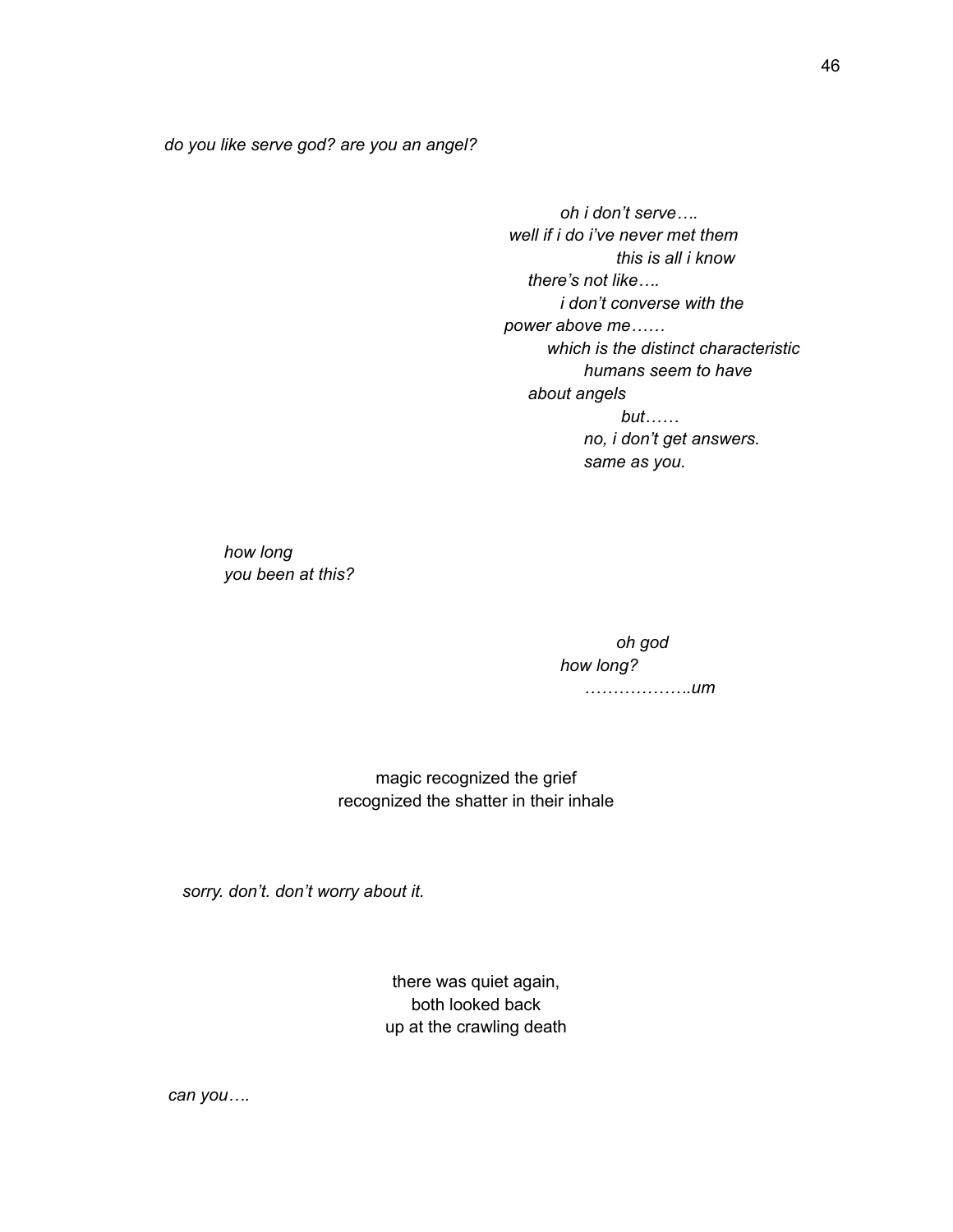*am i allowed to ask you…. are you allowed to --*

the stranger took magic's hand in theirs

# magic felt shock, relief, care and then started crying.

but it was still too slow.

no tears fell his heart just wept to breathe. to heave and his tears longed to fall

he just tried focusing on the present moment tried meditating, essentially because that mindset and practice had been really helping him through these last few weeks so he shut his eyes and

### heard

! the waves the waves? he didn't know how

but he didn't want to open his eyes anymore didn't want to explain away the illusion.

so he just heard the waves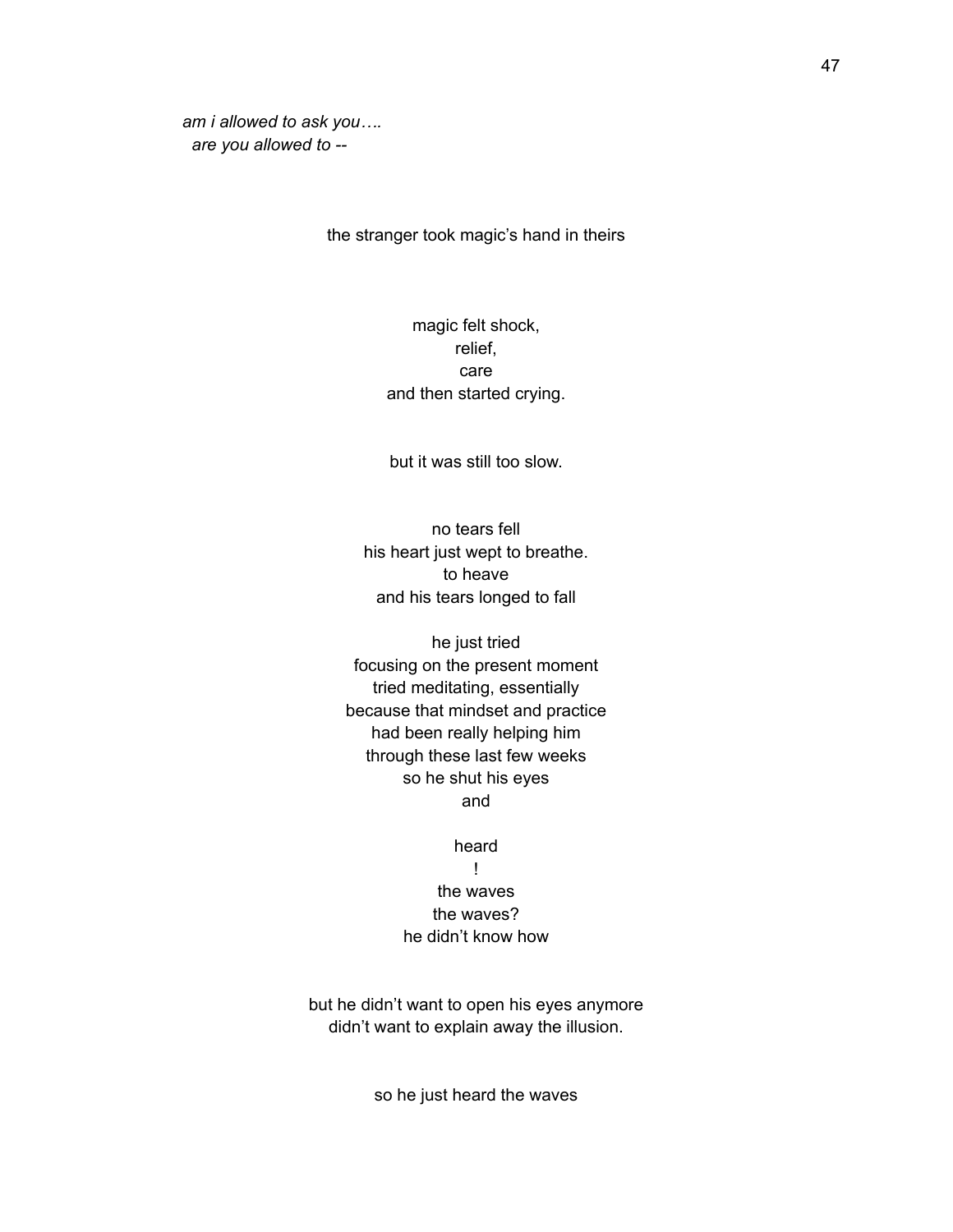and felt the hand wrapped around his own and…. smiled? jesus….

and the lightning kissed the top of magic's head

raced through every hollow bone and open vein every muscular tissue every pocket of marrow

> electricity shuffling its way down every avenue eyes flipping open in extraordinariness, his fingertips had become eccentricism, they had become rockets.

> > there was no pain, but there was no comfort and despite the overwhelming sensation the unbelievable accumulation of feeling his mind was echoing a single phrase

# "I am the sun."

with lightning through him, with waves around him, he felt the centerness of his purest essence, in the middle of all things being observed by the quantum world as pure royalty

and then he had his next thought.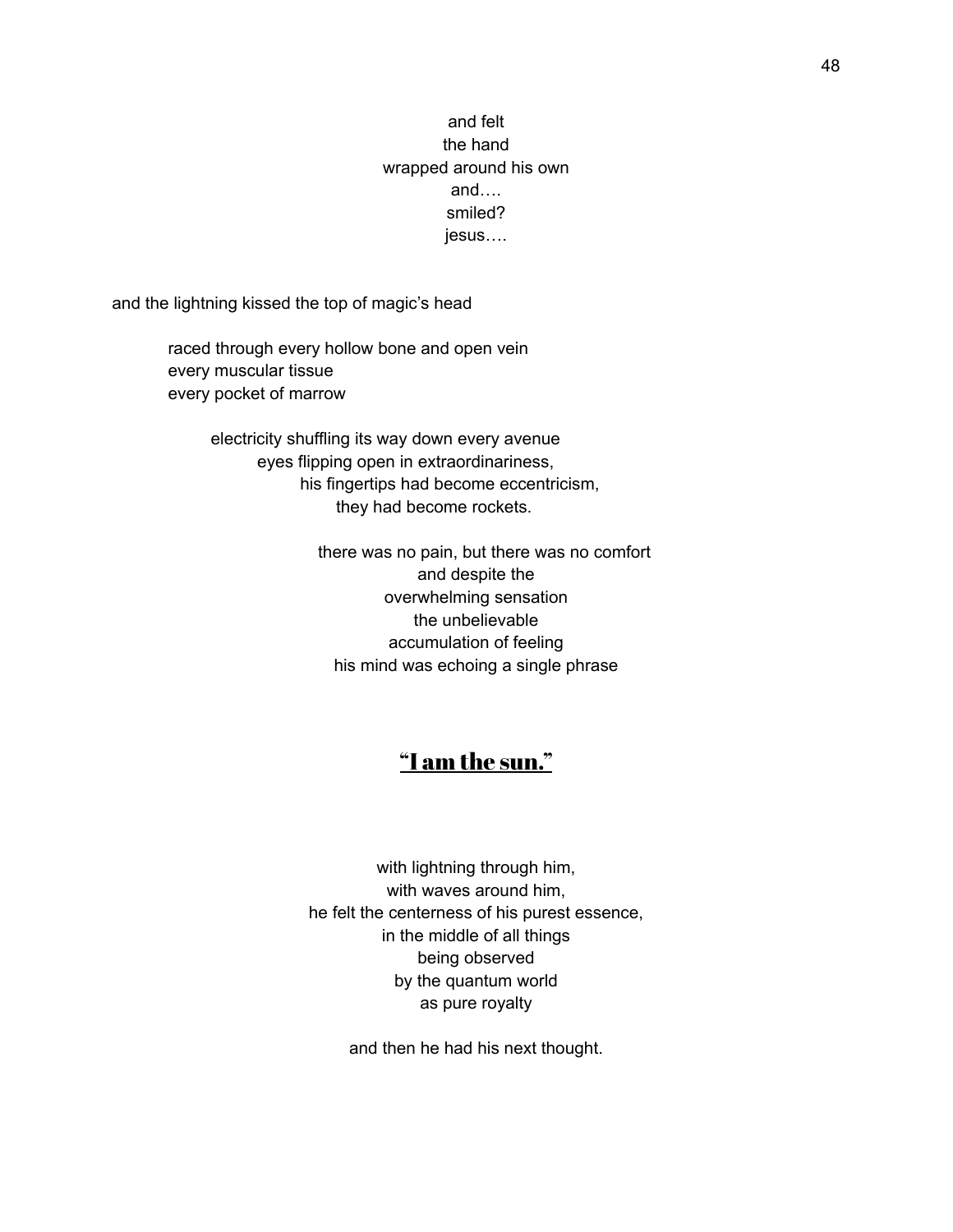# "how futile all that. feels now" "how. whole ifeel now" "what does. *that* mean?" "am i. alive?"

and then the lightning struck the sand and a boom rang out.

and wherever in this universe his mom was magic was now there.

the event startled very much the closest person,

which was a light-skinned man in his 50's who was asleep in a public bathroom 5000 feet away

who, shocked awake from his unexpected daytime rest still between his dream and reality grumbled only one word before falling right back in,

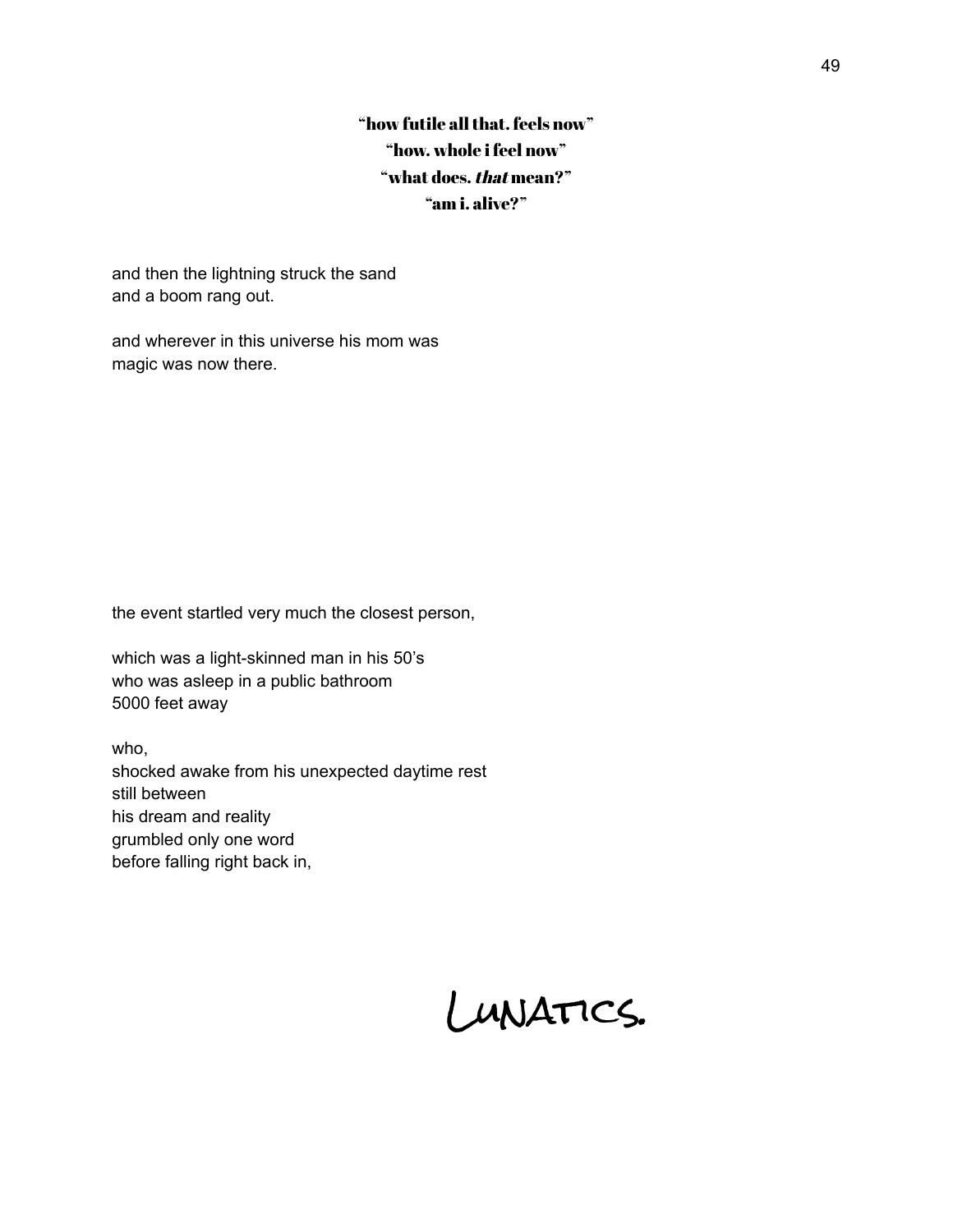# **7. Cloud's tale**

we were over florida.

like,

uhhhh

600? feet off the coast of South Beach

(which is in Miami).

it wasn't a cloudy day at all, there were purely blue skies everywhere, but

in this one spot

due to scientific reactions far too complicated for this writer to list out or know a cloud formed.

it was

really frail

and

in fact,

almost skeletal

it just drifted into a floating existence

*huh?*

it thought.

and it wasn't sure where to go after that.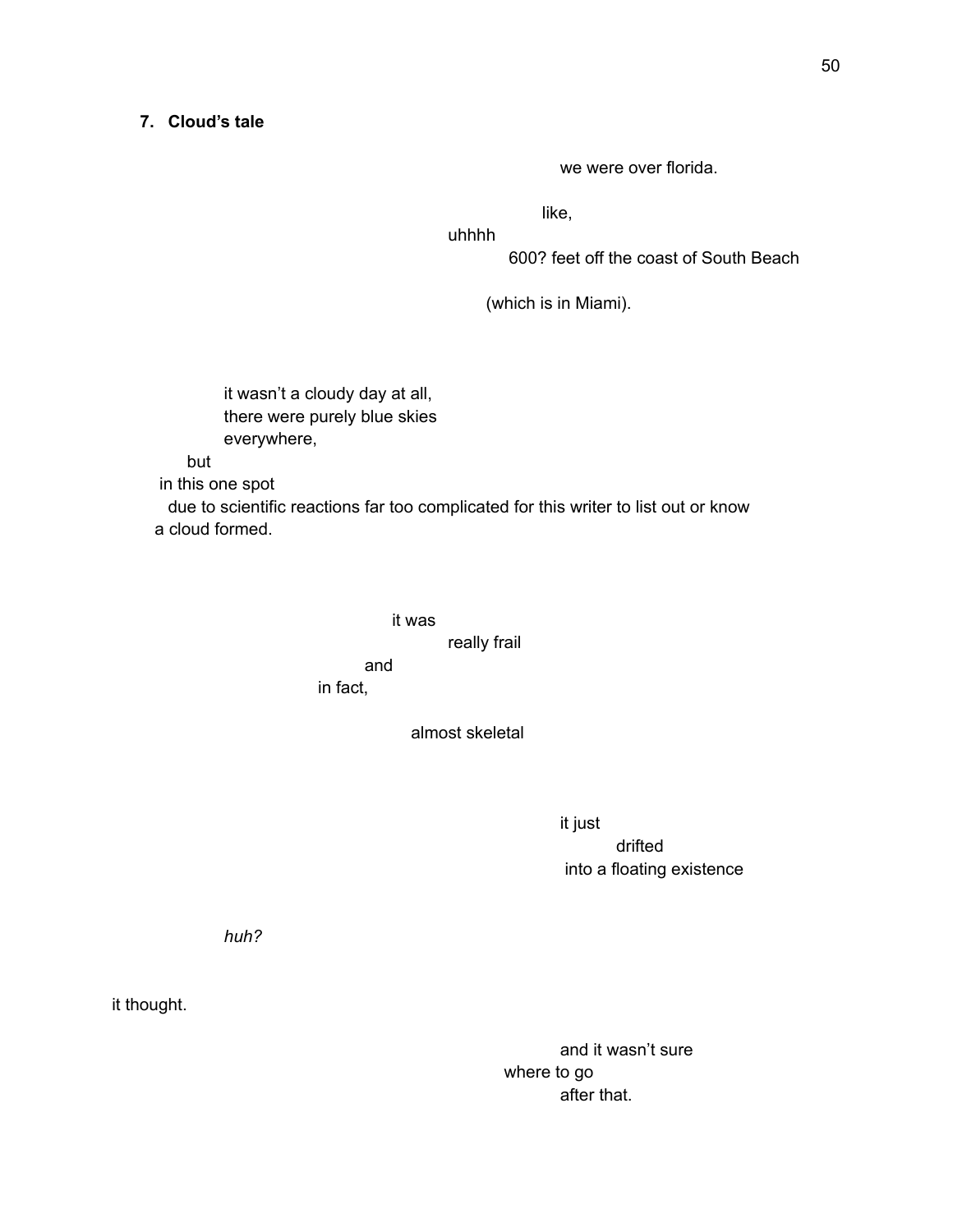*huh? what?*

andthen,,,

*woah*

its backside was

all of the sudden, disappearing.

### *wait*

*wait*

it was already half the size it was 5 seconds ago

it was being

blown.

it was feeling wind

but did not yet know that was the name

of the thing dissolving its body away

but its body *was* dissolving

and it *could* feel that.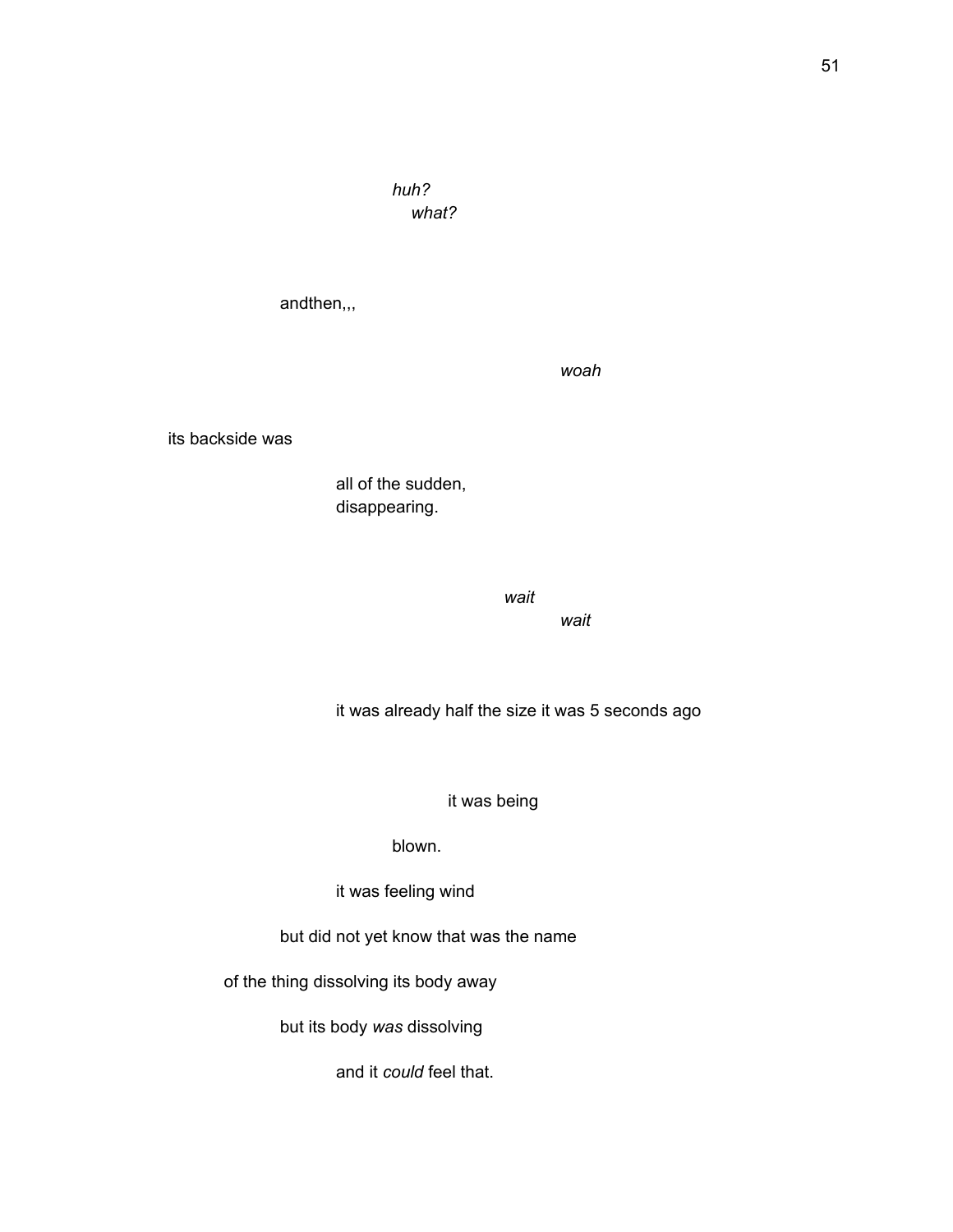its body now only a quarter of its 10-second-ago size

*hmm….*

and the wind blew hard

and the cloud

with only a drop of its head left

looked down

and saw

this….

blue?

blue….

wow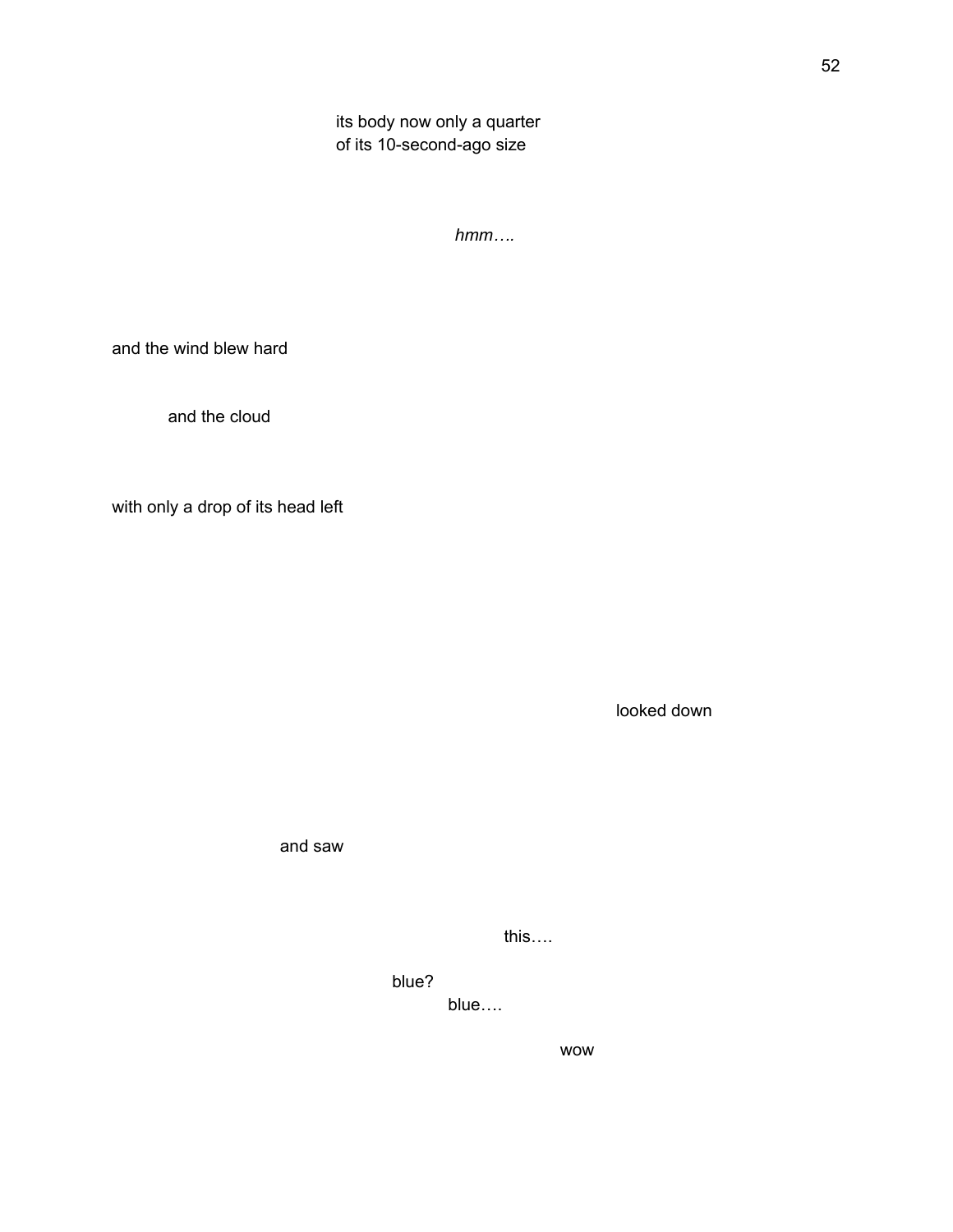it wrinkled like like….. well the cloud didn't know! cloud didn't have anything to make a simile out of

but it saw this….blue

and it wrinkled….

and it….

*oh!*

*oh!*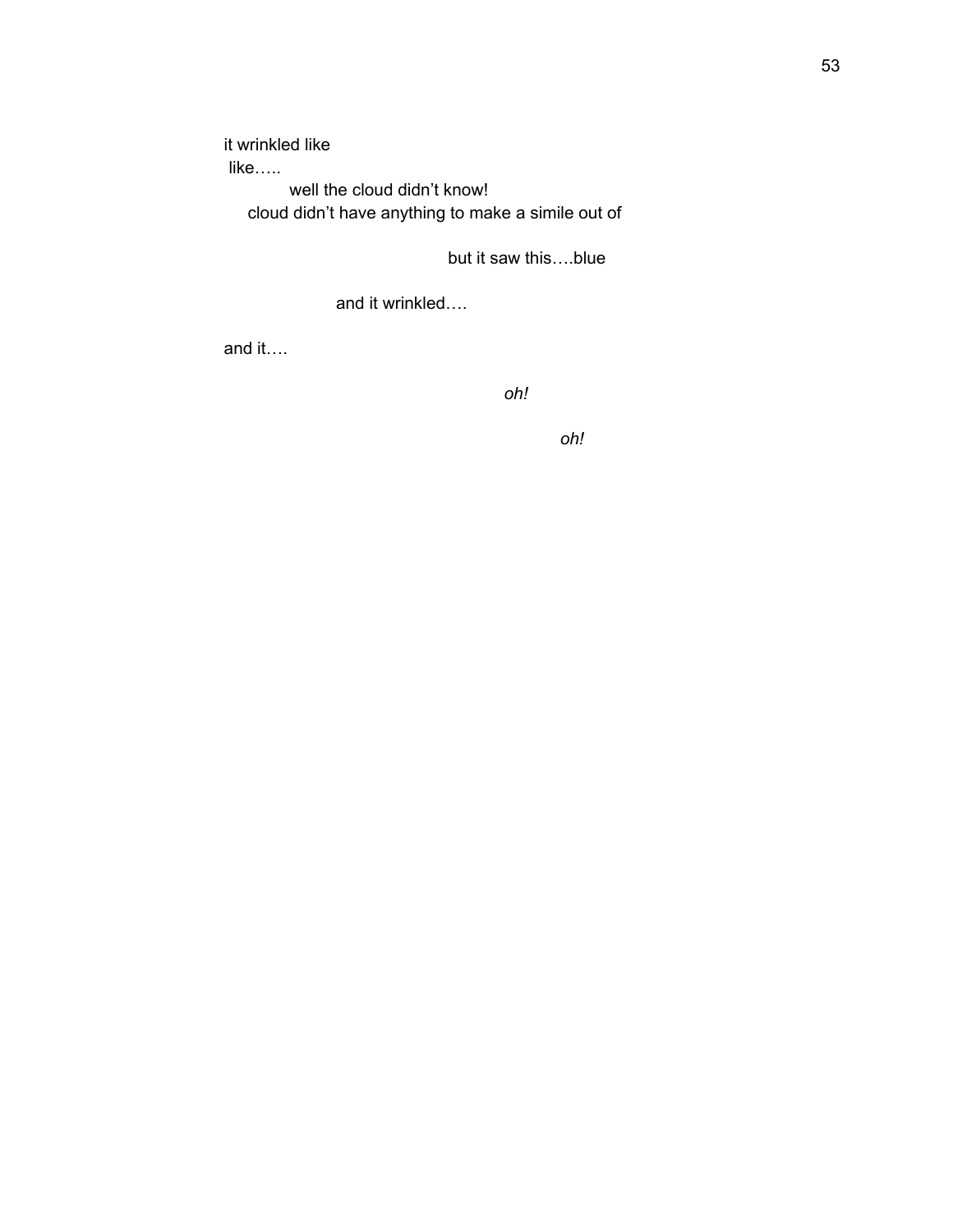and the cloud was gone.

and the sky was clear again.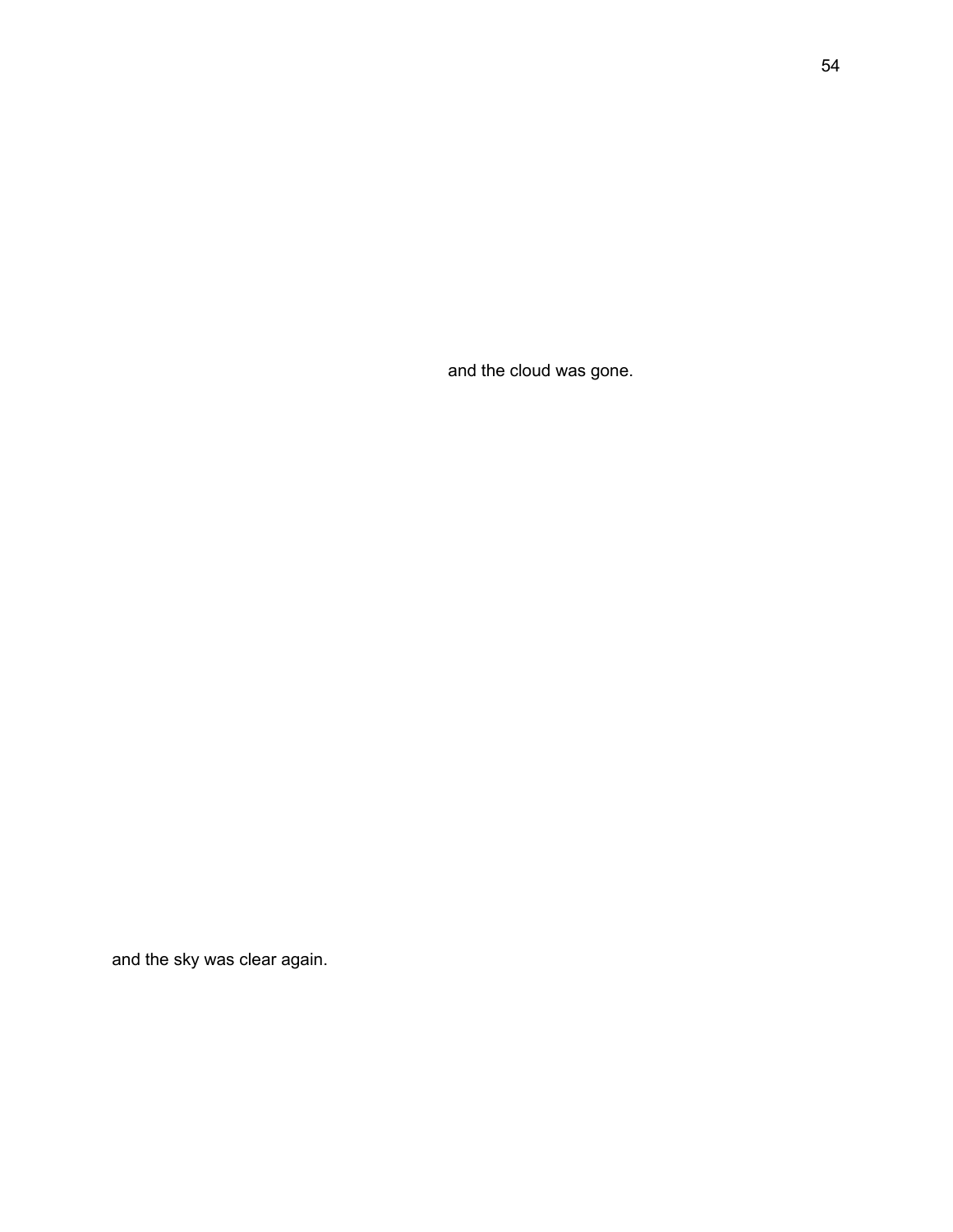### **8. "We're….Stuck!"**

*somewhere,*

*deeply far from the planet you ~probably~ live on*

*there is a galactically large black hole*

*about 1000x the size of Earth (the planet you ~probably~ live on) which isn't actually that big for black holes but is still pretty monumental*

> *it rests in distortion*

*omitting a low and ominous hum*

*rolling through the thick vacuum of space*

*and, as is typical during the life of a black hole*

*a star was drawing close a star that had been drifting towards this black hole, unknowingly, for the last ten thousand Earth years or so*

*and it was drifting to the point of closeness*

*where the gravitational pull of the black hole would become so strong on this little star that the star itself would be ripped apart*

*torn*

*and split.*

*shredded into oblivion*

*atom by atom.*

*until it is completely devoured and*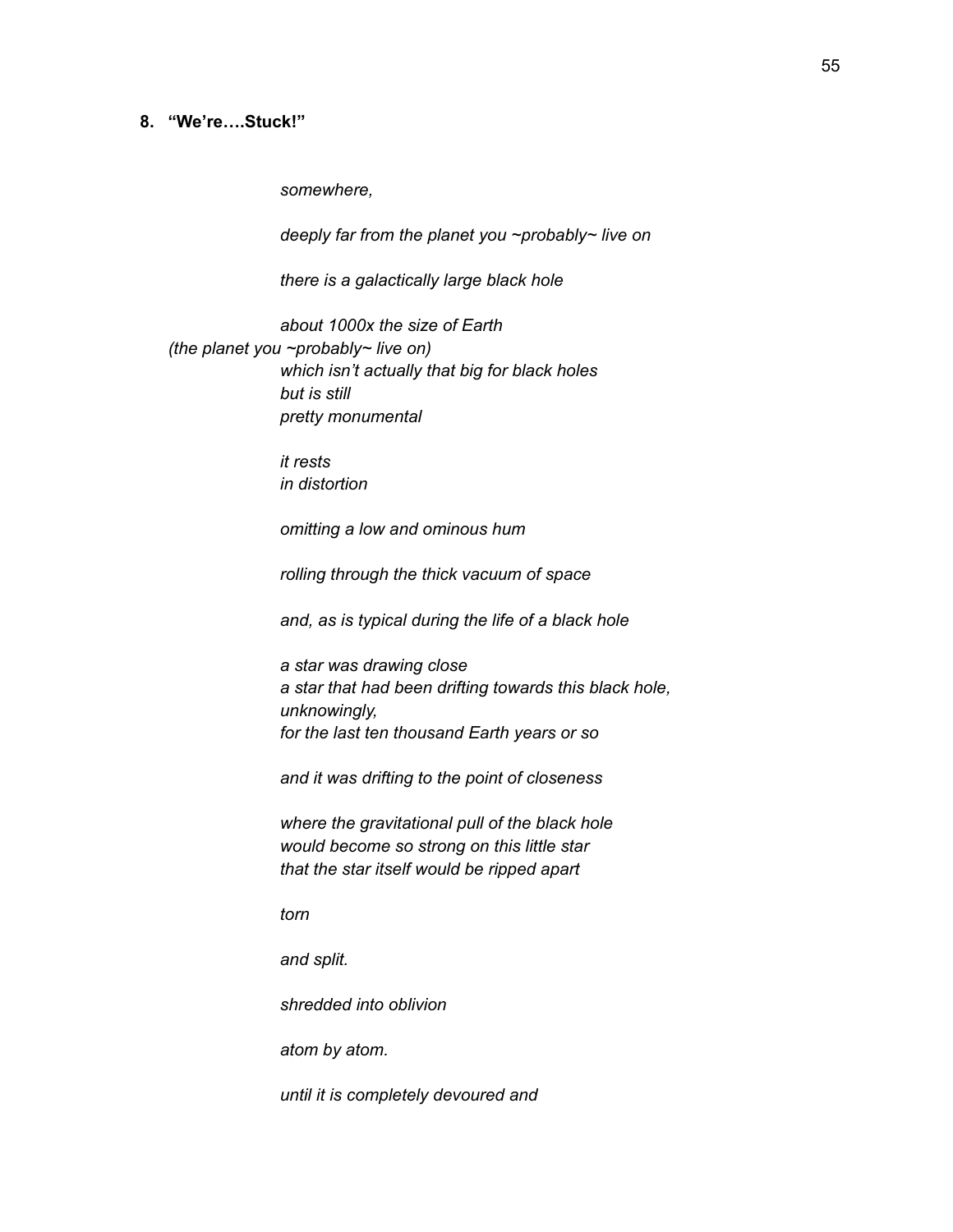*there would be absolutely no trace left of the star.*

*now,*

*there was no conversation that happened*

*between that black hole and that star*

*as this destruction occurred*

*however,*

### *\*ahem\**

*if a conversation were to have happened*

*i think it would have gone like this.*

oh. hey!

oh! hey

i...uh you're the thing that's been pulling me for so long?

y….yeah i think so

o….uh….okay!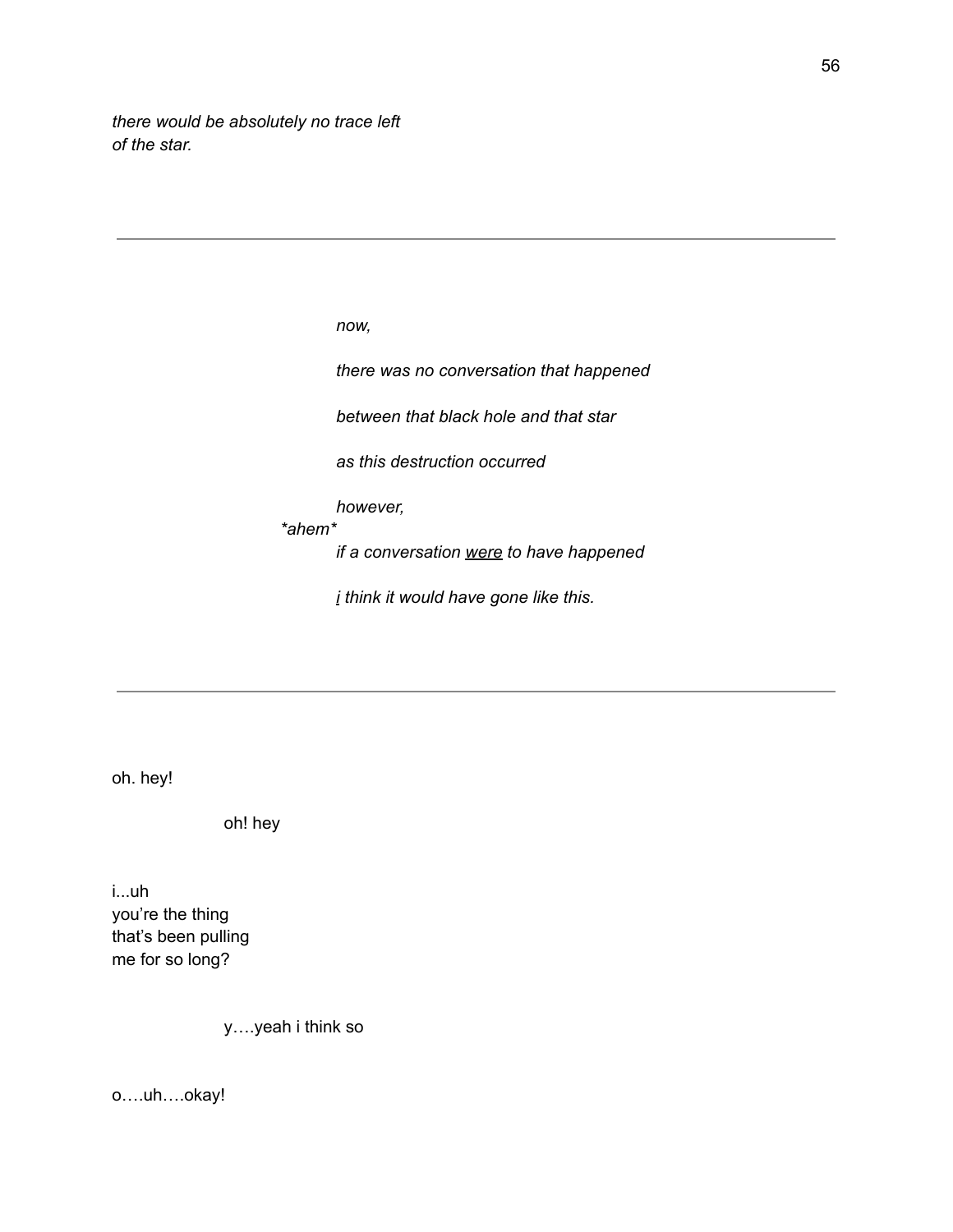wow, hey! i've been wondering a lot what you were gonna look like

> oh haha, yeah i bet. how do i hold up?

you're uhhhh gosh, you're really big!

> oh yeah yeah….

:)

hey i just uh…. (shit)

what's wrong?

i always - sorry i always start crying when - and i can't speak very clearly once i -- (shit)

are you…. is everything okay?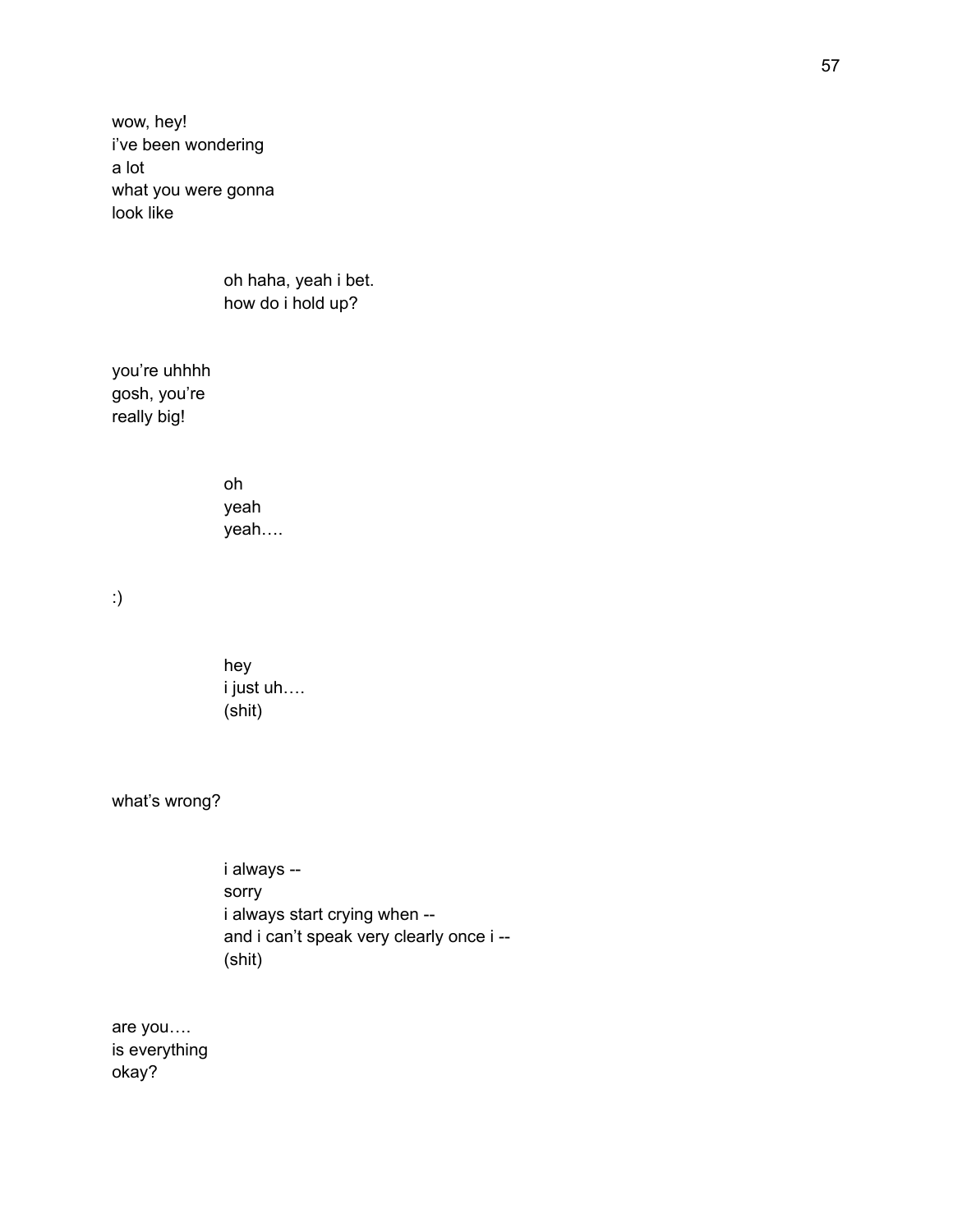look, i just don't…. **UGH!!!!!** 

oh uh….

## I JUST DONT WANNA SHRED YOU APART!!!

oh….hey

I DONT WANNA KEEP **FUCK** IM SO TIRED OF THIS I DONT KNOW I FEEL SO BAD FOR WHAT I UGH AND YOU'RE SHIT YOU COULD HAVE HAD **LIFE** YOU KNOW? AND I'M JUST IM JUST HERE!!!! STUCK IN SPACE TIME TRAPPED, LIKE STUCK SO DEEP IN SPACE TIME SO FUCKING FAT THAT I LITERALLY DESTROY EVERYTHING AROUND ME AND NOT EVEN AROUND ME LIKE YOU WERENT CLOSE I BET YOU FLEW ALL THE WAY OVER HERE FOR LIKE HOW LONG, RIGHT?

like ten thousand years

> **TEN** JESUS, ten *thousand* years????? and  $-!$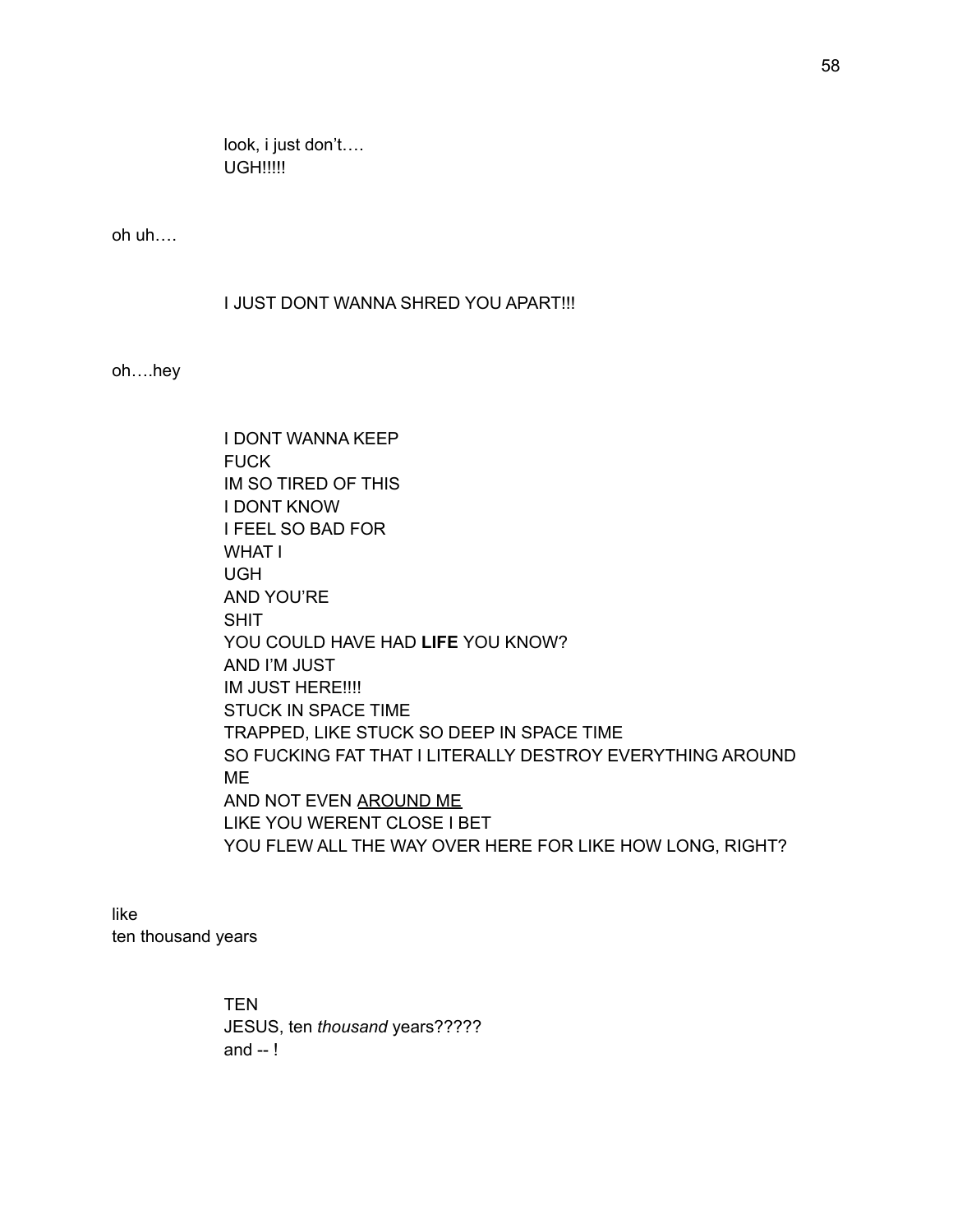a n d, h e y.

there was this there was this asteroid t h a t fle w really close to me and was engulfed totally engulfed in this blue flame? it was **really** cool like *magical* like once in a lifetime kind of m a gic al.

and you know ? i just got a lot of time….

which is really valuable! you know? to think…. and reflect on what i knew and what i thought and *how* i thought and i don't know…. i just like, got to be present.

that sounds corny

but it was *really* fun and also, yeah. boring scary, totally but…. i just got to a good place about things i'm not worried.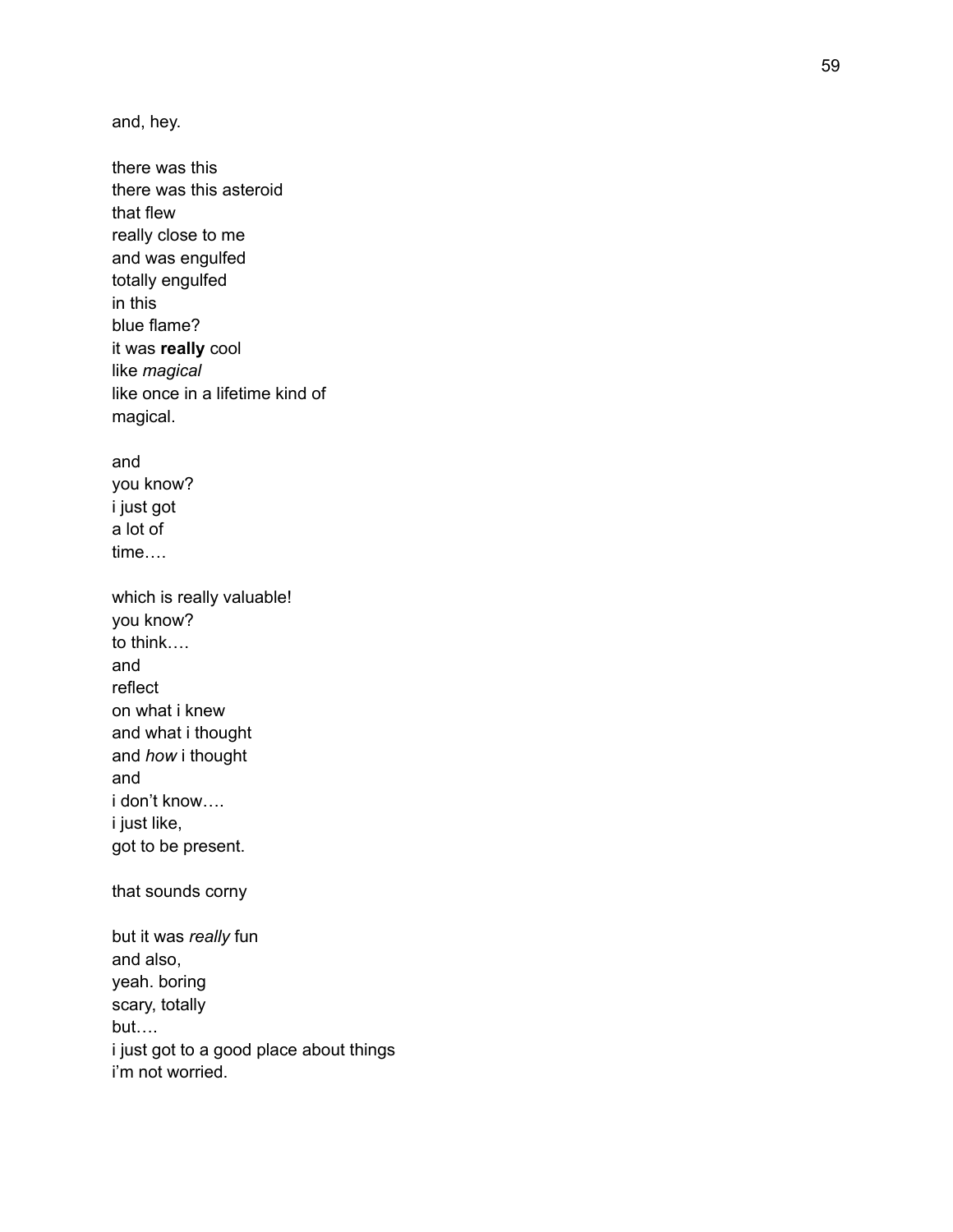but….

hang on,

i'm not done like i just kinda got to be pulled down a river for like *so* long and it was slow like, gentle this just gentle tug? for like SO long, you know? it was sweet. this constant tug…. it was really soft and i kinda fell in love wit h it. the tug i don't know if that means i fell in love with you but. i don't know this just feels…. obvious? right? i don't know…. like for SO long i didn't know i couldn't even FATHOM what was p ullin g m e … thought for a while

that there might not even be anything....pulling me

that i was just like,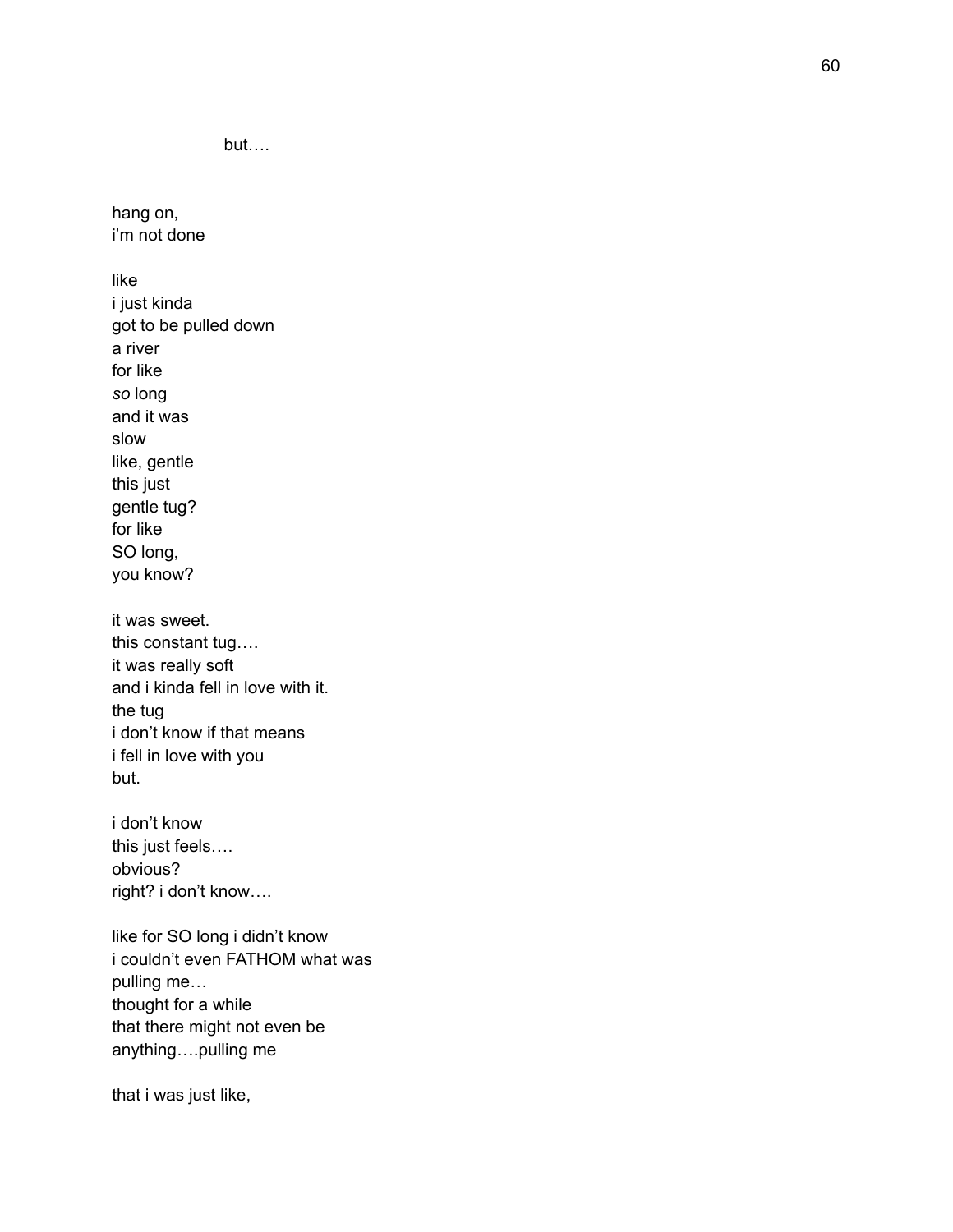floating on my own…. like i was like…. broken or something god…..

but no! no!! it was you're a **black hole**! that's so cool!! look at you!! it just makes sense.

and i get to meet you?! i get to actually **have** like, an answer?!?!

to this question i've had for like, pshh for forever?

**that's** so cool. that's **so** cool….

> *and then the star was close enough that its matter started being lifted from its surface*

*and the planet really felt it felt the transition.*

*and, it made a lot of sense*

### *and*

*the black hole wished more than anything else that it didn't feel like it made sense*

*but it did feel like it make sense. made so much sense to them both.*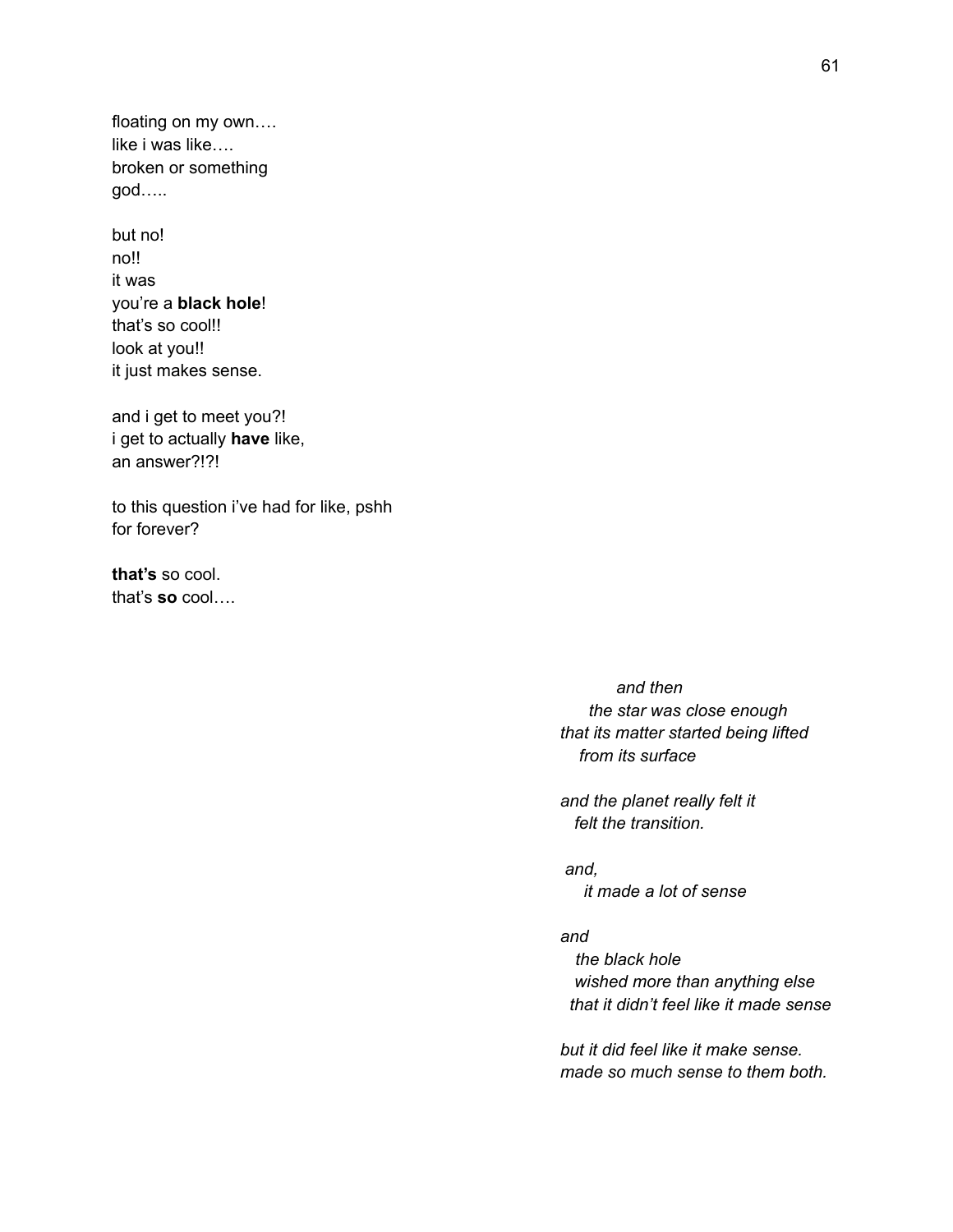*and the planet was consumed.*

*fallen into the black hole's weight.*

*and the black hole's hum took over the vacuum once again.*

*and the black hole cried with a lot of tension and self-hatred and confusion and love but mostly grief*

> *because it had destroyed this fuckin' planet! you know?*

*but…..*

*well…. okay okay, now this is just me speaking like, miles this is just miles now*

*okay….so what's that law?....*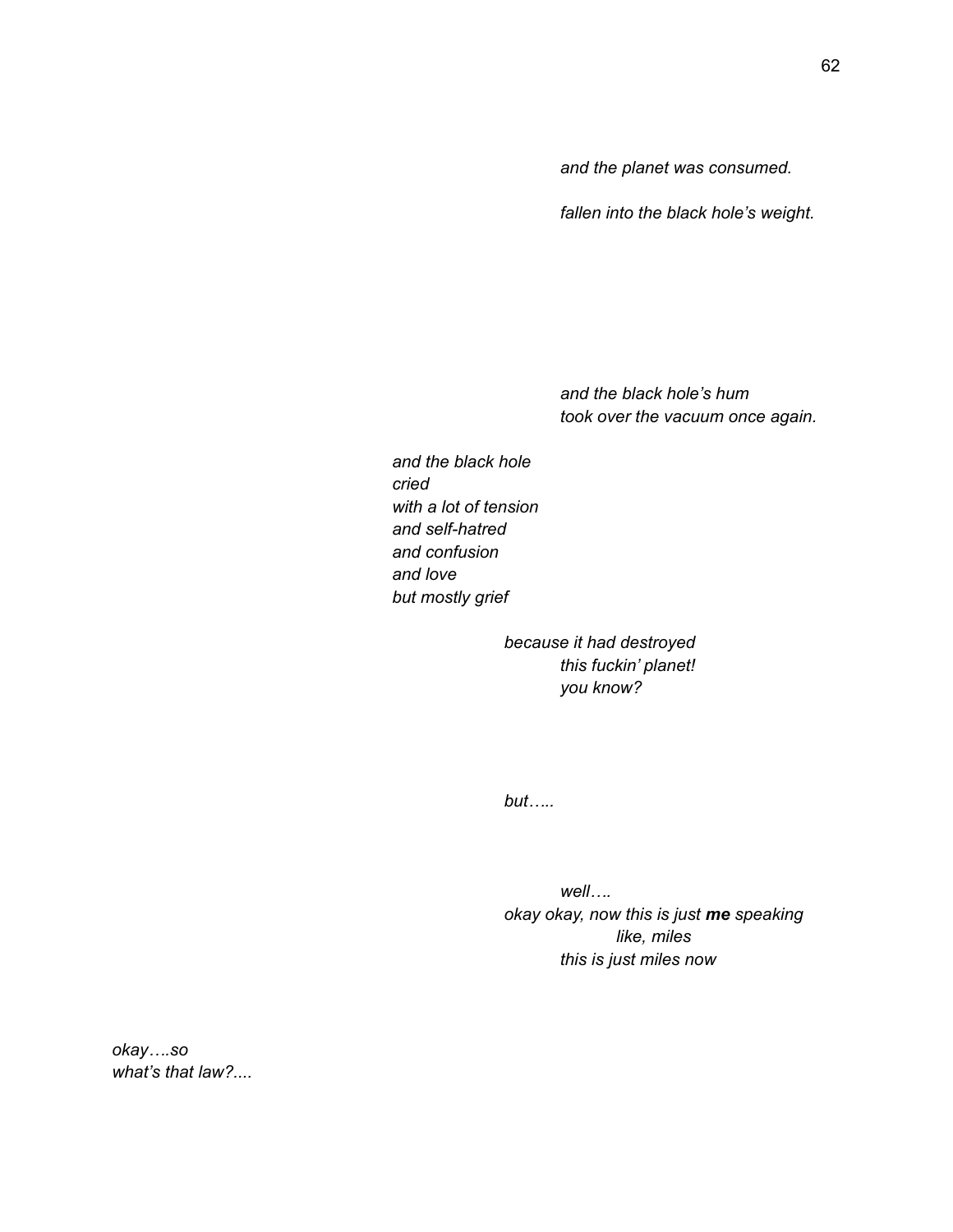*that matter….*

*cannot be created or….*

*destroyed? right?*

*well….*

*then….*

*doesn't that mean….*

*somewhere in there…. somewhere in this grief-stricken black hole*

*idk, maybe even in its grief?*

*doesn't the planet have to be in there somehow? it like, CAN'T be gone….*

*even if it is just…. in the black hole's grief….*

*can grief maybe….*

*carry with it….*

*some sort of*

*….life?*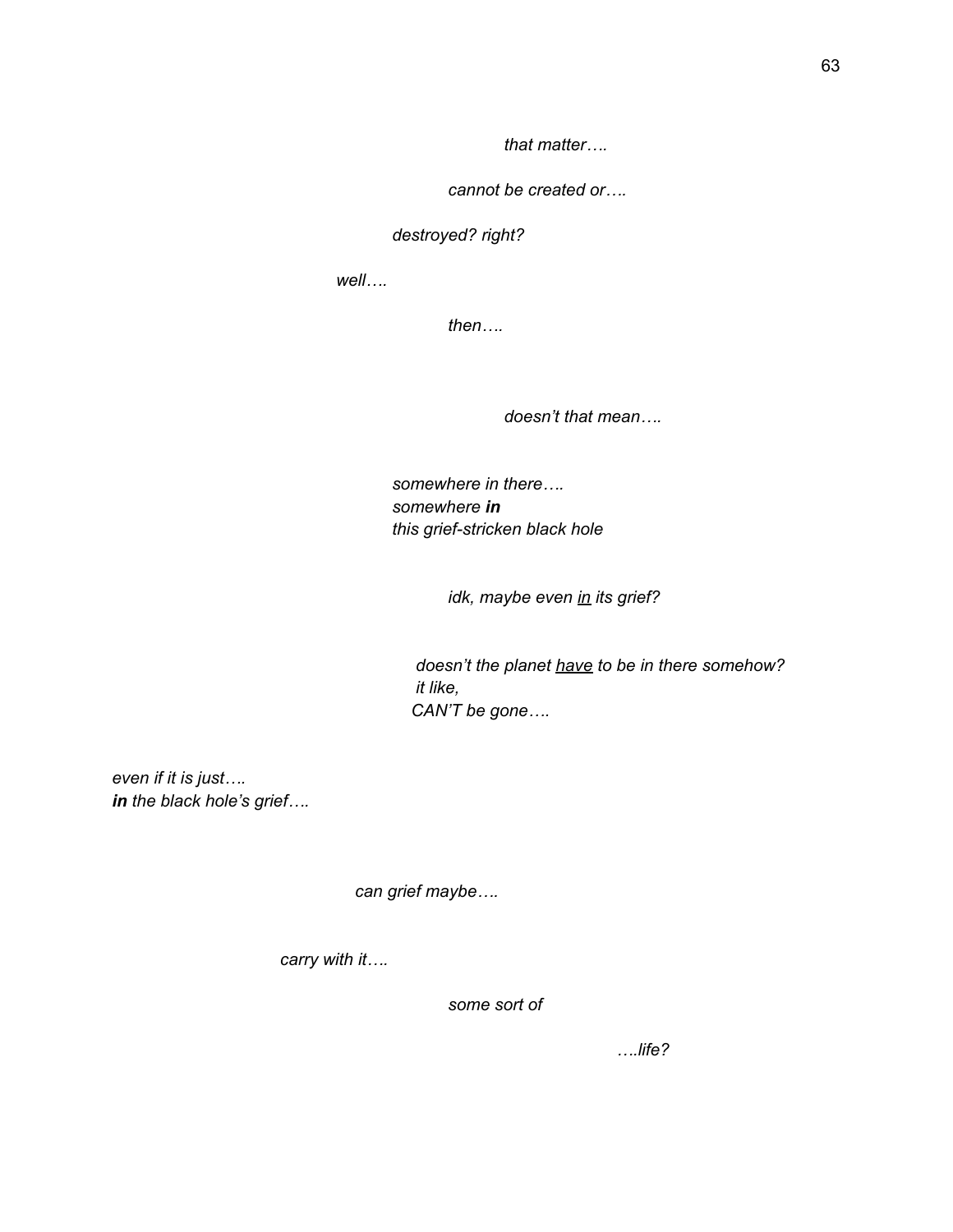**9. He says he keeps the lights off to save power, but….**

*okay…………….i'm ready now.*

the 92 year old white man uttered this while sat on the side of his bed.

he had arthritis and a broken rib that was healing very slowly.

he had a memory that was fading and an enthusiasm that was all but dust.

….most importantly, though he had on a birthday hat

one of those plastic cone birthday hats one with a thin string that wrapped around his chin which, to his old skin, felt a lot like razor wire

and was opening him up slowly, to reveal some blood some old blood

but he couldn't take the hat off with his fingers because of his arthritis

and he couldn't ask one of his children (who were in the other room) to take it off because he'd forgotten their names.

and he didn't want them to know he'd forgotten their names so he just made some joke about how he was going to wear the hat forever and then he closed the door to his large bedroom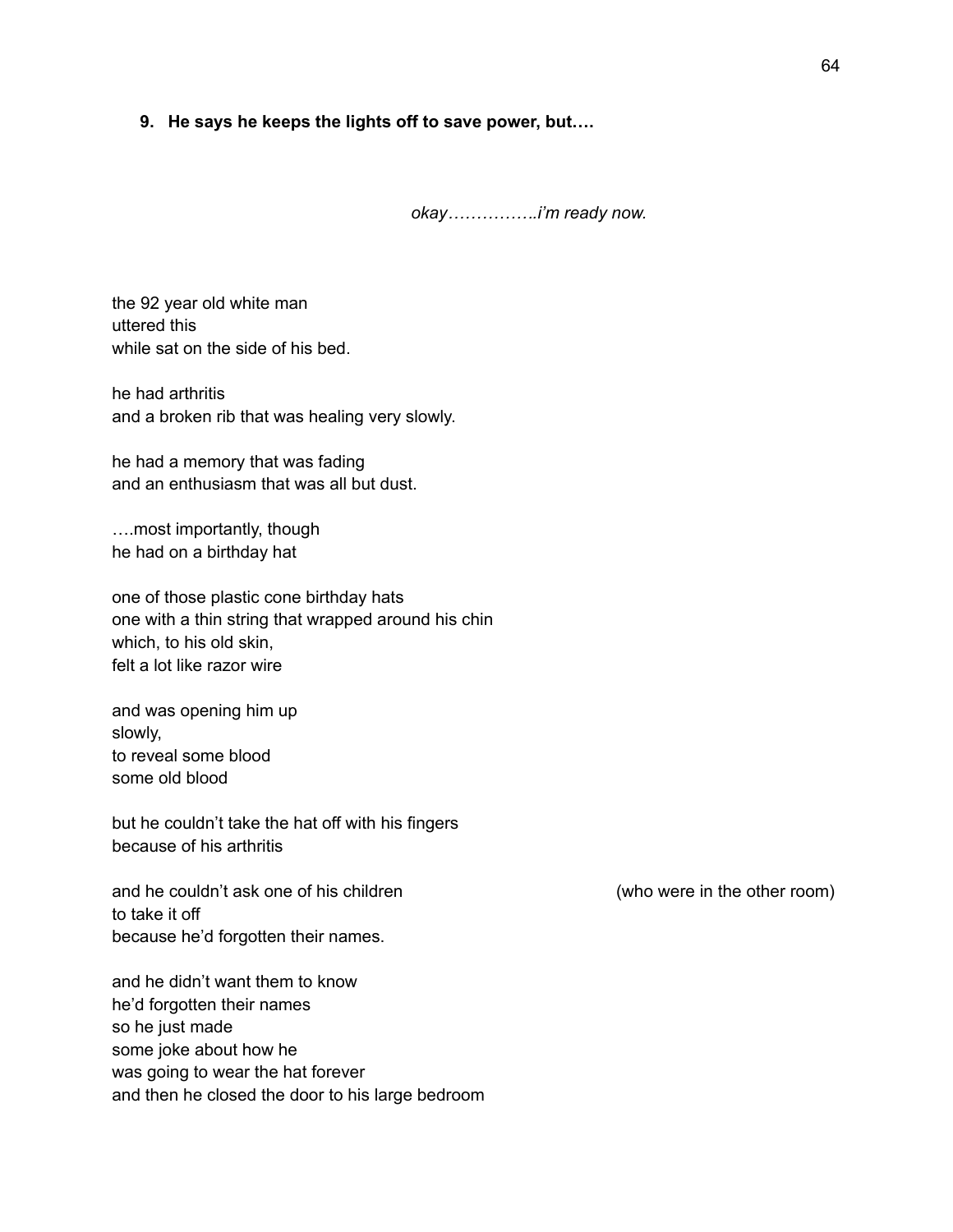and sat in silence and embarrassment. alone and in pain. confused. talking to a god he didn't believe in telling them,

*i'm ready to die now.*

and the silence that followed this request was so deafening and so unsurprising and yet still so heart-breaking

and the man,

who has a name but who can't remember it right now

*could* remember so many times in his life where he felt jovial and excited and even, in the times when he *had* felt suffering that he also felt some complicated **combination** of feelings during those moments grief mixed with love heartbreak mixed with new life confusion mixed with rage so much complex feeling.

but now he felt….

so….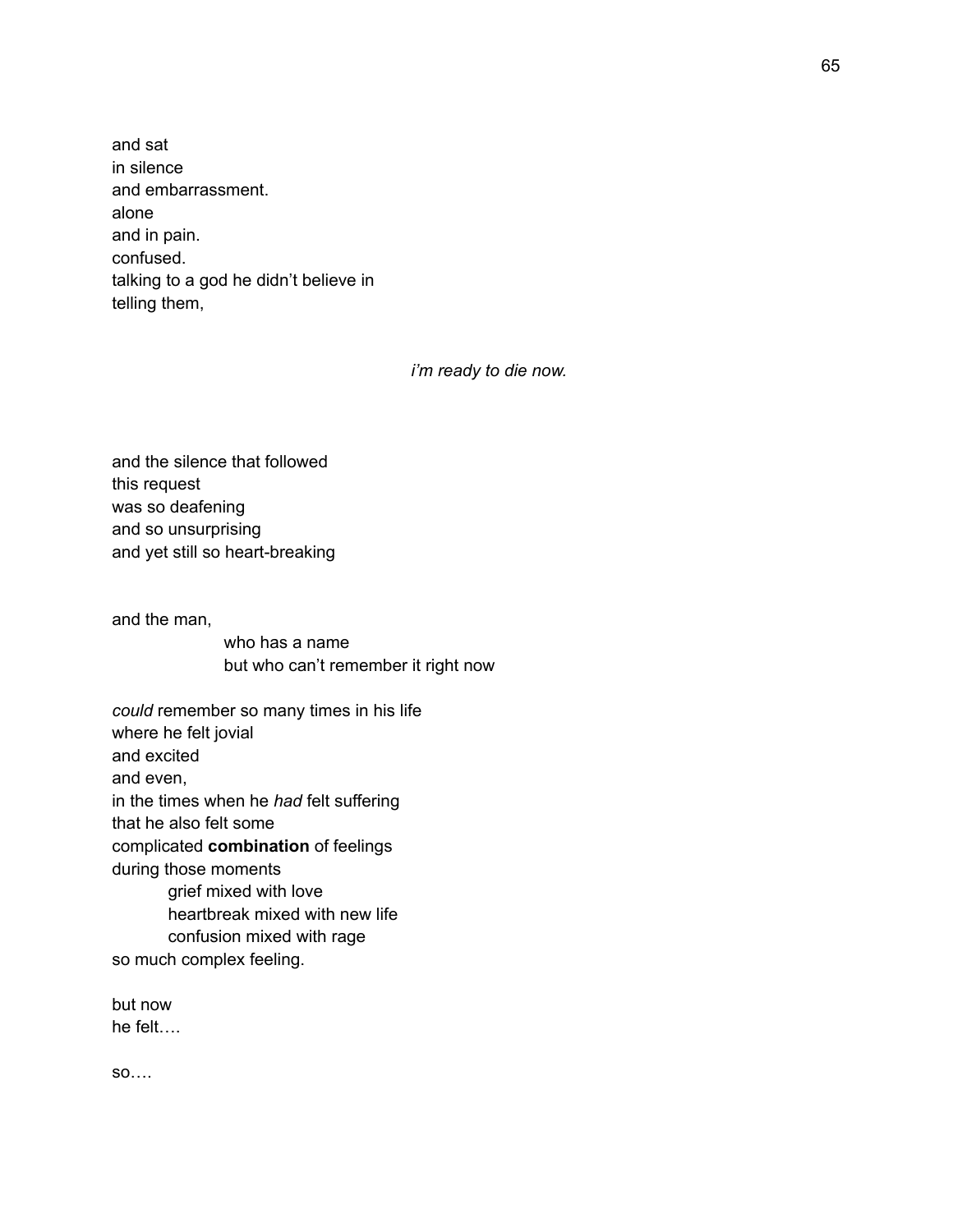plain?

so **plainly** sad….

so **plainly** sorrowful.

*why….why would any sort of god let something this pitiful even exist?*

he said those words out loud. and he meant them. asked them genuinely.

> *isn't something….this….ugh, my god pathetic? shouldn't something this pitiful be taken out? ….you clean stains off the bathroom tiles, don't you? you wash clothes when there's some wretched smell, don't you?*

and then the only sound in the room was the ceiling fan

he wanted to be dead. so badly he wanted to be dead.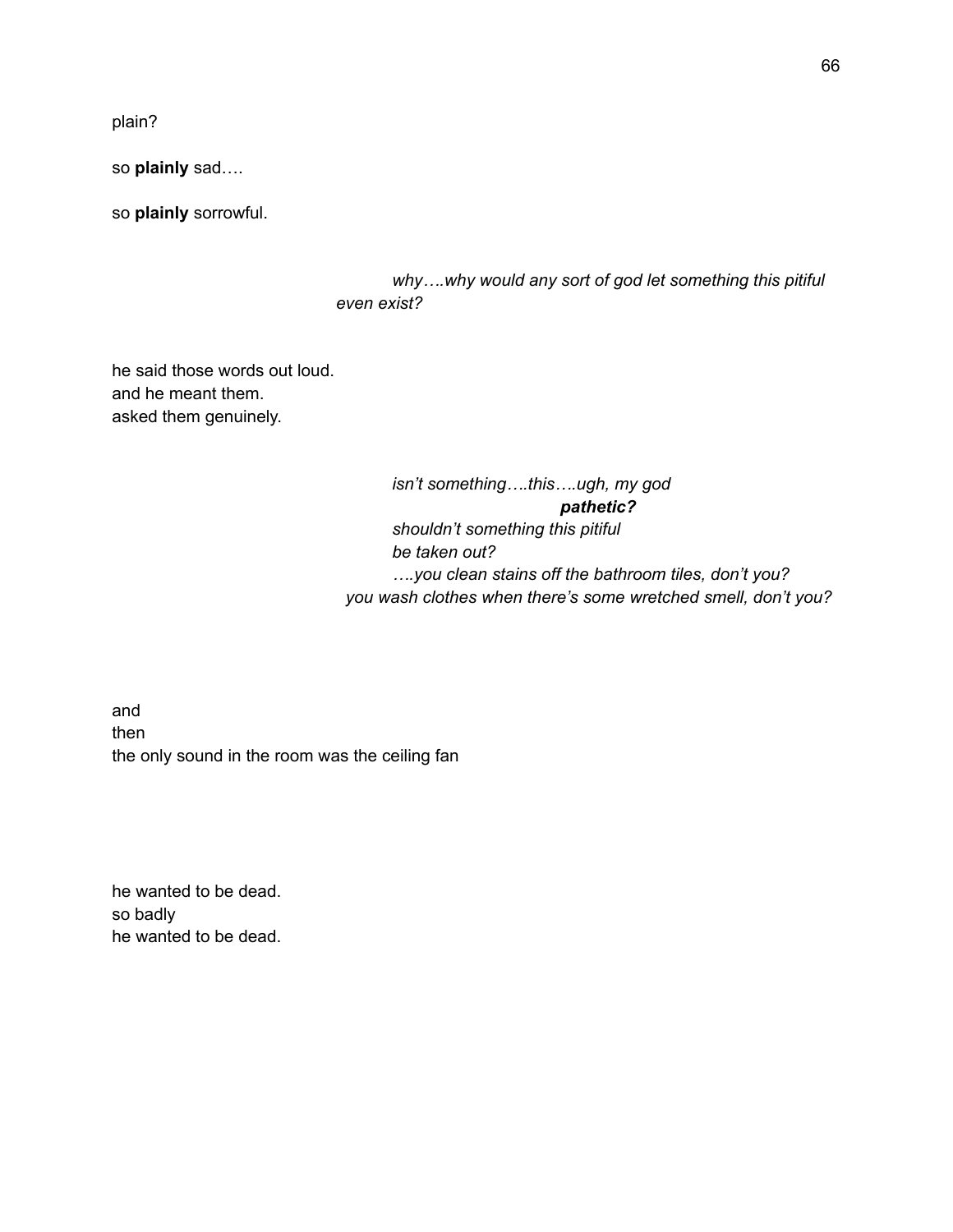*you think it'll get better than this?*

he was mad now. he was starting to cry. he was scared now.

*you think it'll turn around after this???*

*i'm done!*

*it's over for me*

*….it's been over for so long*

*for me*

\*sigh\*

and…. outside the nameless man's room were his 4 children Marcy, Deborah, Wolf, and Lee with *their* collective 6 children Kristen, Mako, Hue, Lily, Florence, and Keenan who sat in front of an indoor fire holding glasses of wine and scotch and sparkling apple cider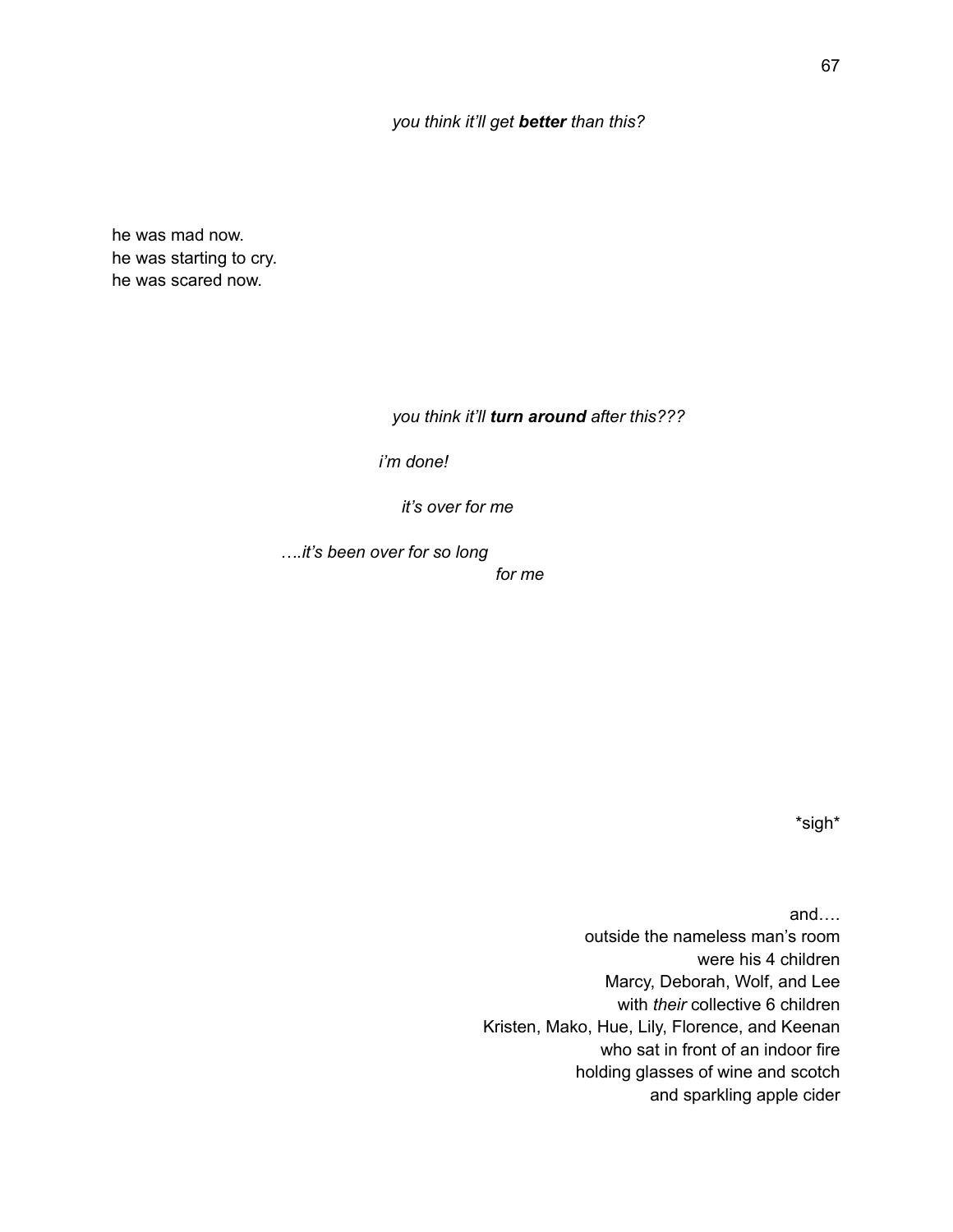laughing and complaining in a whisper, about their "handful" of a father.

which, bonded them all together

ravings which, the grandkids collectively listened to like a bedtime story

> the complaints about this old man were their shared lullaby.

and this family lore, would bind the 6 grandchildren together for the rest of their lives creating a real sense of community between them all.

so,

their grandfather's self-identified pitifulness and their parents' disdain for it…. brought them all together?

> and would be something they would all use to connect until the nameless man died.

> > 6 years later….

……….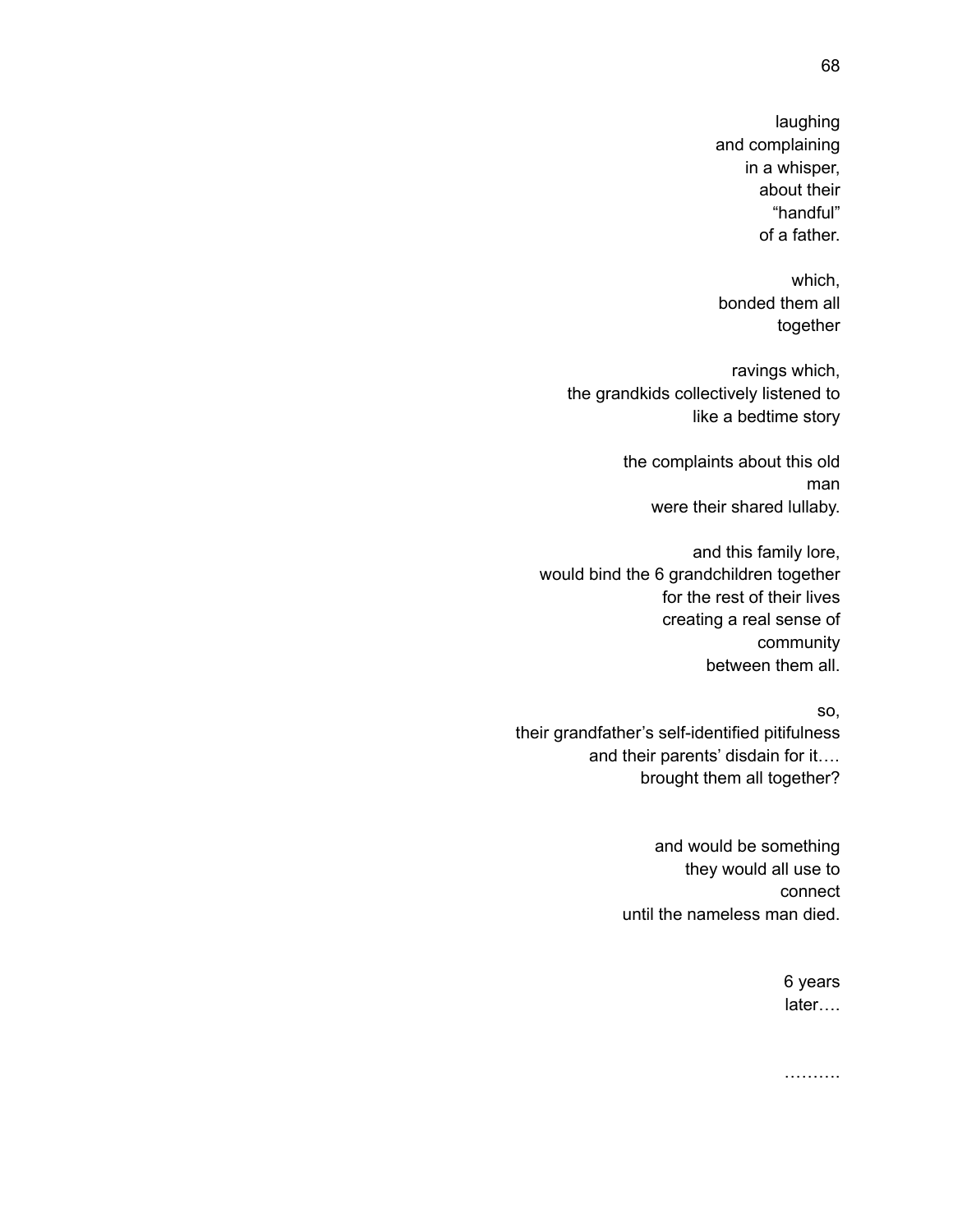and even still, even after that, they would all *still* talk about **bond** over just how much of a handful he could be.

was.

even still….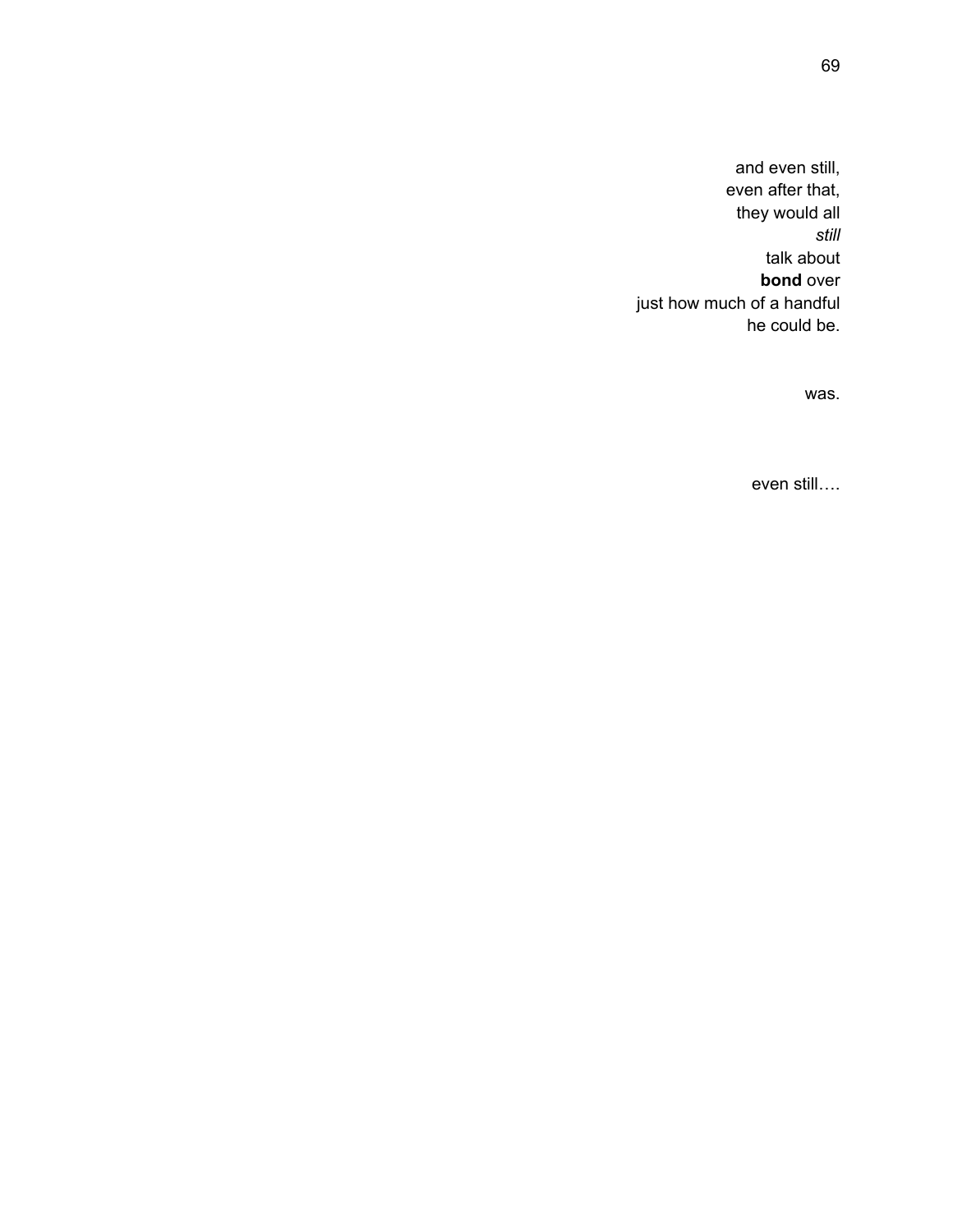#### **10. a poem.**

*we we there, at the beginning of everything.*

*we were there, in the total darkness and in the total darkness we were there.*

*when each sound came into existence each sight to see each feeling to feel*

*we saw them roll in like a parade some ecstatic goop filling up the beaker of this existence*

*until it was full of everything everything there ever was and everything there ever would be*

*and we took none of it for granted.*

*because we were there, awake before the birds started chirping*

*awake to see every thing wake up for the very first time with those baby blue bird eyes that didn't know a single thing that was in store*

*and we got to know what the sky sounded like*

*when it was quiet………*

*we were there to know what it was like*

*when it was quiet………*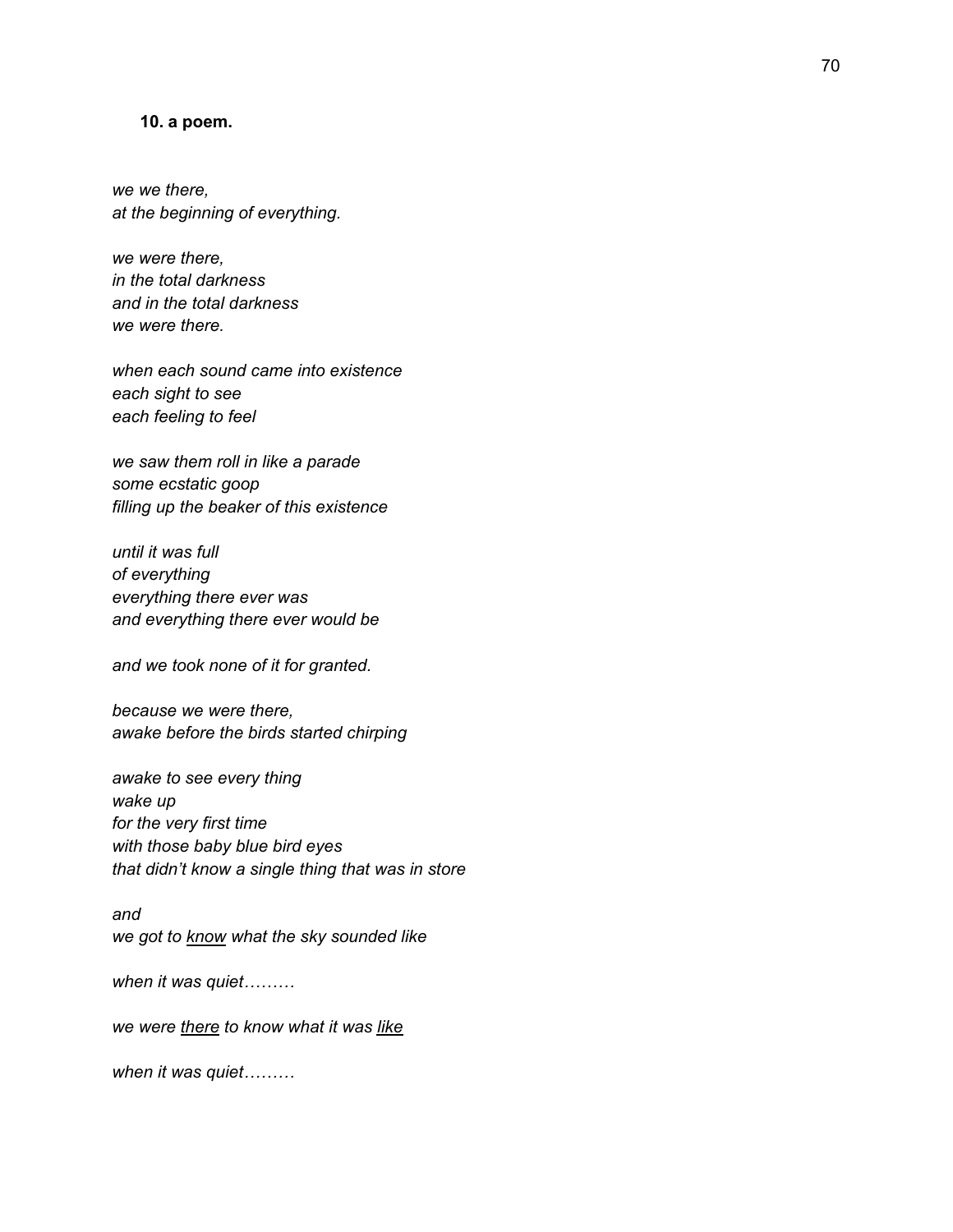...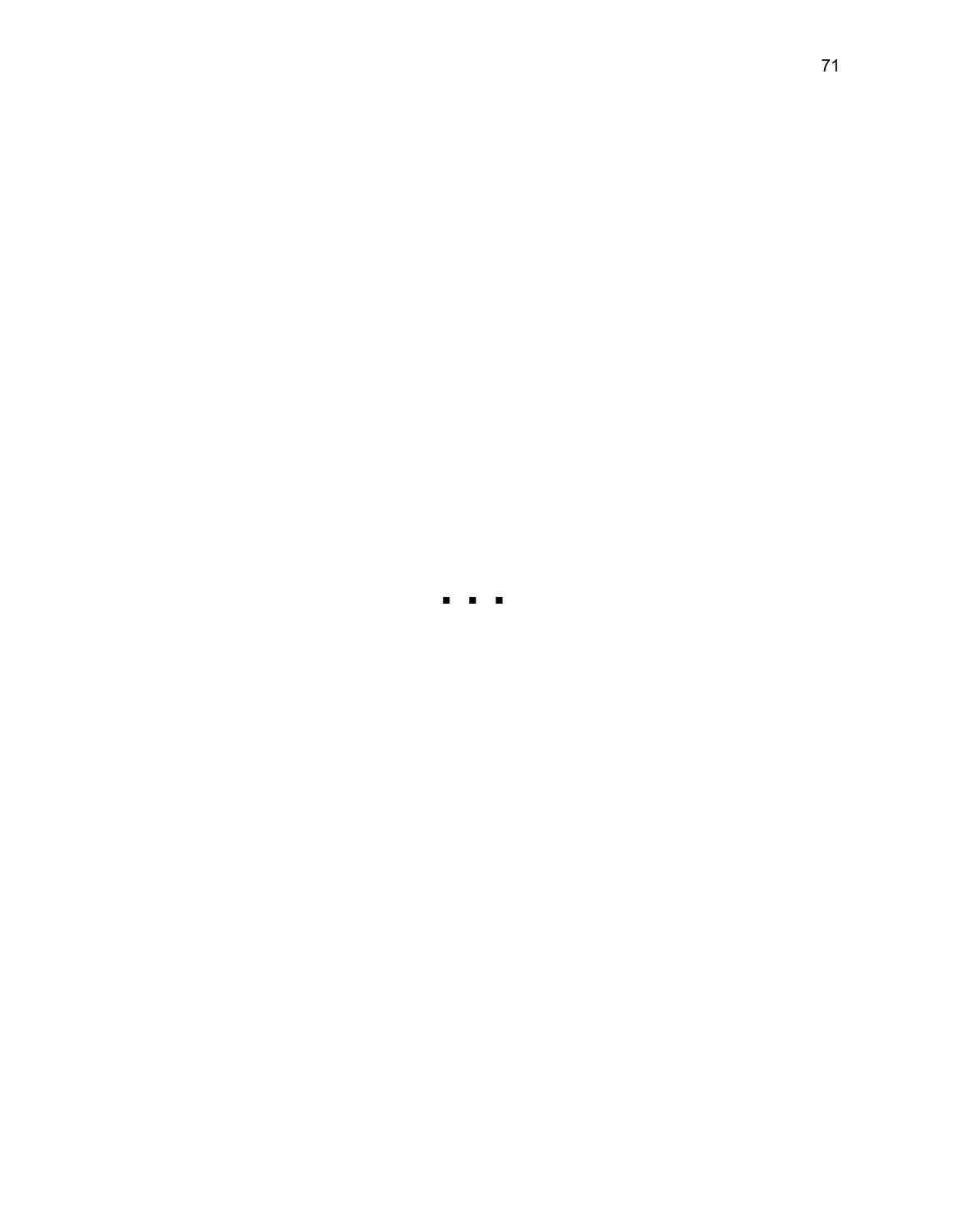$72\,$ 

 $\mathbf{r}=\mathbf{r}+\mathbf{r}$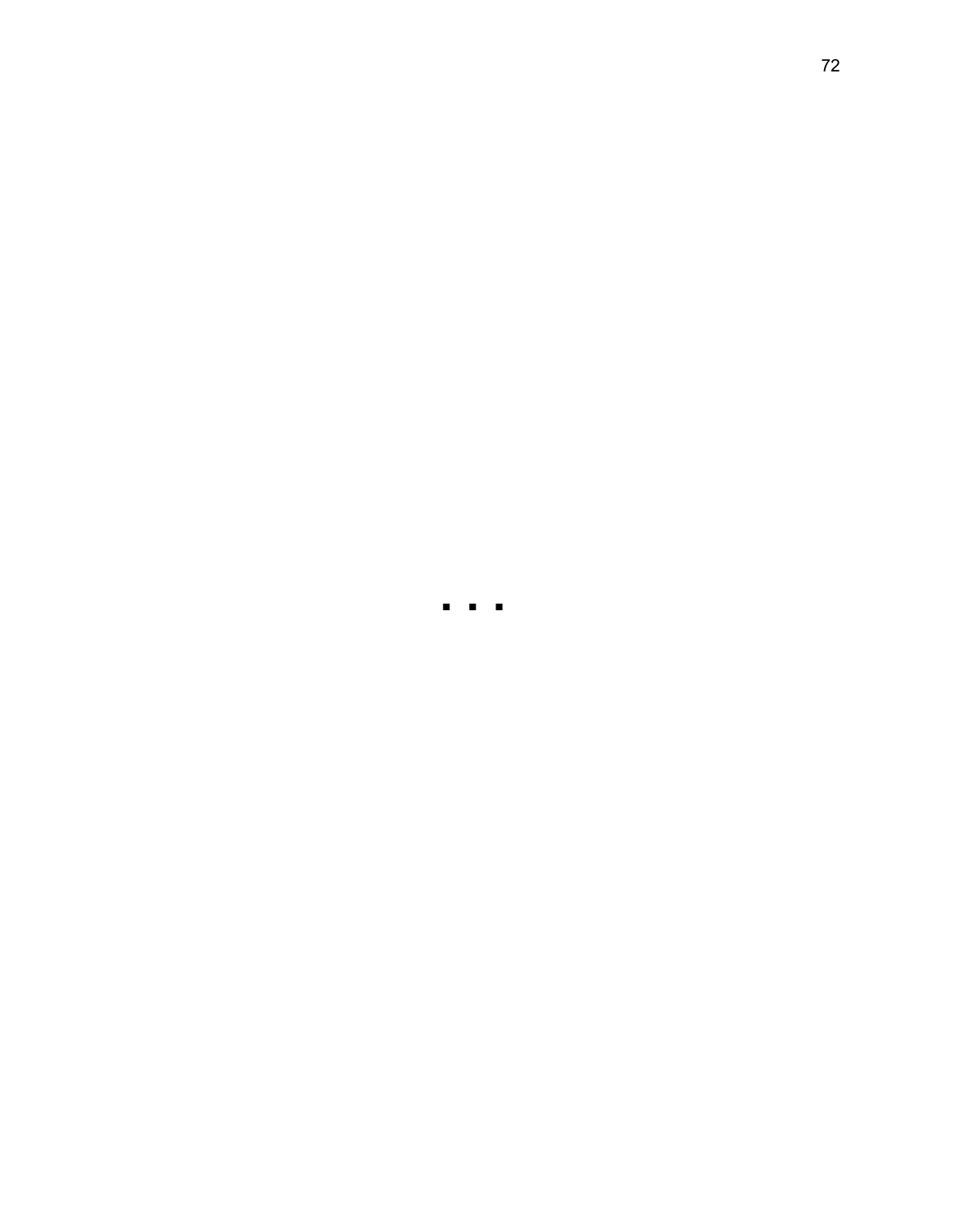

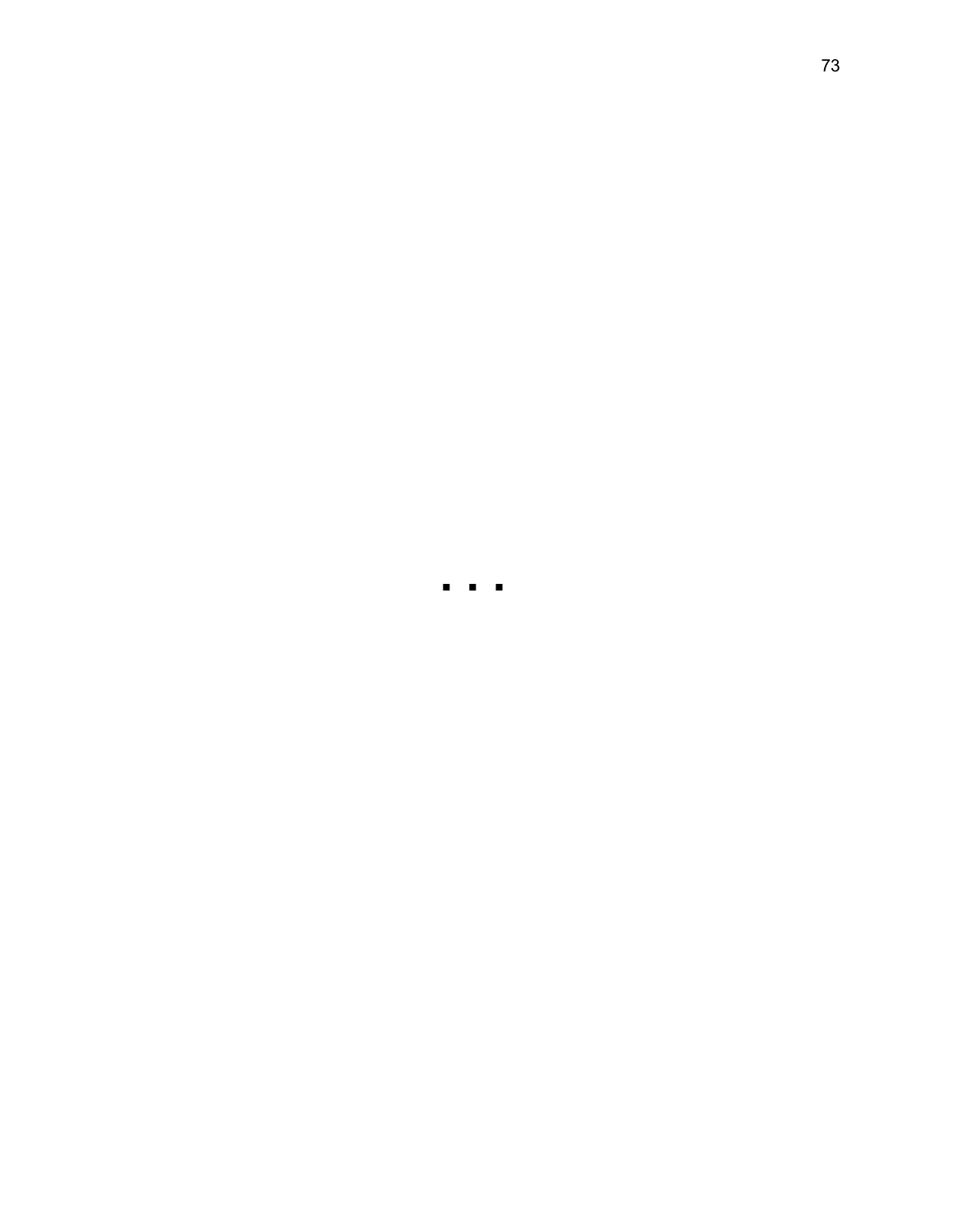

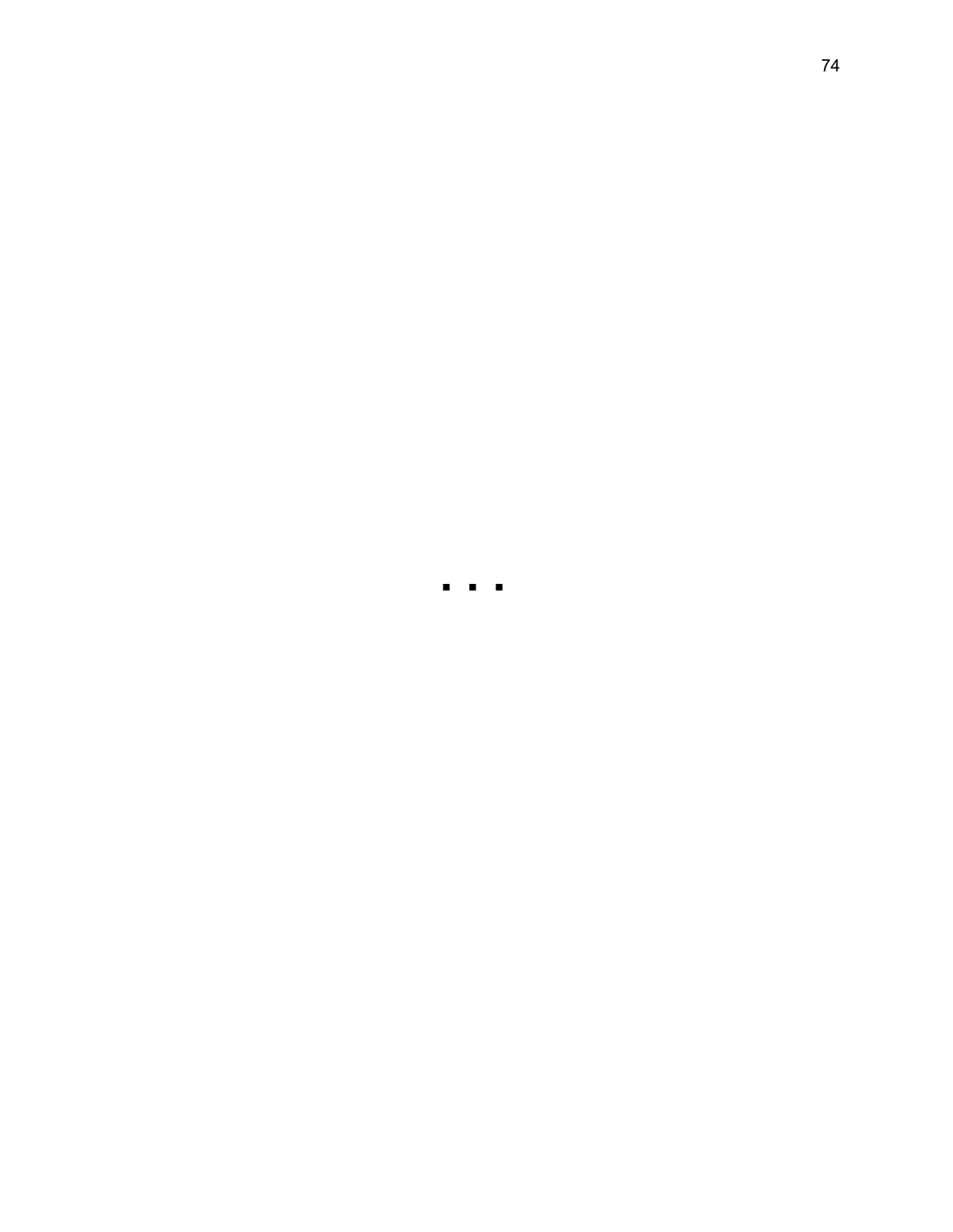*time had passed.*

*so much time had passed that all these stories now felt dated. felt from another time. a younger time.*

………

*and the person came back…. to the garden!*

*yeaaaah, the person who was in the garden? who at one point was in it with two people but now…. mold over the eyes? remember? the two people who went blind with the mold and then were just wandering around the garden forever?*

*well, yeah, they eventually left that garden duh.*

*they definitely didn't think they ever would but they did.*

*the mold on their eyes eventually started hardening over and then started cracking, chipping.*

*slowly, for sure but after a while one of them could see just a bit again and tore off the remaining chunks of mold stuck to their eyelids….*

*and then, yeah…. left….*

*and then, some time later…. the other one of them started to see as well saw that they were just wanderin' 'round*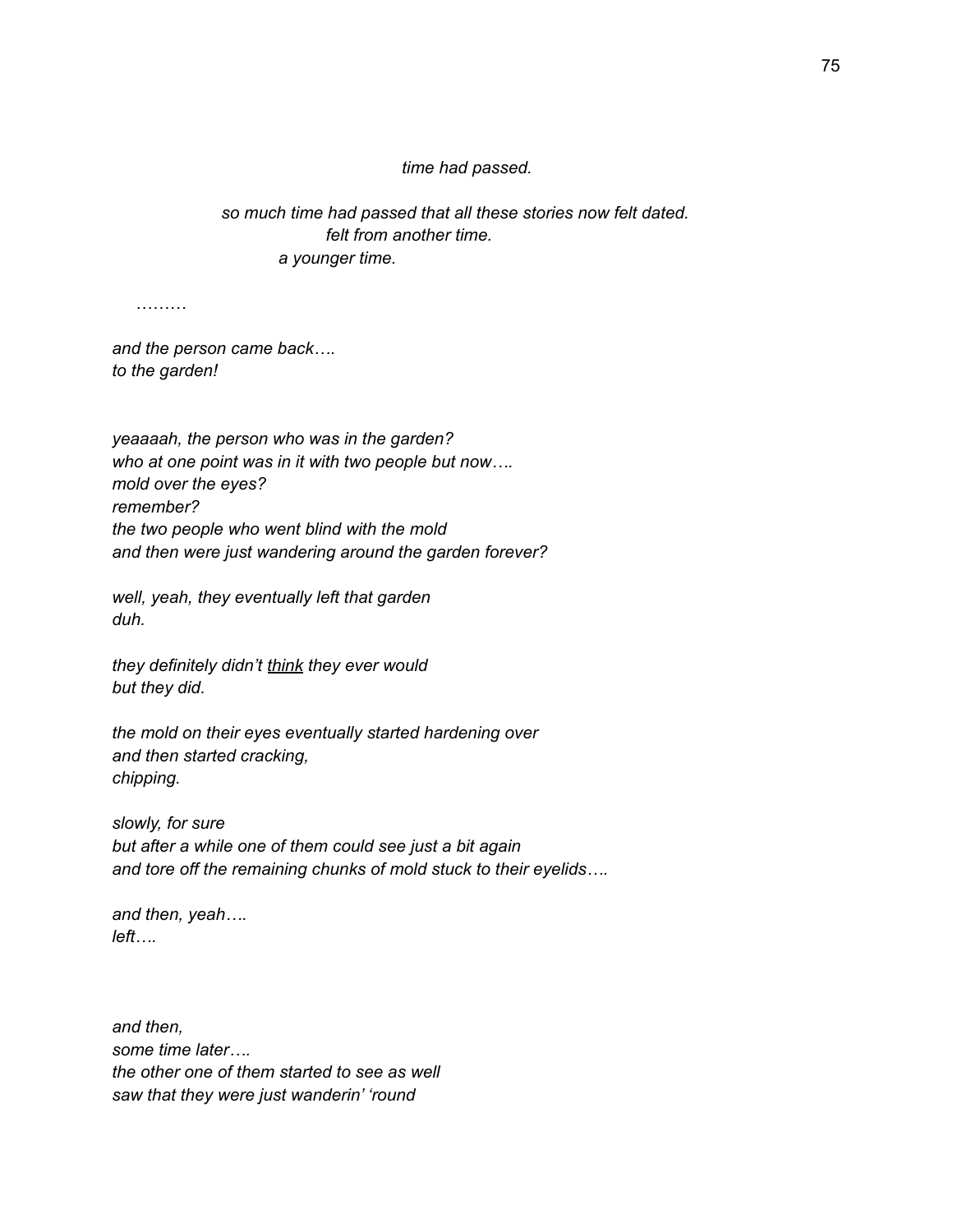*the same old garden, and, tearing off the rest of their mold they also… after breathing for a while, left.*

*and now…. after a long time, one of them has come back to the garden.*

jesus.

*the person muttered as they stood at the foot of it all.*

*the garden had grown wildly. had grown completely unhinged the grass had a height minimum of 3 and a half feet tall walking through it would mean completely submerging most of their body in the grass and there were trees and vines that spiraled dozens of feet up into the sky up so high that the person couldn't even see the tops interlocking cross-sections of vegetation with slices of shade and sunlight beaming throughout*

anything could be in there…

*and it sure sounded like that….. clicks and screeches and calls and howls and growls and roars all overlapping each other into some riotous cacophony*

*almost sounded like everything in the whole world was living within that garden……*

*and the person looked down at where they were standing*

*and saw,*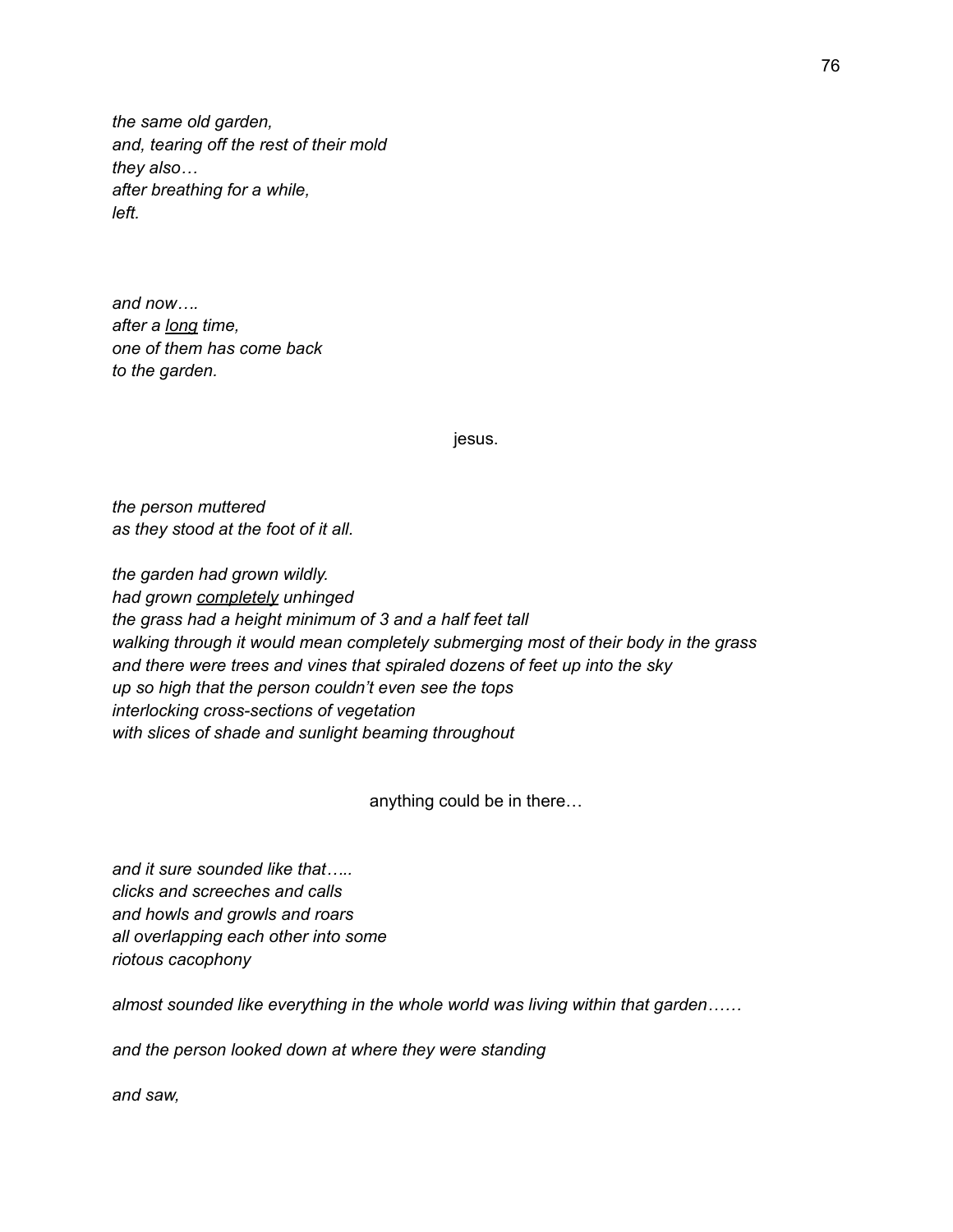*each of their legs absolutely covered in fucking mosquitos!! there were like 15 on each leg!!!*

## FUCK!

*the person jumped!! violently swatting the bugs off of their body*

*which worked. the blood-suckers flew off back into their grassy fray*

*and then the person stood a few feet further back now, panting, looking out into this overgrown garden*

*and they then looked out passed the garden out at the horizon which was now showing sunset showing oranges and reds and a deep cool blue*

*and then they looked back out into the garden*

*at the over….growth…… which….*

*really seems to have taken on a life of its own….*

*bugs and beasts and bushes ………an ecosystem*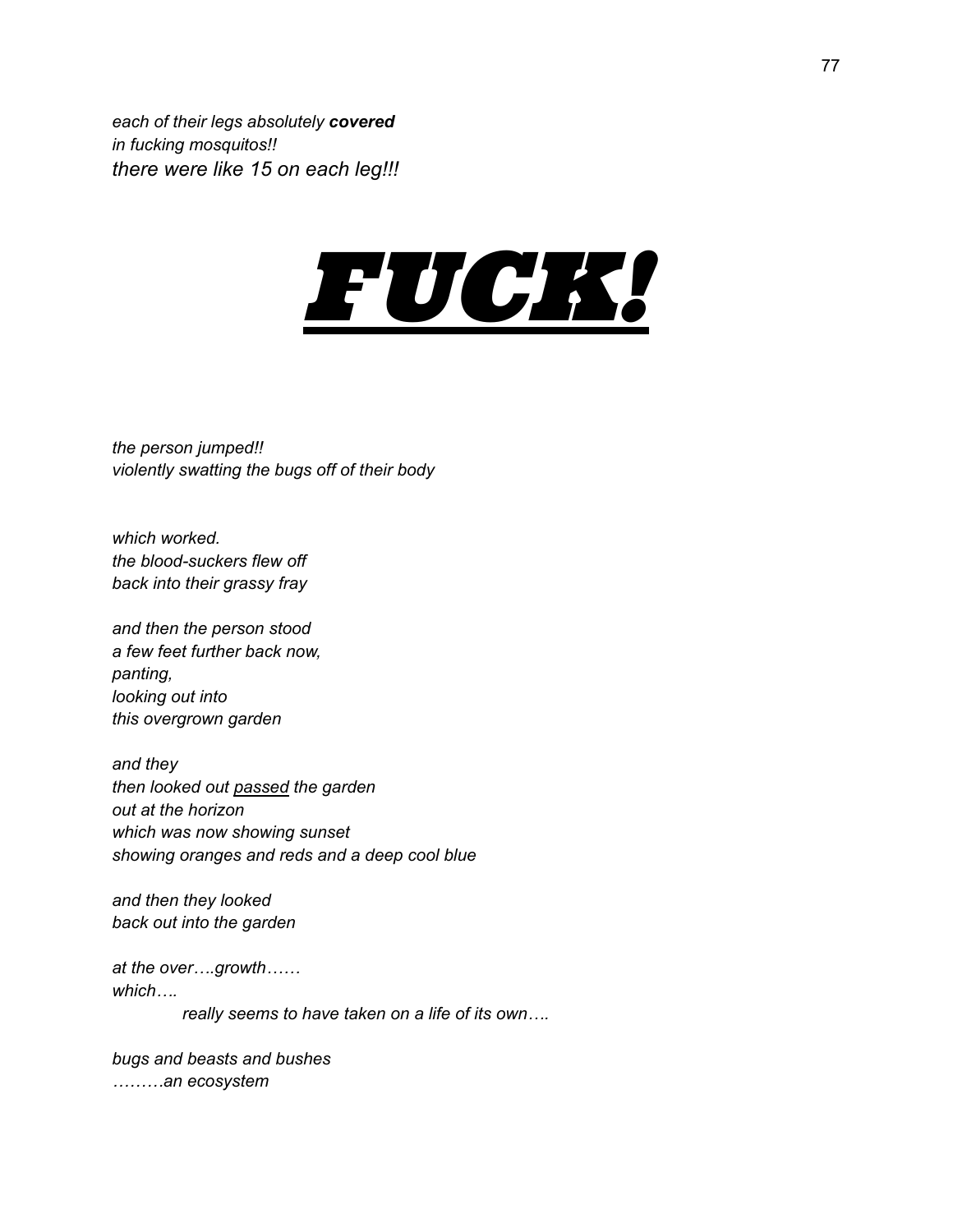*where did it all come from? the mold?*

*………… the two of them? did the two of them somehow make this? …………*

*the person sighed didn't know, and smiled to themselves.*

*and*

*without much attachment, simply muttered*

ah well.

*turned around.*

*and walked back home.*

°·°·°·°·°·°·°·°·°·°·°·°·°·°·°·°·°·°·°·°·°·°·°·°·°·°·°·°·°·°·°·°·°·°·°·°·°·°·°·°·°·°·°·°·°·°·°·°·°·°·°·°·°·°·°·°·°·°· °·°·°·°·°·°·°·°·°·°·°·°·°·°·°·°·°·°·°·°·°·°·°·°·°·°·°·°·°·°·°·°·°·°·°·°·°·°·°·°·°·°·°·°·°·°·°·°·°·°·°·°·°·°·°·°·°·°·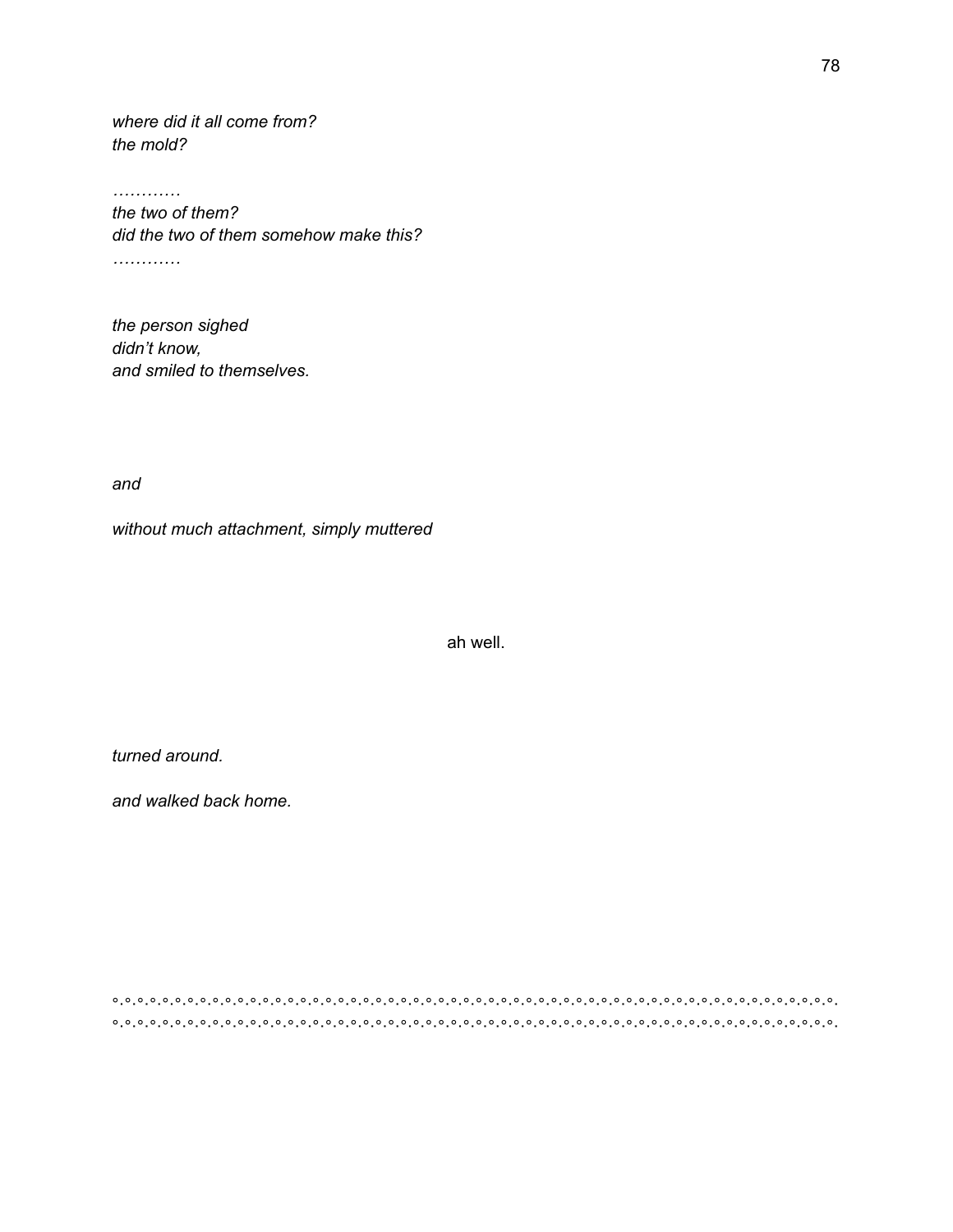thanks,